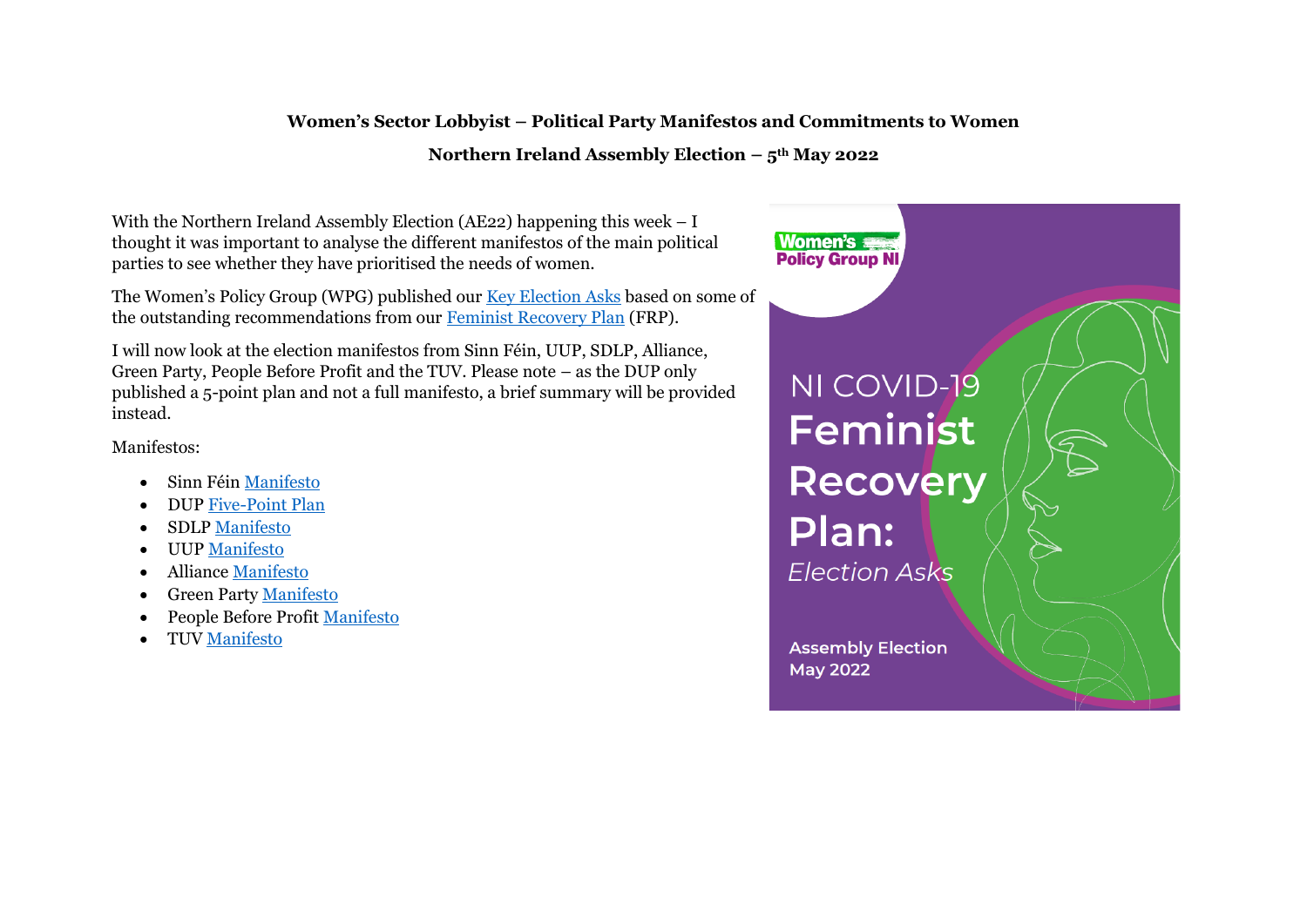Some of the main topics from the feminist recovery plan include:

- women's employment,
- childcare,
- addressing violence against women and girls and misogyny,
- supporting LGBTO+ women.
- racial equality,
- supporting refugee and asylum seekers,
- parental leave and flexible working frameworks,
- a bill of rights for Northern Ireland,
- reproductive justice including abortion access and IVF, perinatal mental health support,
- addressing the gendered nature of poverty and austerity,
- Standardised RSE,
- Addressing NHS waiting lists,
- Tackling rural access poverty,
- Women's representation in public life and much more.

There are many more recommendations within the FRP, but at a glance, here's what each party had to say about our key election asks:

#### **Summary of Asks**

- Address the unequal distribution, and undervaluing, of caring responsibilities and Implement the Childcare Strategy/Government **Funded Childcare Provision.**
- 2. Implement Gender Pay Gap Legislation and create a Women's Employment Strategy.
- 3. Address gendered nature of poverty and austerity policies (particularly in current context of cost of living crisis and opposition to gender neutral policy making).
- 4. Ring-fenced and sustainable funding for women's organisations and women's centres.
- 5. Implement NDNA commitments to increase access to IVF cycles, commission abortion services and implement robust perinatal mental health care services (including mother and baby units).
- 6. Address Rural Access Poverty and Digital Divide.
- 7. Address NHS waiting lists.
- 8. Address underrepresentation of women in politics, public life and peacebuilding in Northern Ireland.
- 9. Support and fully resource a women-centred VAWG strategy, recognising misogyny as a statutory aggravator of hate crime.
- 10. Introduce standardised, compulsory and inclusive RSE in schools.
- 11. Introduce a Bill of Rights for Northern Ireland.
- 12. Introduce Social Inclusion Strategies.
- 13. Implement WRDA' Guidelines for Public Authorities on Putting Women at the Heart of Public Consultation.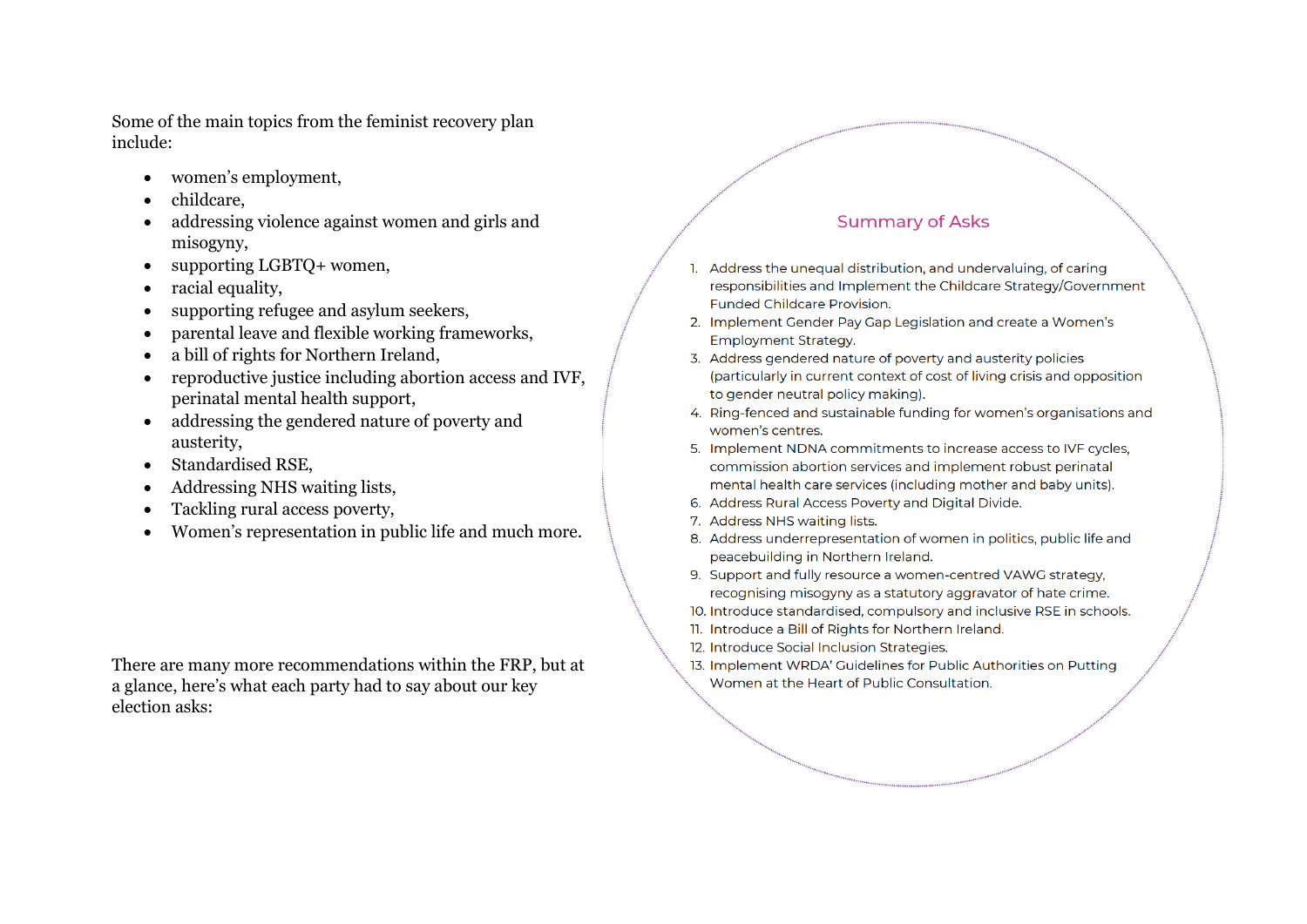# **1. Childcare and Caring Responsibilities:**

| <b>Childcare and Caring Responsibilities</b> |                                                                                                                                                                                                                                                                                                                                                                                                                                                                                                                                                                                                                          |
|----------------------------------------------|--------------------------------------------------------------------------------------------------------------------------------------------------------------------------------------------------------------------------------------------------------------------------------------------------------------------------------------------------------------------------------------------------------------------------------------------------------------------------------------------------------------------------------------------------------------------------------------------------------------------------|
| Sinn Féin                                    | We can use this opportunity to create an all-Ireland National Health Service, sustainable housing policy, universal<br>childcare, and ensure transition to a carbon neutral economy.<br>Sinn Féin wants to improve access to further and higher education for all young people including those with disabilities;<br>those from low-income families; those with childcare responsibilities; and those with care experience, to name a few.                                                                                                                                                                               |
|                                              | Lack of affordable childcare is also a barrier to accessing employment.<br>Sinn Féin Minister Deirdre Hargey introduced upfront childcare costs for the first month for parents on low incomes<br>moving into employment. This is an important intervention in supporting people back to work however the delivery of a<br>childcare strategy for the north is vital to understanding the needs of parents and ensuring we have a sustainable childcare<br>sector providing a high standard of childcare going forward.                                                                                                  |
|                                              | SINN FÉIN'S PRIORITIES FOR WORKERS RIGHTS ARE:<br><b>End Zero-Hour Contracts</b><br>$\bullet$<br>Devolve powers to set minimum wage and replace with the Real Living Wage<br>$\bullet$<br>Remove the restrictions on trade union recognition in workplaces with 20 workers or fewer<br>$\bullet$<br>Develop legislation to introduce paid leave for carers<br>$\bullet$<br>Deliver a childcare strategy to support good quality affordable childcare<br>$\bullet$<br>Legislate to improve access to flexible working and the right to disconnect<br>Legislate to end fire and rehire tactics<br>Create good quality jobs |
| <b>DUP</b>                                   | As part of our plan to help working families we will deliver in the next mandate 30 hours free childcare per week and we<br>will ensure there is fair access to pre-school places.                                                                                                                                                                                                                                                                                                                                                                                                                                       |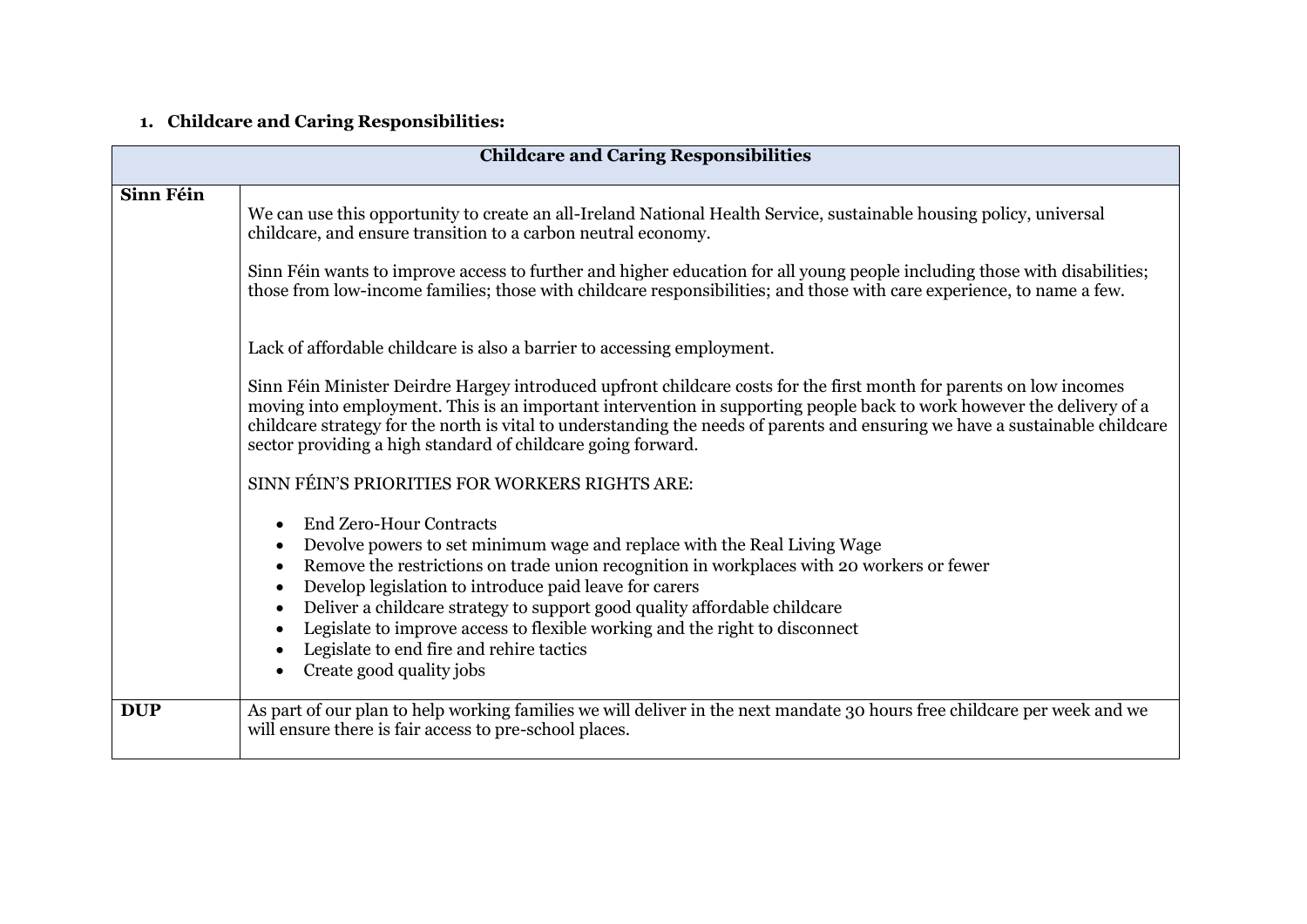| Childcare is one of the most significant household bills faced by many families across Northern Ireland. Last year we<br>surveyed over 1,000 parents and found that nearly 85% of people had their return to work impacted by childcare costs.<br>Almost a quarter of parents also said that childcare subsumed nearly a full wage within the household.                                                                                                                                  |
|-------------------------------------------------------------------------------------------------------------------------------------------------------------------------------------------------------------------------------------------------------------------------------------------------------------------------------------------------------------------------------------------------------------------------------------------------------------------------------------------|
| The most recent Employers for Childcare survey highlighted an average cost of £170 per week, which represents a very<br>significant financial hurdle, yet Northern Ireland lags behind other UK regions in supporting working families. The DUP is<br>determined to see this changed. Whilst some other parties have no plan other than a divisive border poll, we are focused<br>on what matters - building a better Northern Ireland.                                                   |
| There is also pressure on childcare providers, and when this sector was facing collapse during lockdown, it was a DUP<br>Minister who stepped up to support them. We want to do more however and our 5-point plan for Northern Ireland<br>includes a commitment to help working families through delivering 30 hours of free childcare per week for 3 and 4 year<br>olds. Northern Ireland should come into line with the rest of the United Kingdom in this area.                        |
| We want to provide greater access to affordable childcare, which can benefit families, our economy and the whole of<br>Northern Ireland. DUP Ministers have supported the sector with £36 million being paid to childcare providers, to enable<br>the sector to remain viable and childcare places to be available for families, at a time when the essential role played by<br>early education and childcare to our broader society and economy was demonstrated more clearly than ever. |
| Now we want to do more. We will prioritise affordable, flexible, high-quality early education and care initiatives for<br>families with children aged 3-4. We will support working families by ensuring the availability of 30 hours free childcare<br>per week. As working arrangements change, we support the introduction of flexible childcare.                                                                                                                                       |
| We will engage with parents and employers to ensure the right model is codesigned going forward, and wrap around<br>school provision will be improved to ensure access to childcare is strengthened. We will also work with the private sector<br>to develop in-house programmes that work for both the employer and employee.                                                                                                                                                            |
| Fair access to pre-school places                                                                                                                                                                                                                                                                                                                                                                                                                                                          |
| We believe that all children should have fair access to pre-school places, regardless of their parents' employment status.<br>Every child in Northern Ireland deserves the same opportunities to succeed and early years learning and support is vital to<br>helping each child reach their full potential. We will bring forward a review of pre-school place criteria and push for<br>reforms to ensure that working families are not placed at a disadvantage.                         |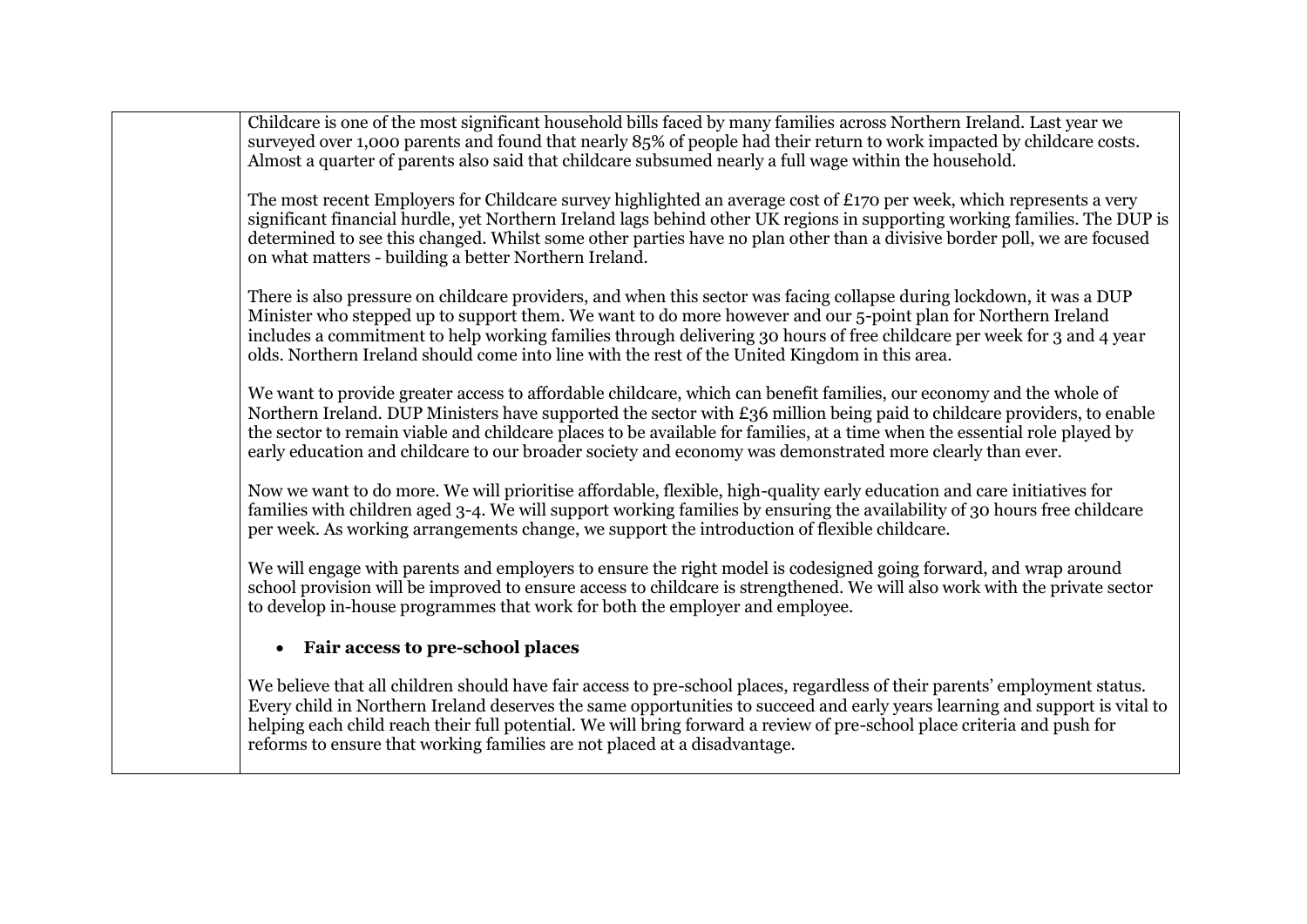| <b>UUP</b>      | Commit that we will work to remove barriers to women's participation in employment, providing accessible, affordable<br>childcare and access to education, training and transport.                                                                                                                                                                                                                                                                             |
|-----------------|----------------------------------------------------------------------------------------------------------------------------------------------------------------------------------------------------------------------------------------------------------------------------------------------------------------------------------------------------------------------------------------------------------------------------------------------------------------|
|                 | Back Rates Relief - Ulster Unionists supported the recent extension of Business Rates holiday in the Assembly with some<br>businesses receiving a further three-month break in payments including retail, hospitality, tourism, leisure, childcare and<br>airports.                                                                                                                                                                                            |
| <b>SDLP</b>     | We believe that no parent should be forced to choose between caring for their children and pursuing their chosen career,<br>particularly women who are often most adversely affected by the high costs of childcare.                                                                                                                                                                                                                                           |
|                 | We will increase the provision of free pre-school childcare from 12.5 hours per week to 30 hours per<br>week:                                                                                                                                                                                                                                                                                                                                                  |
|                 | Parents everywhere are struggling to meet their childcare bill and many have been forced to change jobs or cease<br>employment entirely to pay for this vital infrastructure. Many parents have cited extortionate childcare costs that are more<br>expensive than mortgages per month and many parents work extra shifts or an entire second job simply to pay for their<br>childcare.                                                                        |
|                 | We believe that no parent should be forced to choose between caring for their children and pursuing their chosen career,<br>particularly women who are often most adversely affected by the high costs of childcare. Our proposal includes the<br>expansion of free pre-school childcare from 12.5 hours per week to 30 hours per week for all parents. This can be<br>delivered on a flexible basis to meet the needs of the parents across the working week. |
|                 | The pandemic has changed the way we all work and has shone light on the advantages of a more flexible approach to<br>working both for employers and employees. During the pandemic, businesses and workers have adapted to working from<br>home which has not only had benefits for productivity but importantly has given people a better work-life balance.                                                                                                  |
|                 | In the past people, and especially working mothers, have made the decision not to request flexible working as they believe<br>that this would be viewed negatively by their employer or limit opportunities. Modern working practices need to be made<br>more inclusive for parents and those with caring responsibilities and this means ensuring that there is an availability of<br>good quality jobs offered on a more flexible and part-time basis.       |
| <b>Alliance</b> | Setting robust targets for the uptake in Northern Ireland of UK-wide childcare schemes, as part of a comprehensive<br>Childcare Strategy.                                                                                                                                                                                                                                                                                                                      |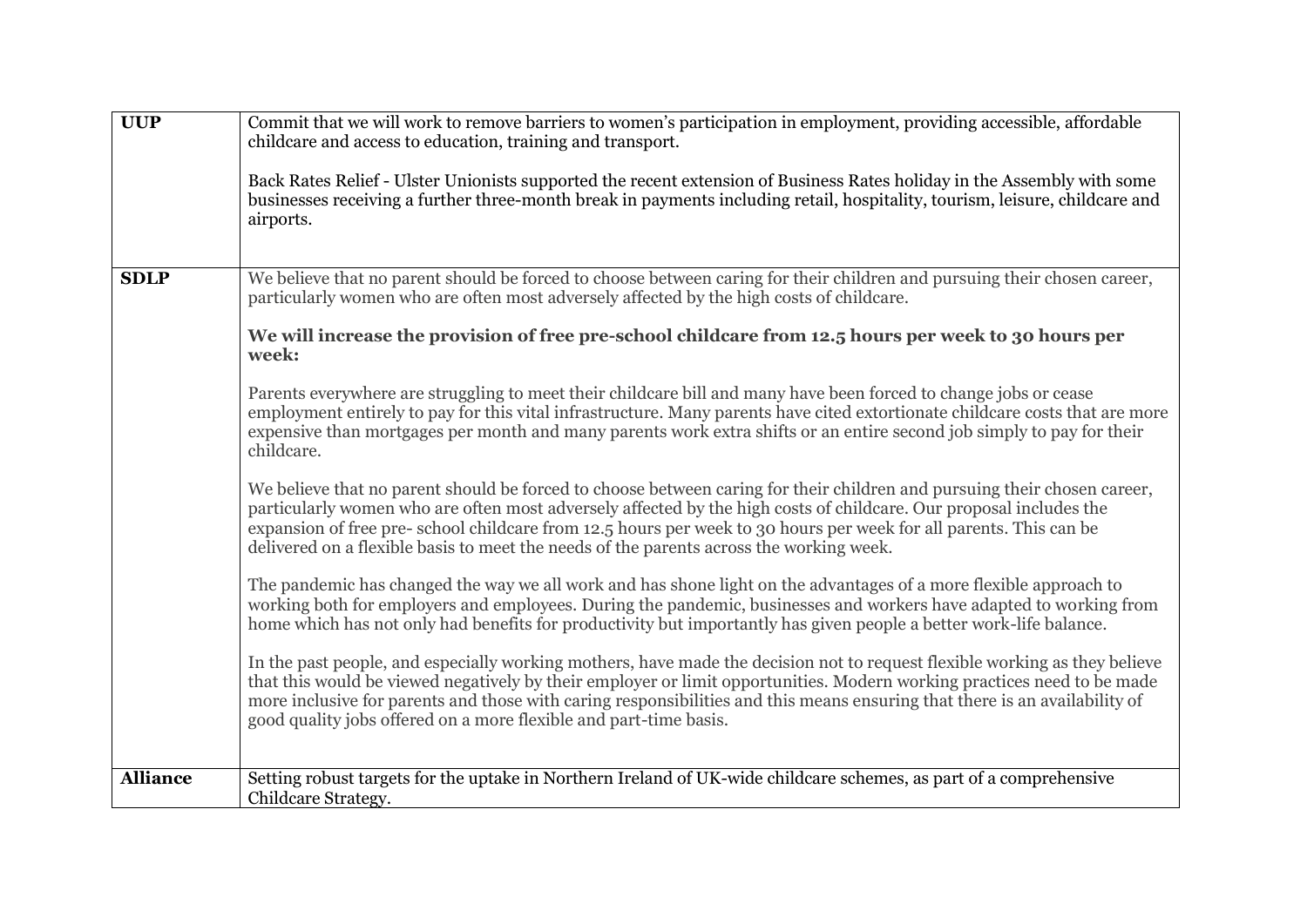| Alliance will introduce a universal childcare system to meet the needs of families, subsidised by Government and centred |
|--------------------------------------------------------------------------------------------------------------------------|
| on the child, ensuring that women and low-income families can fully participate in the new green economy.                |

Early years services and access to quality childcare and pre-school places are essential for children to have the best start in life.

Many professionals, countries and families look to Scandinavian nations as setting the standard for childcare, education and family life. The childcare provision in these countries are among the most generous in the world, supporting parents from the early days of pregnancy, to school and beyond. It recognises that childcare is a part of our economic infrastructure and is integral to child development.

Childcare provision benefits us all: parents, carers, employers, communities and, most importantly, children. It is vital the Executive introduces policies that safeguard the development of our youngest children and mitigate the long term effects that the lack of strategic policies have had on early education and childcare in the past.

Alliance will continue to implement the recommendations within the Fair Start report, ensuring cross-departmental collaboration and sharing of information to ensure an outcomes-based Executive strategy.

Alliance will also introduce the following policies:

- A Childcare Strategy, co-designed and co- produced by stakeholders and professionals which ensures the annual budget is spent well. This is an overdue commitment from New Decade, New Approach which must be realised.
- A full costed analysis of the resources required to deliver a full time, high quality childcare place.
- A universal, affordable childcare scheme, with fully funded hours paid directly to providers.
- An awareness campaign to provide families with the information on assistance for the financial costs of childcare.
- A review of SureStart funding and expanding to include the additional 22 areas targeted in 2021.
- Movement towards universal full-time provision for all pre-school children and a standardisation of the school day for these children.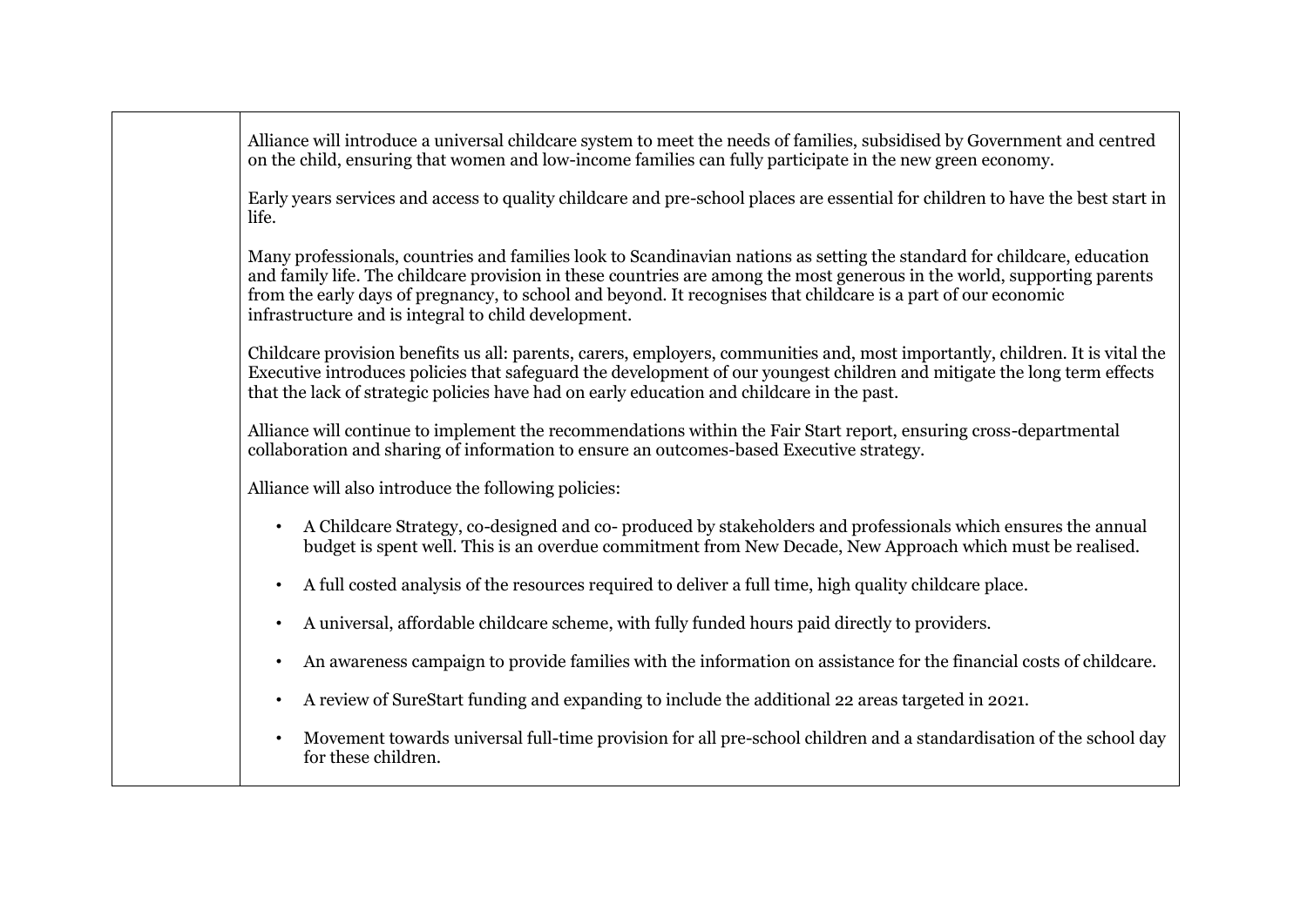|                                   | Enhancement of early childhood development with a focus on nurturing for pre-school aged settings, including<br>$\bullet$<br>nurture rooms, outdoor learning and play.                                                                                                                                                                                                                                                                                                                                                                                                                                                                                     |
|-----------------------------------|------------------------------------------------------------------------------------------------------------------------------------------------------------------------------------------------------------------------------------------------------------------------------------------------------------------------------------------------------------------------------------------------------------------------------------------------------------------------------------------------------------------------------------------------------------------------------------------------------------------------------------------------------------|
| <b>Green Party</b>                | Increase funding for proper skills training and paid apprenticeships across industries. Create targets for paid<br>$\bullet$<br>apprenticeships to ensure gender balance. Work to address barriers to access, such as childcare and transport.<br>Promote and encourage employers to implement family and carer-friendly working policies such as childcare<br>leave, working from home, the right to switch off outside working hours, a day-one right to sick pay, maternity<br>leave, shared parental leave, and paid family leave across all sectors.<br>Introduce a full childcare strategy that will meet the needs of working parents.<br>$\bullet$ |
| People<br><b>Before</b><br>Profit | People Before Profit propose 30 hours of free, high-quality childcare for working parents: Parents in Scotland, England<br>and Wales have access to 30 hours of free childcare a week, while our 3 and 4-year-olds are only entitled to 12.5 hours of<br>pre-school a week, which is useless for working parents. Most people are forced to use family for childcare since parents<br>pay up to £170 a week for formal childcare – that's almost £9,000 a year for just one child.                                                                                                                                                                         |
|                                   | carers receive a maximum Carer's Allowance of just £67.60 per week—the equivalent of less than £1.83 per hour. Carers<br>are disproportionately women and girls. This highlights how the unpaid labour of women throughout their lifetime is too<br>often taken for granted.                                                                                                                                                                                                                                                                                                                                                                               |
|                                   | A living wage for Carers.                                                                                                                                                                                                                                                                                                                                                                                                                                                                                                                                                                                                                                  |
|                                   | Remove unnecessary restrictions on applicants for Carer's Allowance: such as the requirement to have lived here for at<br>least two of the last three years before making a claim.                                                                                                                                                                                                                                                                                                                                                                                                                                                                         |
| <b>TUV</b>                        | <b>No mention</b>                                                                                                                                                                                                                                                                                                                                                                                                                                                                                                                                                                                                                                          |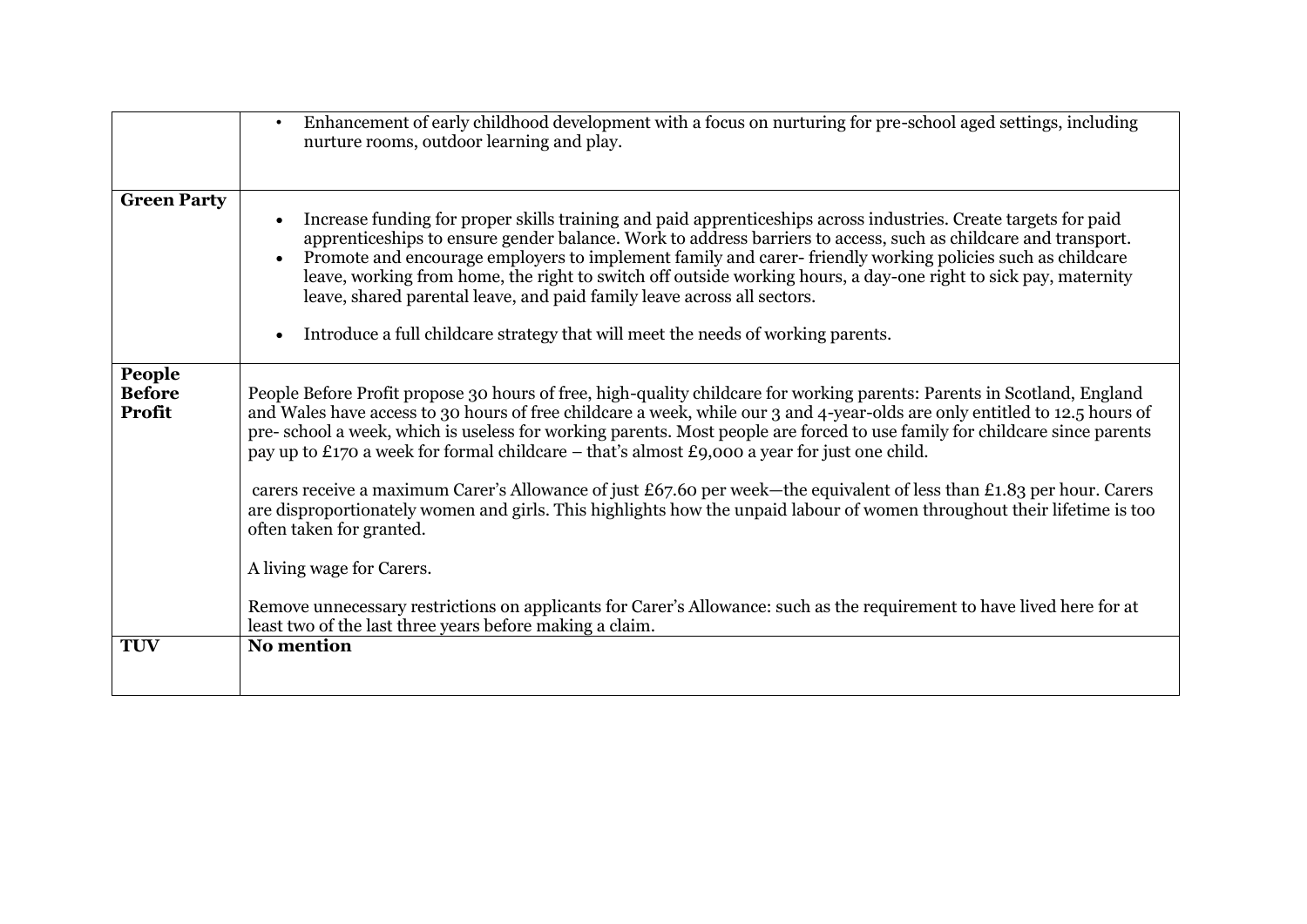# **2. Women's Employment and Gender Pay Gap Legislation**

| <b>Women's Employment and Gender Pay Gap Legislation</b> |                                                                                                                                                                                                                                                                                                                                                                                                                                                                                                                                                                                                                                                                                                                                                                                                                                                                                                                                                                                                                                                                                                                                                                                                                                                                                                                                                                                               |
|----------------------------------------------------------|-----------------------------------------------------------------------------------------------------------------------------------------------------------------------------------------------------------------------------------------------------------------------------------------------------------------------------------------------------------------------------------------------------------------------------------------------------------------------------------------------------------------------------------------------------------------------------------------------------------------------------------------------------------------------------------------------------------------------------------------------------------------------------------------------------------------------------------------------------------------------------------------------------------------------------------------------------------------------------------------------------------------------------------------------------------------------------------------------------------------------------------------------------------------------------------------------------------------------------------------------------------------------------------------------------------------------------------------------------------------------------------------------|
| Sinn Féin                                                | Sinn Féin has been progressing legislation to ban Zero Hour Contracts and we will continue this in the next<br>mandate. We also want to bring in legislation that will introduce paid leave for carers; improve access to flexible<br>working; and make trade union membership accessible to more workers. Lack of affordable childcare is also a<br>barrier to accessing employment. Sinn Féin Minister Deirdre Hargey introduced upfront childcare costs for the first<br>month for parents on low incomes moving into employment. This is an important intervention in supporting people<br>back to work however the delivery of a childcare strategy for the north is vital to understanding the needs of parents<br>and ensuring we have a sustainable childcare sector providing a high standard of childcare going forward.<br>SINN FÉIN'S PRIORITIES FOR WORKERS RIGHTS ARE:<br><b>End Zero-Hour Contracts</b><br>Devolve powers to set minimum wage and replace with the Real Living Wage<br>Remove the restrictions on trade union recognition in workplaces with 20 workers or fewer<br>Develop legislation to introduce paid leave for carers<br>Deliver a childcare strategy to support good quality affordable childcare<br>Legislate to improve access to flexible working and the right to disconnect<br>Legislate to end fire and rehire tactics<br>Create good quality jobs |
| <b>DUP</b>                                               | <b>No Mention</b>                                                                                                                                                                                                                                                                                                                                                                                                                                                                                                                                                                                                                                                                                                                                                                                                                                                                                                                                                                                                                                                                                                                                                                                                                                                                                                                                                                             |
| <b>UUP</b>                                               | Commit that we will work to remove barriers to women's participation in employment, providing accessible,<br>affordable childcare and access to education, training and transport.<br>Move to enhanced flexible working and parental leave reserved for both parents<br>Make progress towards gender responsive budgeting<br>Ulster Unionists are committed not just to wealth creation and supporting business but also protecting workers<br>rights. We believe that access to good jobs, where workers have a voice, a decent income, security of tenure,<br>satisfying work in the right quantities and decent working conditions should be integral to public policy given how<br>this contributes to better health and wellbeing by tackling inequalities, building self-efficacy and combating poverty.                                                                                                                                                                                                                                                                                                                                                                                                                                                                                                                                                                                |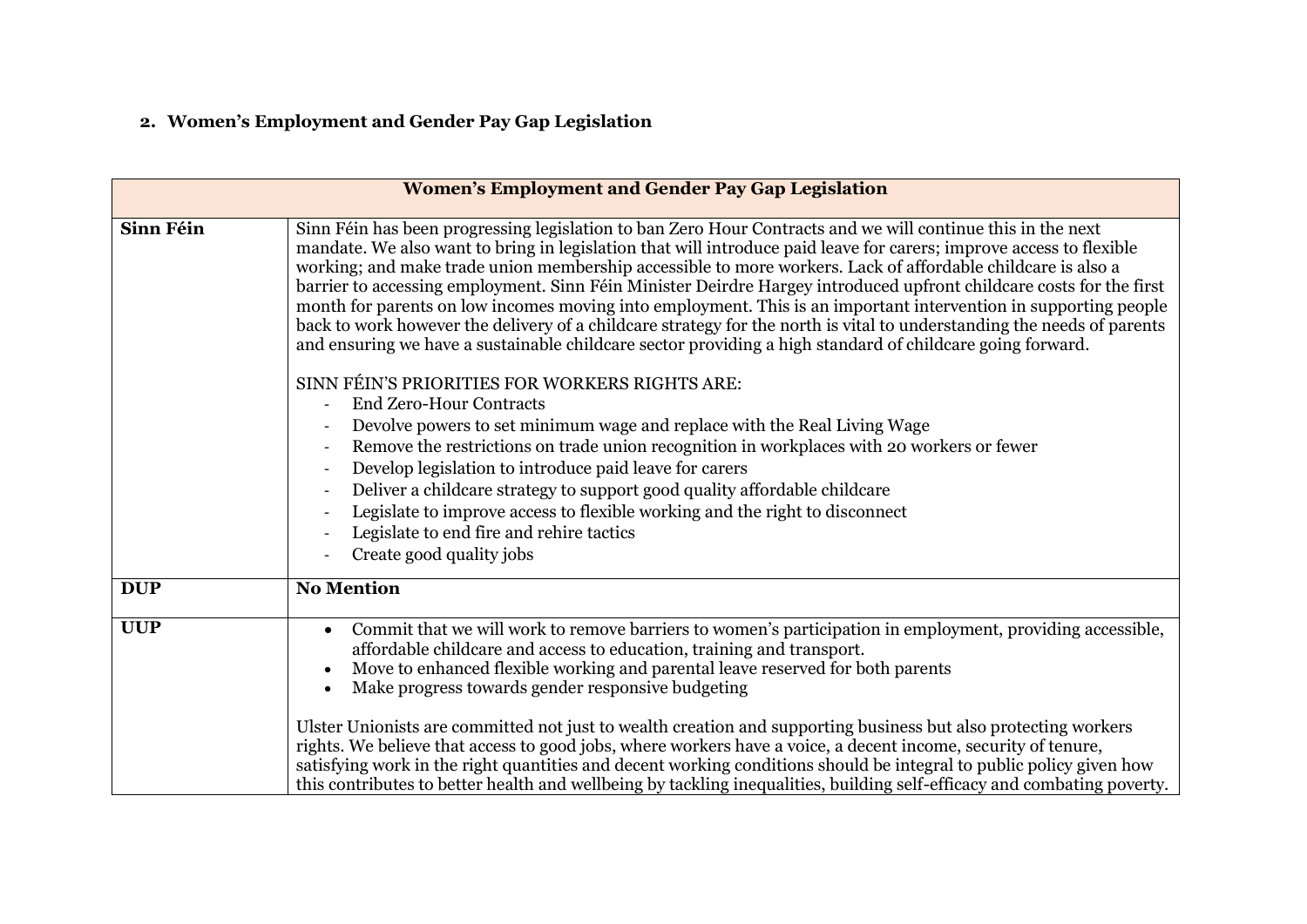|             | Ulster Unionists will work closely with the trade union movement as well as business representatives to build a<br>better, prosperous and fair Northern Ireland.                                                                                                                                                                                                                                                                                                                                                                                                                                                                                                                                                                                                                                                                                                                                                                                                                                                                                                                                                        |
|-------------|-------------------------------------------------------------------------------------------------------------------------------------------------------------------------------------------------------------------------------------------------------------------------------------------------------------------------------------------------------------------------------------------------------------------------------------------------------------------------------------------------------------------------------------------------------------------------------------------------------------------------------------------------------------------------------------------------------------------------------------------------------------------------------------------------------------------------------------------------------------------------------------------------------------------------------------------------------------------------------------------------------------------------------------------------------------------------------------------------------------------------|
| <b>SDLP</b> | We believe that no parent should be forced to choose between caring for their children and pursuing their chosen<br>career, particularly women who are often most adversely affected by the high costs of childcare.                                                                                                                                                                                                                                                                                                                                                                                                                                                                                                                                                                                                                                                                                                                                                                                                                                                                                                    |
|             | Parental leave should be a right made available to all workers. Our full-rate equivalent maternity leave is one<br>of the lowest across Europe and the OECD. We believe the Real Living Wage should be used as a baseline for<br>Statutory Maternity Pay (SMP) from weeks 7 to 52. Until the eligibility criteria for SMP is expanded,<br>Universal Credit Regulations must be amended so that Maternity Allowance is treated as 'earnings' instead<br>of 'unearned income'. This would mean that women are not left worse-off than their counterparts who<br>qualify for SMP. We support the introduction of a Paternity Allowance. In addition, we will implement an<br>expansion of the Sure Start Maternity Grant-similar to the Best Start Grant in Scotland which is made up of<br>three one-off payments; Pregnancy and Baby Payment, Early Learning Payment and School Age Payment, to<br>help towards the costs of being pregnant and looking after a child.<br>Gender discrimination must be made a thing of the past. Stronger protection is required for women from<br>discrimination in pay and promotion. |
|             | The pandemic has changed the way we all work and has shone light on the advantages of a more flexible approach<br>to working both for employers and employees. During the pandemic, businesses and workers have adapted to<br>working from home which has not only had benefits for productivity but importantly has given people a better<br>work-life balance.                                                                                                                                                                                                                                                                                                                                                                                                                                                                                                                                                                                                                                                                                                                                                        |
|             | In the past people, and especially working mothers, have made the decision not to request flexible working as they<br>believe that this would be viewed negatively by their employer or limit opportunities. Modern working practices<br>need to be made more inclusive for parents and those with caring responsibilities and this means ensuring that<br>there is an availability of good quality jobs offered on a more flexible and part-time basis.                                                                                                                                                                                                                                                                                                                                                                                                                                                                                                                                                                                                                                                                |
|             | <b>Workers' Rights:</b>                                                                                                                                                                                                                                                                                                                                                                                                                                                                                                                                                                                                                                                                                                                                                                                                                                                                                                                                                                                                                                                                                                 |
|             | Employment law is a devolved power and Stormont must take advantage of this to strengthen the protection of<br>employees. The SDLP was the only Northern Ireland party in the House of Commons to support a ban on the<br>practice of hiring and rehiring – a gross exploitation of workers. Employment rights are an essential protection from<br>exploitation, and they should apply from day one of employment. All employees must have the right to belong to a                                                                                                                                                                                                                                                                                                                                                                                                                                                                                                                                                                                                                                                     |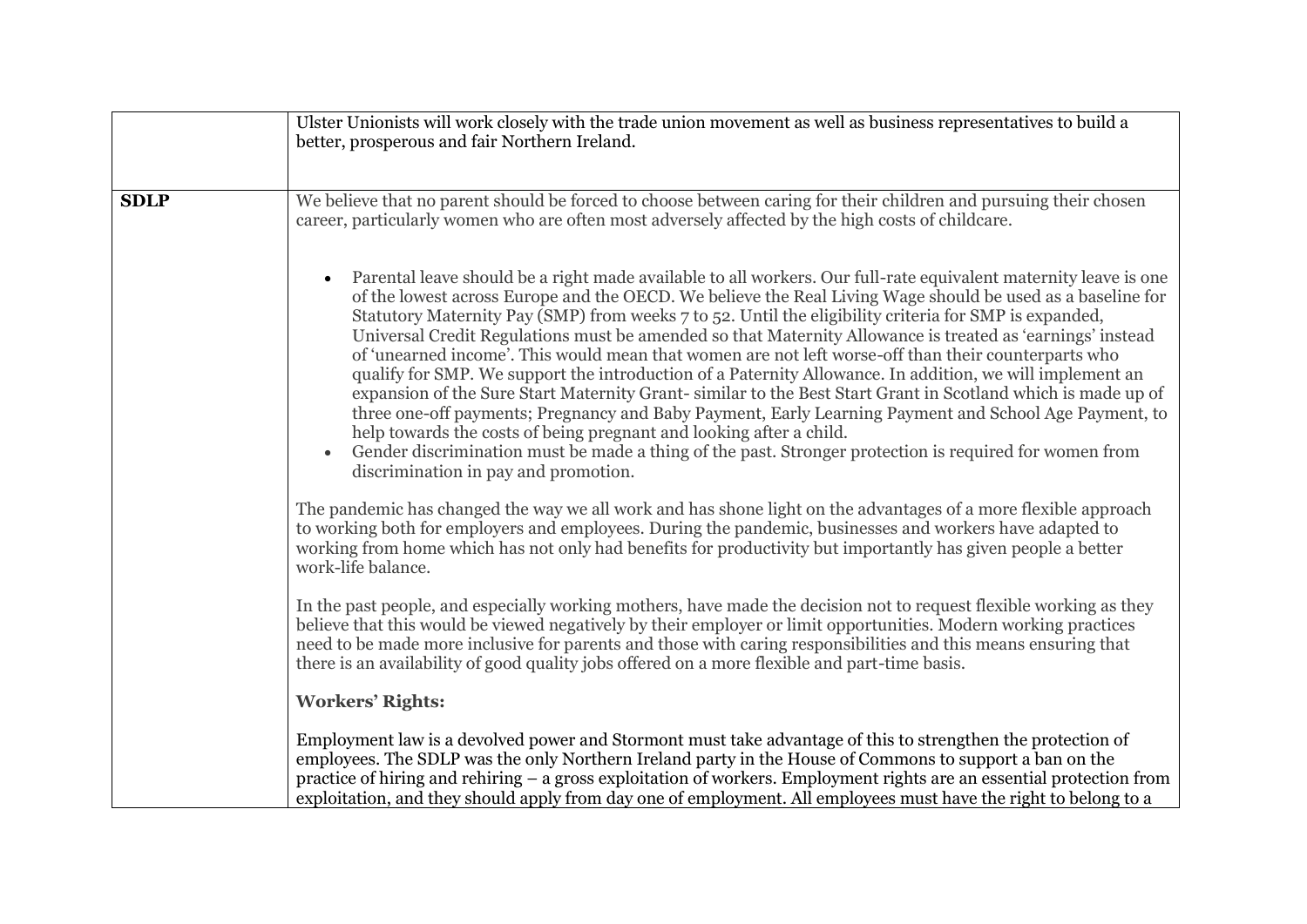|                      | trade union. We are committed to fair pay agreements for all workers, including those who work in our vital public                                                                                                                                                                     |
|----------------------|----------------------------------------------------------------------------------------------------------------------------------------------------------------------------------------------------------------------------------------------------------------------------------------|
|                      | services.                                                                                                                                                                                                                                                                              |
|                      | Gender discrimination must be made a thing of the past. Stronger protection is required for women from                                                                                                                                                                                 |
|                      | discrimination in pay and promotion.                                                                                                                                                                                                                                                   |
| <b>Alliance</b>      | Promoting and improving Shared Parental Leave and flexible working arrangements which Alliance introduced via<br>the Department for Employment and Learning.                                                                                                                           |
|                      | Promoting gender considerations into careers promotion, particularly in relation to STEM (Science, Technology,<br>Engineering and Mathematics) opportunities.                                                                                                                          |
|                      | Renewing efforts to tackle Equal Pay and implement regulations about public audits of the gender profile of pay by<br>large employers                                                                                                                                                  |
|                      | To support improved skills outcomes, Alliance will intensify support for STEM in higher education and further<br>education, including promotion of Women in STEM (Science, Technology, Engineering, and Mathematics), with<br>targets to have at least 30% representation by 2030.     |
| <b>Green Party</b>   | Implement mandatory gender pay gap reporting in line with the rest of the UK.                                                                                                                                                                                                          |
|                      | We promote a vision of a better, socialist society where there are top quality free public services, decent wages for<br>working people, full rights for ethnic minorities, women and the LGBTQ+ community, and a real effort to stop our<br>planet being destroyed by climate change. |
| <b>People Before</b> | People Before Profit is for An end to gender and racial pay gaps in Further and Higher Education                                                                                                                                                                                       |
| <b>Profit</b>        | We promote a vision of a better, socialist society where there are top quality free public services, decent wages for<br>working people, full rights for ethnic minorities, women and the LGBTQ+ community, and a real effort to stop our<br>planet being destroyed by climate change. |
| <b>TUV</b>           | <b>No mention</b>                                                                                                                                                                                                                                                                      |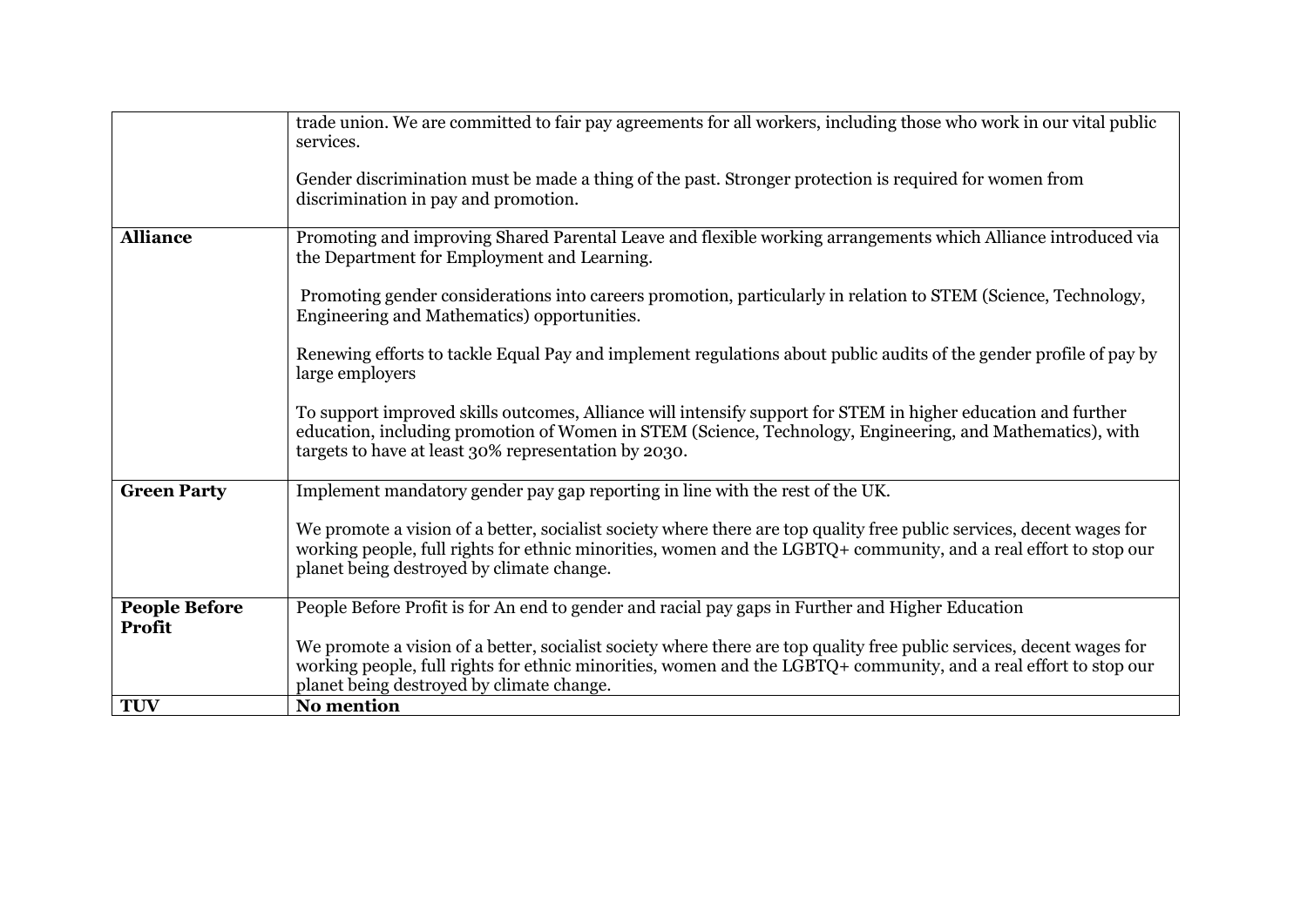### **3. Poverty and Austerity**

| <b>Poverty and Austerity</b> |                                                                                                                                                                                                                                                                                                                                                                                                                                                                                                                                                                                                |
|------------------------------|------------------------------------------------------------------------------------------------------------------------------------------------------------------------------------------------------------------------------------------------------------------------------------------------------------------------------------------------------------------------------------------------------------------------------------------------------------------------------------------------------------------------------------------------------------------------------------------------|
| Sinn Féin                    | Throughout the pandemic, despite the huge efforts of workers, we have seen some deplorable actions taken by large<br>companies in the shape of 'fire and rehire' tactics which aim to re-employ workers on worse contracts than they<br>previously were entitled to. One of the worst examples of exploitation of workers was the sudden firing of 800 staff<br>$-$ including workers from the north $-$ by P&O with no regards to their employment rights.                                                                                                                                    |
|                              | Sinn Féin is committed to strengthening workers' rights and ensuring they are protected in law. We also want to<br>tackle low pay and insecure jobs which cause in-work poverty by improving workers' pay and conditions and<br>removing the barriers to work. Sinn Féin Finance Minister Conor Murphy has made the Executive a Living Wage<br>Employer and has also made payment of the Living Wage a requirement for any company receiving a government<br>contract. Sinn Féin has been progressing legislation to ban Zero Hour Contracts and we will continue this in the<br>next mandate. |
|                              | We also want to bring in legislation that will introduce paid leave for carers; improve access to flexible working; and<br>make trade union membership accessible to more workers.                                                                                                                                                                                                                                                                                                                                                                                                             |
|                              | Lack of affordable childcare is also a barrier to accessing employment. Sinn Féin Minister Deirdre Hargey<br>introduced upfront childcare costs for the first month for parents on low incomes moving into employment. This is<br>an important intervention in supporting people back to work however the delivery of a childcare strategy for the<br>north is vital to understanding the needs of parents and ensuring we have a sustainable childcare sector providing a<br>high standard of childcare going forward.                                                                        |
|                              | We want a model of local economic development that tackles inequality and poverty by redirecting wealth and<br>public spending into communities.                                                                                                                                                                                                                                                                                                                                                                                                                                               |
| <b>DUP</b>                   | Financially support hard-pressed families with an Energy Support Payment.<br>Deliver Energy Efficiency schemes to support better-insulated homes.<br>Support calls for a Windfall Tax on energy firms.<br>Make going green affordable to homes in NI.                                                                                                                                                                                                                                                                                                                                          |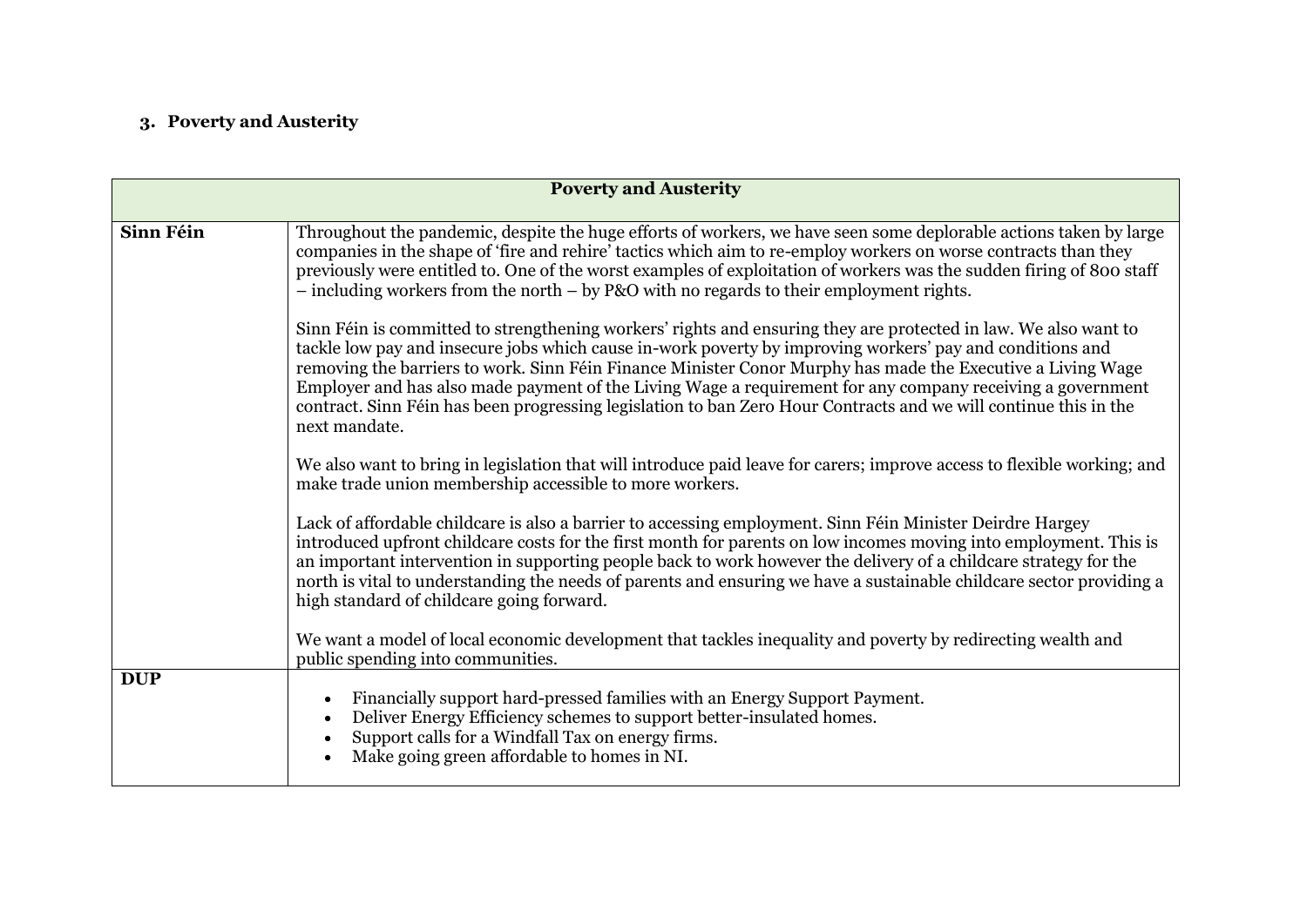| <b>UUP</b> | Ireland. We support a cap on the cost of school uniforms.<br>Protect and provide financial guidance and support as women approach retirement age<br>$\bullet$                                                                                                                                                                                                                                                                                                                                                                                                                                                                                                                                                                                                                                                                                                                                                                                                                                      |
|------------|----------------------------------------------------------------------------------------------------------------------------------------------------------------------------------------------------------------------------------------------------------------------------------------------------------------------------------------------------------------------------------------------------------------------------------------------------------------------------------------------------------------------------------------------------------------------------------------------------------------------------------------------------------------------------------------------------------------------------------------------------------------------------------------------------------------------------------------------------------------------------------------------------------------------------------------------------------------------------------------------------|
|            | The cost of school uniforms can be extortionate, a problem that is increased depending on the number of children in<br>a household. This can cause both financial difficulties and unnecessary concern to many families across Northern                                                                                                                                                                                                                                                                                                                                                                                                                                                                                                                                                                                                                                                                                                                                                            |
|            | Following a more environmentally friendly lifestyle and adapting homes to do this is something many people in<br>Northern Ireland are keen to do. However, the costs involved can often be a barrier. In order to make the green<br>transition, we have to ensure that it is affordable and provides value for money. We will look at options for support<br>schemes for energy sources and heat installation measures across the home.                                                                                                                                                                                                                                                                                                                                                                                                                                                                                                                                                            |
|            | We support introducing building control policies and financial schemes to reduce the use of energy in homes and<br>cut down electricity bills. We will deliver a priority programme of energy efficiency schemes focused on retrofitting<br>both private and public housing across Northern Ireland and establish minimum energy efficiency standards in the<br>domestic private rented sector. New packages encouraging greater efficiency in the home are vital.                                                                                                                                                                                                                                                                                                                                                                                                                                                                                                                                 |
|            | 2. Lift some of the green taxes from electricity bills. They currently stand at 14% of the average bill.<br>Raise revenue for reliefs through levying a windfall tax on the profits of those companies who have had<br>unexpected increases in profits due to the increase in world prices.<br>Consider reducing some of the taxes which are based on a percentage of fuel costs and which as prices rise<br>4.<br>have given the government a windfall increase in tax revenues.<br>5. Use trading standards and other means to monitor price increases at the pumps and other places where it is<br>obvious some businesses are taking advantage of the current crisis.                                                                                                                                                                                                                                                                                                                          |
|            | Financially support hard-pressed families with an energy support payment Recent energy price rises are impacting<br>on every person and business in Northern Ireland. This is happening because of the global price volatility that<br>comes with fossil fuels. The massive increase in energy demand as we came out of the pandemic lockdowns and the<br>Russian invasion of Ukraine has caused an unprecedented increase in energy costs. Even before these events energy<br>costs had been increasing at a steady rate. The result is that thousands of low and medium income families have<br>been plunged into debt and forced to make hard choices when it comes to how they spend their limited budgets. The<br>DUP has been constantly lobbying both at Westminster and in Northern Ireland for short-term relief with energy<br>bills and a long-term re-examination of energy policy. In the short-term we have asked the government to: -<br>Reduce the VAT on electricity bills.<br>1. |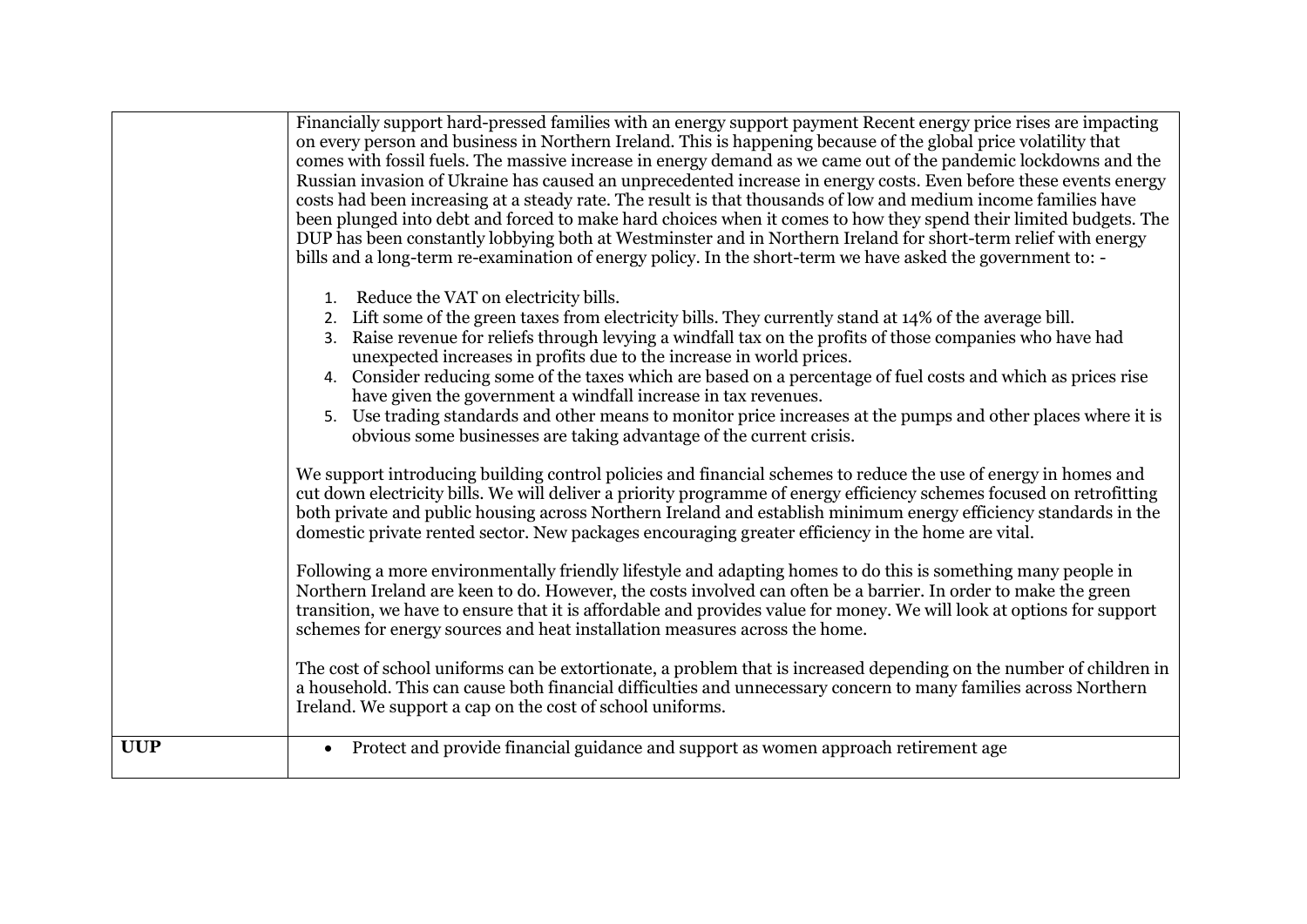| The Russian Federation's war on Ukraine will inevitably produce a new world order. While the shape of things to<br>come may take time to become clear, the impact on the cost of living is immediately apparent. This will impact<br>everyone's standard of living, with the vulnerable worst affected. The Ulster Unionist Party believes there is much<br>that government can do to help at council, regional and national level. The UK Government can address issues such<br>as energy costs. We support the lowering of fuel duty for all, with an additional rebate for essential users, not least<br>carers who travel extensively to provide vital support to those who are unable to look after themselves.                                                                                                                                                                                                                                                       |
|----------------------------------------------------------------------------------------------------------------------------------------------------------------------------------------------------------------------------------------------------------------------------------------------------------------------------------------------------------------------------------------------------------------------------------------------------------------------------------------------------------------------------------------------------------------------------------------------------------------------------------------------------------------------------------------------------------------------------------------------------------------------------------------------------------------------------------------------------------------------------------------------------------------------------------------------------------------------------|
| At Assembly level, we should ensure home heating oil provision comes under the remit of the Utility Regulator of<br>Northern Ireland, ensuring parity of regulation with gas and electricity. The Assembly must also work in tandem<br>with local councils to identify need, tailoring support packages for those most exposed to the impact of the cost of<br>living. Ulster Unionists have long been concerned at fuel poverty and its effect on those on low incomes. We have<br>consistently called for the Communities Minister to establish a Fuel Poverty Task Force and will ensure one is set-up<br>early in the new mandate. We will also work to have the GB 'Warm Homes Discount' rolled out in Northern Ireland,<br>in addition to the Winter Fuel Payment. The Warm Homes Discount is a sum of money credited to an electricity<br>(and in some circumstances gas) account of the eligible recipient. In winter 2021/2022 this amounted to £120. We<br>will: |
| Ensure Home Heating is brought under remit of the Utility Regulator<br>$\bullet$<br>Work in tandem with local councils to identify need and tailor packages<br>Call on Westminster to lower fuel duty for all, with additional rebate for essential users, not least care<br>workers<br><b>Establish a Fuel Poverty Task Force</b><br>Work to introduce 'Warm Homes Discount' to Northern Ireland                                                                                                                                                                                                                                                                                                                                                                                                                                                                                                                                                                          |
| Support Workers Rights - Ulster Unionists are committed not just to wealth creation and supporting business but<br>also protecting workers rights. We believe that access to good jobs, where workers have a voice, a decent income,<br>security of tenure, satisfying work in the right quantities and decent working conditions should be integral to public<br>policy given how this contributes to better health and wellbeing by tackling inequalities, building self-efficacy and<br>combating poverty. Ulster Unionists will work closely with the trade union movement as well as business<br>representatives to build a better, prosperous and fair Northern Ireland.                                                                                                                                                                                                                                                                                             |
| Ulster Unionists will have the Dept. for Education conduct a review of Free School Meals during the next Assembly<br>with a view to providing a free meal every day to all primary age children. A daily Free School Meal for every child<br>would enable Northern Ireland to start tackling child poverty and ensure that no child goes hungry. Broader<br>benefits would include increasing healthy eating across the whole school, widening the range of food pupils eat,                                                                                                                                                                                                                                                                                                                                                                                                                                                                                               |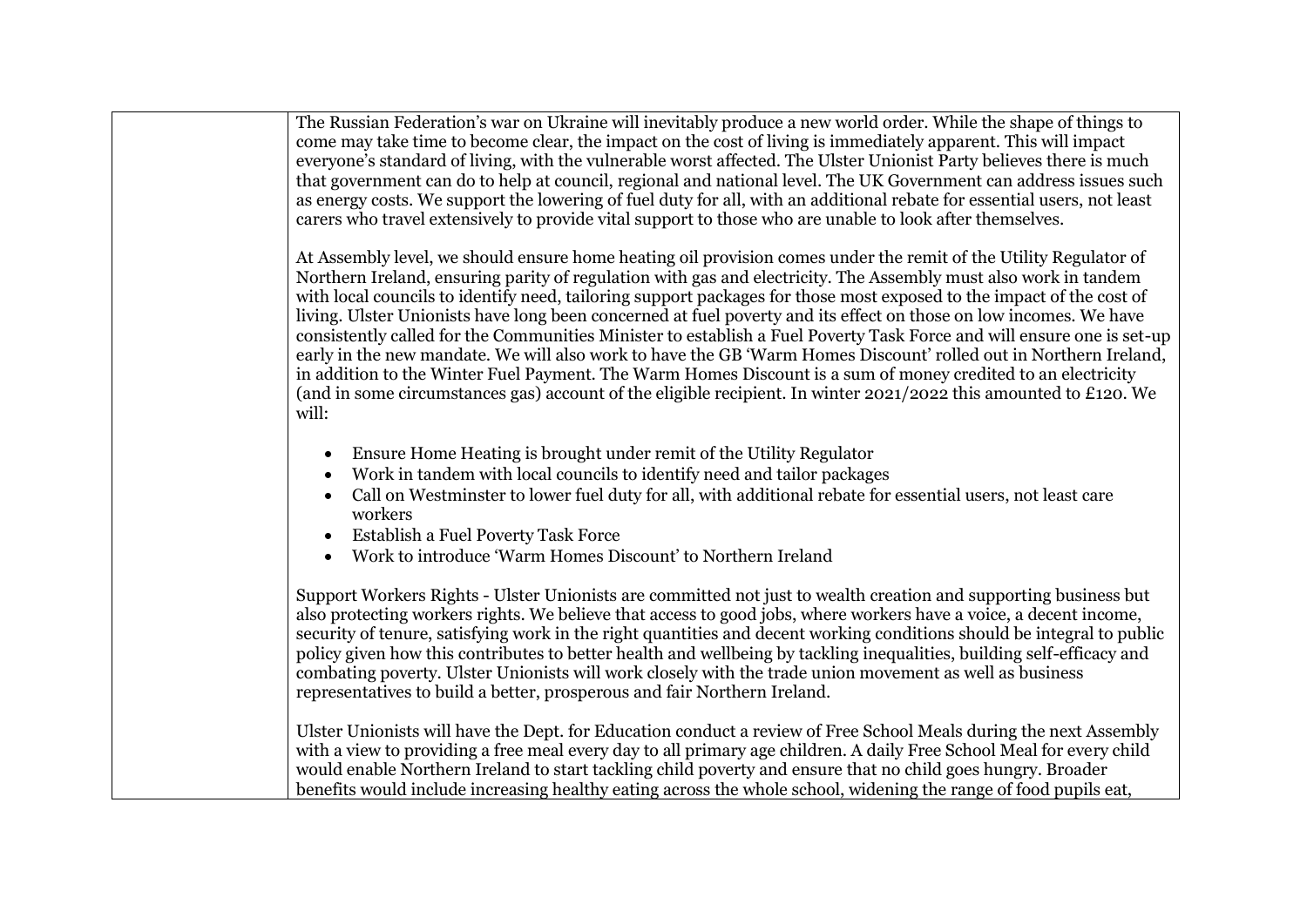|             | enhancing social skills at mealtimes, and improvements to conduct and achievement. Universal free school meals<br>for young learners would also go some way to achieving Net Zero targets through prioritising local food producers.<br>Eligibility for Free School Meals is an important indicator of social disadvantage for many government policies and<br>strategies, but we are confident that other measures can be devised for this.                                                                                                                                                                                      |
|-------------|-----------------------------------------------------------------------------------------------------------------------------------------------------------------------------------------------------------------------------------------------------------------------------------------------------------------------------------------------------------------------------------------------------------------------------------------------------------------------------------------------------------------------------------------------------------------------------------------------------------------------------------|
| <b>SDLP</b> | To tackle poverty and build a fair society, SDLP will: Vote for pension justice for the generation of WASPI<br>$\bullet$<br>women. The SDLP opposed the rubber-stamping of this unjust policy and sought to protect women here.<br>The decision to increase the state pension age has unfairly impacted 77,000 women here born in the 1950's.<br>The SDLP will seek to reverse this punitive decision, reduce the State Pension Age and protect pensioners<br>who have fallen victim to this draconian policy.                                                                                                                    |
|             | We'll tackle the cost-of-living crisis by giving every household a minimum of £200, with a family with two children<br>on free school meals receiving over £1200 between now and December.                                                                                                                                                                                                                                                                                                                                                                                                                                        |
|             | We will double the current level of investment in the Social Housing Development Programme to combat the<br>shortage in social housing.                                                                                                                                                                                                                                                                                                                                                                                                                                                                                           |
|             | We'll invest £500 in every child's future when they're born, with an additional £500 when they turn 10 in a<br>Children's Future Fund.                                                                                                                                                                                                                                                                                                                                                                                                                                                                                            |
|             | People in Northern Ireland are facing a devastating cost-of-living crisis. A perfect storm of spiralling energy costs,<br>rising national insurance costs and cuts to Universal Credit all mean that families, single parents and workers are<br>facing difficult decisions about how they will put food on the table and heat their homes.                                                                                                                                                                                                                                                                                       |
|             | The SDLP's six-point Cost-of-Living Action Plan will make a real difference to people across the North, with every<br>household receiving a £200 payment and more support for those who need it. Under our plan, a family with two<br>children on free school meals would receive over £1200 between now and December.                                                                                                                                                                                                                                                                                                            |
|             | 1. Pass emergency legislation to free up £300 million of funding to tackle the cost-of-living emergency<br>2. Provide a direct £200 payment to all households and extend the £100 Emergency Fuel Payment Scheme.<br>3. Relaunch the Free School Meal Payment Scheme from 1 April for the remainder of the year including<br>through the Summer.<br>4. Reduce the cap on energy market profits and ensure savings are passed to consumers.<br>5. Press the British Government to introduce a one-year VAT holiday for domestic energy charges.<br>6. Press the British Government to introduce a windfall tax on energy companies. |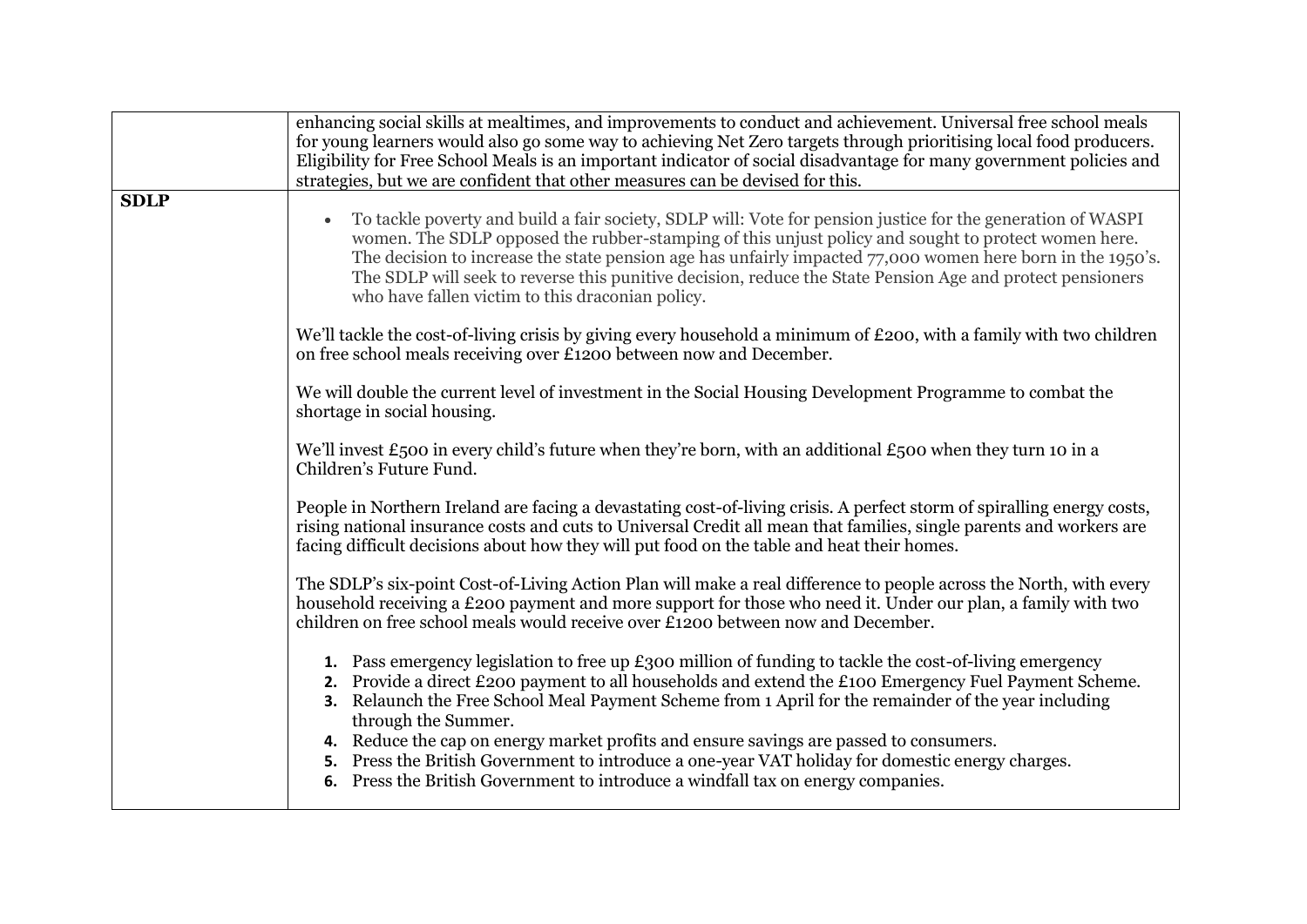| <b>Alliance</b> | Reforming the pension system to ensure it is based on residence, recognising that women are more likely to take                                                                                                                                                                                                                                                                                                                                                                                                                                    |
|-----------------|----------------------------------------------------------------------------------------------------------------------------------------------------------------------------------------------------------------------------------------------------------------------------------------------------------------------------------------------------------------------------------------------------------------------------------------------------------------------------------------------------------------------------------------------------|
|                 | breaks from contributions or make lower levels of contributions.                                                                                                                                                                                                                                                                                                                                                                                                                                                                                   |
|                 | Cost of Living:                                                                                                                                                                                                                                                                                                                                                                                                                                                                                                                                    |
|                 | Introduce a home heating support grant voucher scheme, targeted at low-income households.<br>Roll out a £20 per week child payment to protect children already vulnerable to poverty.<br>Work closely with the local banking sector to monitor the impact of rising interest rates.<br>Explore initiatives to improve the affordability of food, particularly local produce.<br>Bring home heating oil within the remit of the Utility Regulator                                                                                                   |
|                 | Sound public finances are essential for a strong economy and investment in public services. As a region that relies<br>on a significant financial subvention, Northern Ireland is particularly vulnerable to changes or deficiencies in public<br>expenditure decisions taken in Westminster, and there is a particular challenge to ensure that available resources<br>are used efficiently and strategically.                                                                                                                                    |
|                 | Repeated deadlock and dysfunction undermine the provision of public services and results in missed opportunities,<br>financial waste and general economic and political instability, to the detriment of our businesses and citizens. This<br>financial situation is being exacerbated by the cost of living crisis: people are struggling to make ends meet and face<br>further and prolonged increases in energy and other costs. The most vulnerable members of society, including<br>children in low income families, face continued hardship. |
|                 | To maximise the impact of the Northern Ireland budget, we believe four key areas of reform are needed:<br><b>1.</b> Reducing the costs of division.<br>2. Reforming the public sector.<br>3. Improving budget processes.<br>4. Reviewing existing and potential revenue raising options.                                                                                                                                                                                                                                                           |
|                 | The cost of living crisis facing millions of households is a cross-departmental problem, requiring a range of<br>interventions to protect vulnerable households and, as such, it is being treated as a distinct issue in this manifesto.                                                                                                                                                                                                                                                                                                           |
|                 | As discussed in the Finance section of the manifesto, Alliance is uniquely placed to enable additional, much needed,<br>public funds via eliminating the costs of division. Now, more than ever, it is essential that we reduce the wastage<br>associated with funding a divided society to ensure that all public funds are used responsibly, effectively and for the<br>benefit of all citizens.                                                                                                                                                 |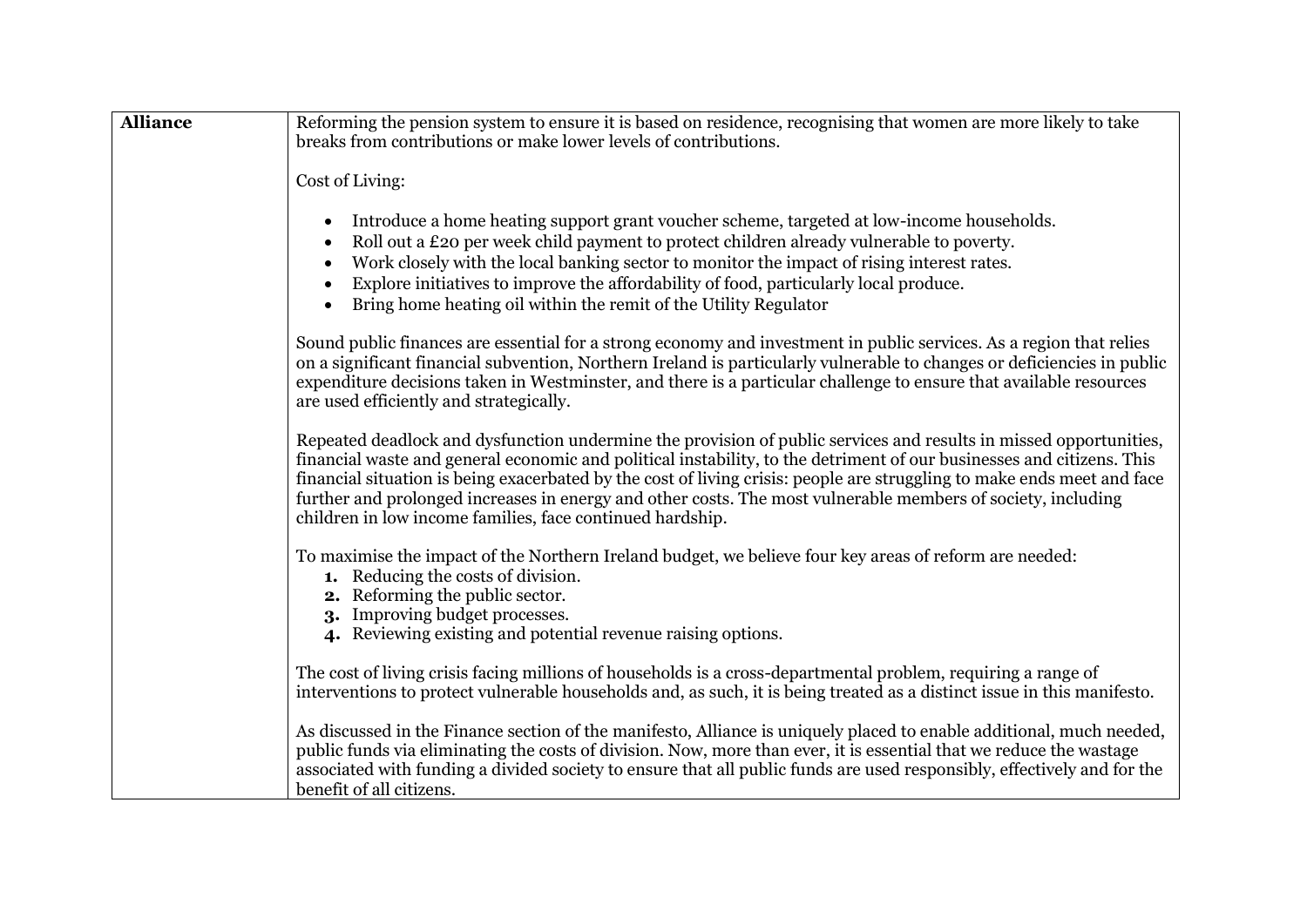|                                | The Alliance Party is increasingly concerned about the cost of living crisis in Northern Ireland. With so many<br>households already struggling to make ends meet due to the pandemic, we are now facing the biggest fall in living<br>standards since comparable records began, as inflation continues to erode the value of wages and benefits.<br>Not only is the cost of living crisis likely to worsen poverty levels and inequality, but it also presents a threat to<br>economic recovery. The squeeze on disposable incomes is likely to result in reduced consumer spending, in the wake<br>of an already difficult period for businesses. If this destabilises economic recovery, this could cost jobs and further<br>reduce living standards. |
|--------------------------------|----------------------------------------------------------------------------------------------------------------------------------------------------------------------------------------------------------------------------------------------------------------------------------------------------------------------------------------------------------------------------------------------------------------------------------------------------------------------------------------------------------------------------------------------------------------------------------------------------------------------------------------------------------------------------------------------------------------------------------------------------------|
| <b>Green Party</b>             | IT'S TIME TO ENSURE THAT EVERYBODY LIVES IN A WARM HOME & THAT FUEL POVERTY BECOMES A<br>THING OF THE PAST.                                                                                                                                                                                                                                                                                                                                                                                                                                                                                                                                                                                                                                              |
|                                | The Green Party NI will provide more financial support to households in fuel poverty.                                                                                                                                                                                                                                                                                                                                                                                                                                                                                                                                                                                                                                                                    |
|                                | The cost-of-living crisis, driven by the profiteering of big oil corporations and heightened by geopolitical insecurity,<br>cannot be solved without addressing our economy's dependence on fossil fuels. Greens first called on the Executive<br>to ban fracking and fossil fuel extraction over a decade ago. Despite our repeated calls, the traditional parties failed<br>to act. This persistent failure on many environmental issues has left us with a shameful record.                                                                                                                                                                                                                                                                           |
|                                | As people struggle to heat or eat, Stormont has failed to protect those most impacted. Hundreds of millions of<br>pounds of emergency funding have been left unspent by the traditional parties, who have prioritised manufacturing<br>crises over addressing the crises we already face. We are in the midst of a housing crisis, a cost-of-living crisis, a<br>waiting list crisis, a mental health crisis. And of course, the impact of the climate crisis is only becoming more<br>obvious. These are the issues that need our attention, and these are the issues the Green Party NI is committed to<br>delivering on.                                                                                                                              |
|                                | Time and again, traditional parties have shown us that they are not equipped to deal with crisis. The politics of<br>deadlock and division will not address the cost-of-living crisis, the waiting list crisis and the housing crisis.                                                                                                                                                                                                                                                                                                                                                                                                                                                                                                                   |
| <b>People Before</b><br>Profit | We have been told there is no money to fund jobs, healthcare, a fair benefits system, etc. The past two years have<br>shown this to be an utter farce. When the pandemic hit politicians found money overnight for various handouts, not<br>least £155 million for retail vouchers and hundreds of millions more on an "eat out to help out" scheme. People<br>Before Profit demand the same type of urgency to deal with the crippling cost of living crisis, to revitalise our health                                                                                                                                                                                                                                                                  |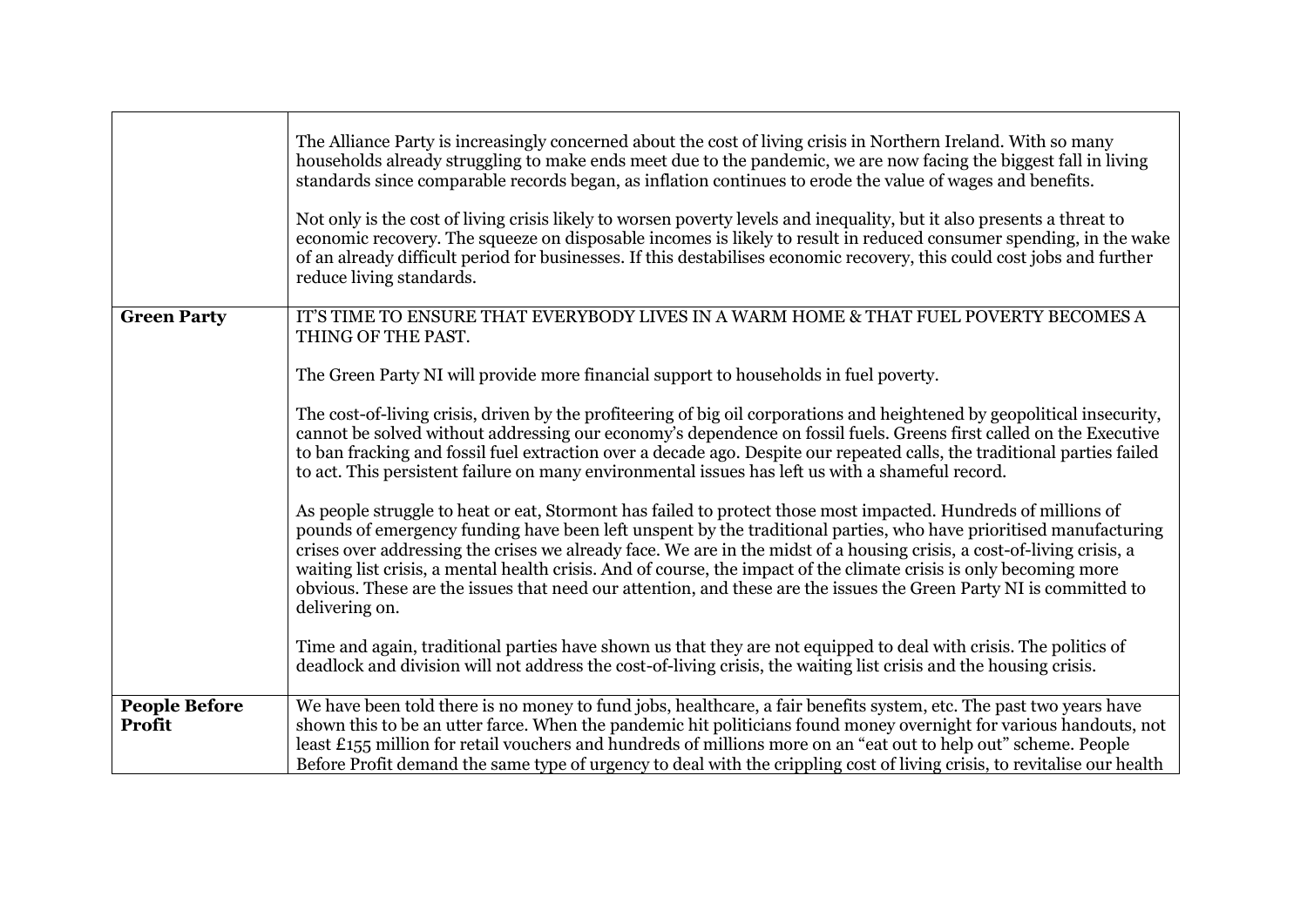| service, our housing stock, and our other public services. As hardship increases, a radical and transformative<br>approach toward politics and economics is needed more than ever.                                                                                                                                          |
|-----------------------------------------------------------------------------------------------------------------------------------------------------------------------------------------------------------------------------------------------------------------------------------------------------------------------------|
| The Cost of Living Crisis:                                                                                                                                                                                                                                                                                                  |
| Too many households are facing the same impossible choice: heat or eat. The big parties laid the groundwork for<br>this crisis by freezing wages and implementing austerity and benefit cuts that marginalised working-class<br>communities. Now that fuel prices and inflation are soaring, people are struggling to cope. |
| We are told that there is nothing our politicians can do, that the market sets inflation, and we must tighten our belts<br>to get by. Meanwhile, multinational fuel and energy corporations are bringing home record profits.                                                                                               |
| People Before Profit takes an entirely different approach – we want to see radical measures taken to protect people<br>from the harshest realities of this crisis, and to ensure billions in profit cannot be hoarded by fuel and energy<br>corporations.                                                                   |
| We would:                                                                                                                                                                                                                                                                                                                   |
| Launch an Emergency Hardship Fund: distribute a direct payment of £1,000 to households hit by the cost of<br>living crisis, including all but the top fifth of earners. This could be generated by imposing greater taxes on<br>the wealthiest.                                                                             |
| Impose emergency price controls: The Stormont Executive should impose price controls on energy, fuel, and<br>food where necessary. Cutting VAT is not enough because it allows companies to hike prices and profit even<br>more from the difference.                                                                        |
| Cut rents and increase housing benefit: Rents are rising quickly as energy prices soar. We need legislation to<br>$\bullet$<br>cut and freeze rents and increase the Local Housing Allowance on which housing benefit rates are based.                                                                                      |
| Ban companies imposing extra charges on payment metre users: 30,000 low-income households who use<br>$\bullet$<br>prepaid metres are being hit with an extra charge which should be scrapped.                                                                                                                               |
| Take the private energy companies back into public ownership: Private monopolies have carved up our gas<br>and electricity markets. A single market has been created for different companies to bid. We need an<br>allisland, not-for-profit public energy company to cut prices.                                           |
| Increase the minimum wage to $£15$ an hour, with government subsidies for small businesses: The current<br>$\bullet$<br>rate of £8.91 is pathetic and creates a low wage economy. Workers deserve a decent wage that they can live<br>on.                                                                                   |
| Support inflation-busting pay rises for all workers<br>$\bullet$                                                                                                                                                                                                                                                            |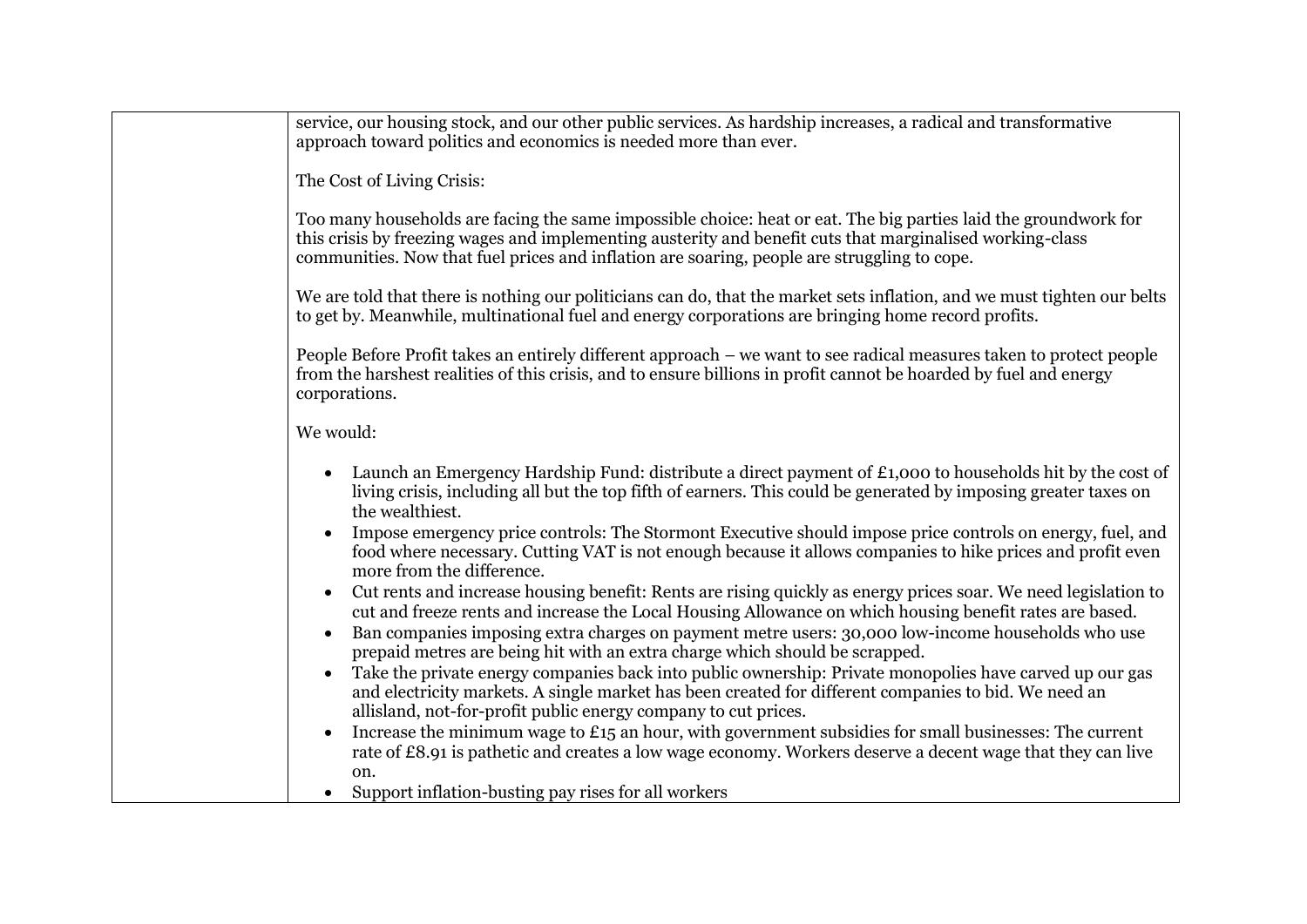|            | People Before Profit also supports the efforts of workers taking industrial action to improve their wages in line with<br>inflation, and defend their living standards during this crisis. Hovis workers in Belfast set the standard when they<br>won an 8% pay rise, and they have been followed by a host of other workers. We reject the argument that higher<br>wages 'set off a spiral of price hikes'. Wage increases are a valid response to price hikes that have already occurred.<br>Bosses and shareholders should not be allowed to profiteer from rising prices while workers suffer. |
|------------|----------------------------------------------------------------------------------------------------------------------------------------------------------------------------------------------------------------------------------------------------------------------------------------------------------------------------------------------------------------------------------------------------------------------------------------------------------------------------------------------------------------------------------------------------------------------------------------------------|
| <b>TUV</b> | <b>No mention</b>                                                                                                                                                                                                                                                                                                                                                                                                                                                                                                                                                                                  |

# **4. Ring-Fenced Funding for Women's Organisation**

| <b>Ring-Fenced Funding for Women's Organisation</b> |                   |
|-----------------------------------------------------|-------------------|
| Sinn Féin                                           | No mention        |
| <b>DUP</b>                                          | No mention        |
| <b>UUP</b>                                          | No mention        |
| <b>SDLP</b>                                         | No mention        |
| <b>Alliance</b>                                     | <b>No mention</b> |
| <b>Green Party</b>                                  | No mention        |
| <b>People Before Profit</b>                         | <b>No mention</b> |
| <b>TUV</b>                                          | No mention        |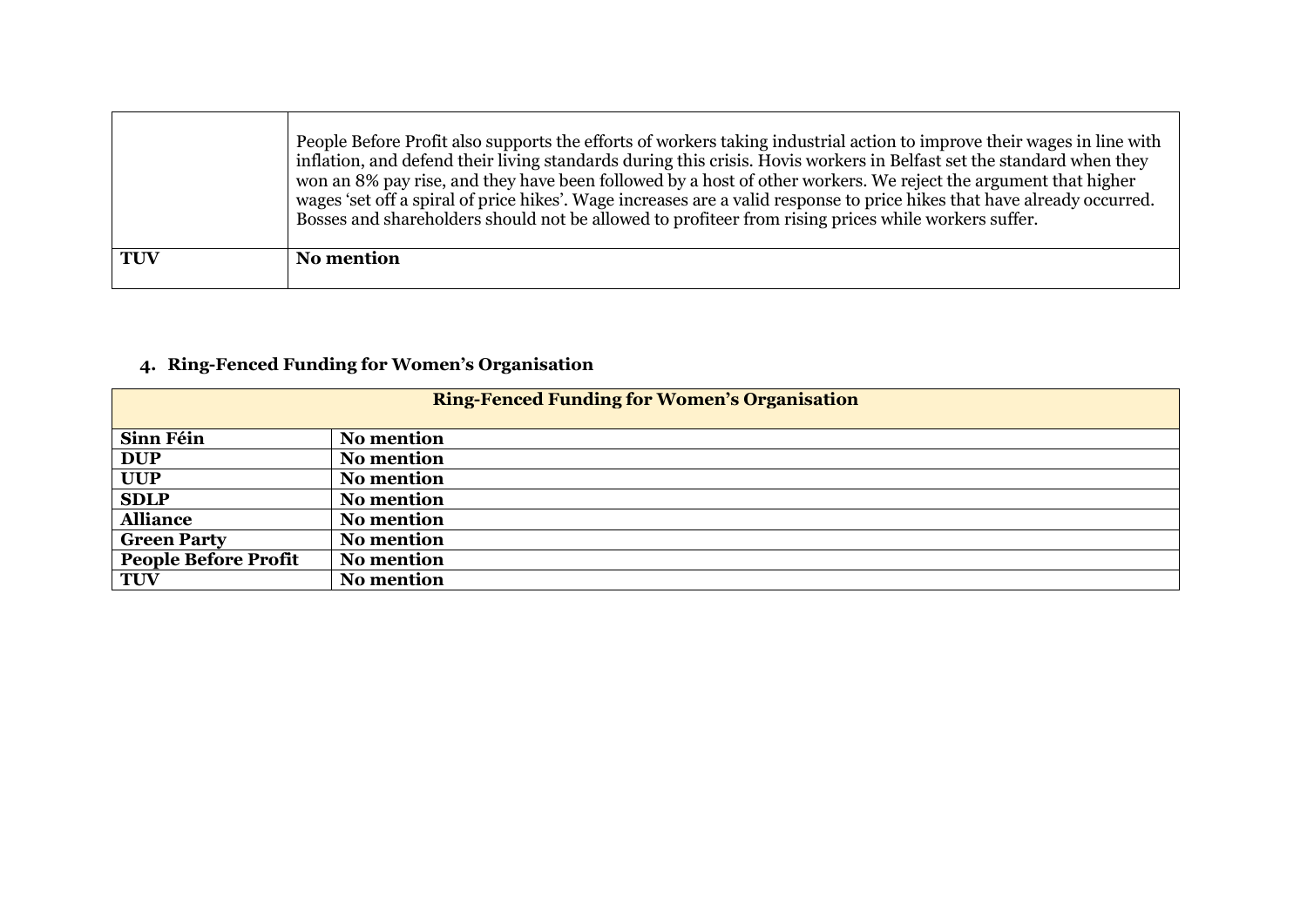|            | Commissioning of Abortion Services, Access to IVF Treatment and Robust Perinatal Mental Health Services                                                                                                                                                                                                                                                                                                                                                                                                                                                                                                                                                                                                                                                                                                                                                                                                                                                                                                                                                                                   |
|------------|-------------------------------------------------------------------------------------------------------------------------------------------------------------------------------------------------------------------------------------------------------------------------------------------------------------------------------------------------------------------------------------------------------------------------------------------------------------------------------------------------------------------------------------------------------------------------------------------------------------------------------------------------------------------------------------------------------------------------------------------------------------------------------------------------------------------------------------------------------------------------------------------------------------------------------------------------------------------------------------------------------------------------------------------------------------------------------------------|
| Sinn Féin  | The British Tory government cannot be allowed to slow down the change that is coming. It must deliver on its<br>commitments regarding the Irish language rights and reproductive health services for women.<br>Sinn Féin will work to immediately form a new Executive and to: Deliver Acht Gaeilge and reproductive rights for<br>women – both of which are long overdue.<br>We want women to be able to access the safe and legal health services they are entitled to.                                                                                                                                                                                                                                                                                                                                                                                                                                                                                                                                                                                                                 |
|            | SINN FÉIN'S PRIORITIES INCLUDE:<br>Immediate provision of modern reproductive health care                                                                                                                                                                                                                                                                                                                                                                                                                                                                                                                                                                                                                                                                                                                                                                                                                                                                                                                                                                                                 |
| <b>DUP</b> | No mention                                                                                                                                                                                                                                                                                                                                                                                                                                                                                                                                                                                                                                                                                                                                                                                                                                                                                                                                                                                                                                                                                |
| <b>UUP</b> | Provide age-appropriate universal sex and relationships education in schools and educational institutions<br>$\bullet$<br>Maintain momentum in IVF treatment availability. Ulster Unionists are proud to have secured the<br>commitment of providing up to 3 publicly funded cycles of IVF treatment in the NDNA. We've brought<br>fertility lists back down to pre-pandemic levels and we've made real progress in putting in place the staffing<br>and infrastructure to deliver the additional cycles.<br>Ensure Northern Ireland will play a leading role in the UK Menopause Taskforce to strengthen coordination<br>and raise awareness of the menopause and its impact across the UK, under the shared aim of improving care<br>and support for women experiencing the menopause.<br>We published the detailed Mental Health Action Plan, with 38 actions including a dedicated specialist perinatal<br>mental health service, the development of managed care networks for child and adolescent mental health services<br>and enhanced support for mental health in primary care. |

#### **5. Commissioning of Abortion Services, Access to IVF Treatment and Robust Perinatal Mental Health Services**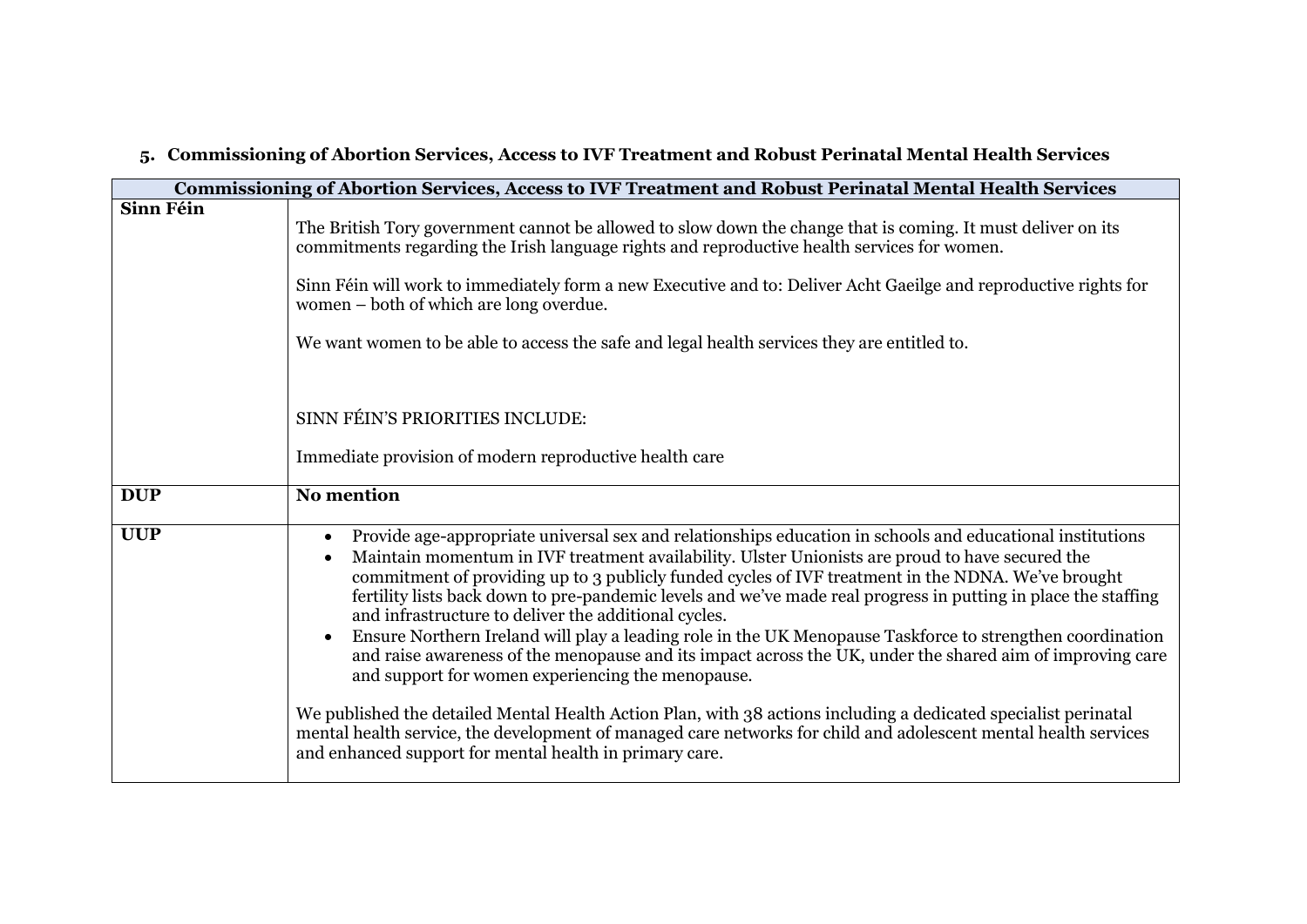| <b>SDLP</b>        | We will expand ante-natal support for all parents: We will ensure that ante-natal support & services currently<br>provided to expectant mothers are expanded to include ante-natal nurturing programmes, support groups for new<br>parents, and direct referral to additional services where required.                                                                                                                                                                             |
|--------------------|------------------------------------------------------------------------------------------------------------------------------------------------------------------------------------------------------------------------------------------------------------------------------------------------------------------------------------------------------------------------------------------------------------------------------------------------------------------------------------|
| <b>Alliance</b>    | Enhanced and more informative birth control services that empower women.<br>A single IVF system meeting standards elsewhere in the UK.<br>A post-natal 'MOT' which includes assessing maternal physical and mental well-being.<br>$\bullet$<br>Population Health means focusing on the general well-being of the population as a whole in everything we<br>do, including through A new Women's Strategy, additional Intervention Framework and enhanced Mental<br>Health Strategy. |
|                    | Better resourcing for investigative diagnostics for gynaecology and improved care pathways for conditions<br>such as endometriosis.<br>Specialist menopause clinics.                                                                                                                                                                                                                                                                                                               |
|                    | The maximisation of opportunities to unite menopause, sexual health and fertility clinics, allowing women to<br>access services such as smear tests and reproductive advice in the same location.                                                                                                                                                                                                                                                                                  |
| <b>Green Party</b> | The Green Party NI has always led the way on equality issues in Northern Ireland, advocating for the<br>decriminalisation of abortion and marriage equality long before the traditional parties.<br>The Green Party will                                                                                                                                                                                                                                                           |
|                    | Ensure free, safe, legal and local access to reproductive healthcare, including the full commissioning of<br>abortion services, accessible without harassment.<br>Oppose cuts to frontline health services and increase investment in mental health services.                                                                                                                                                                                                                      |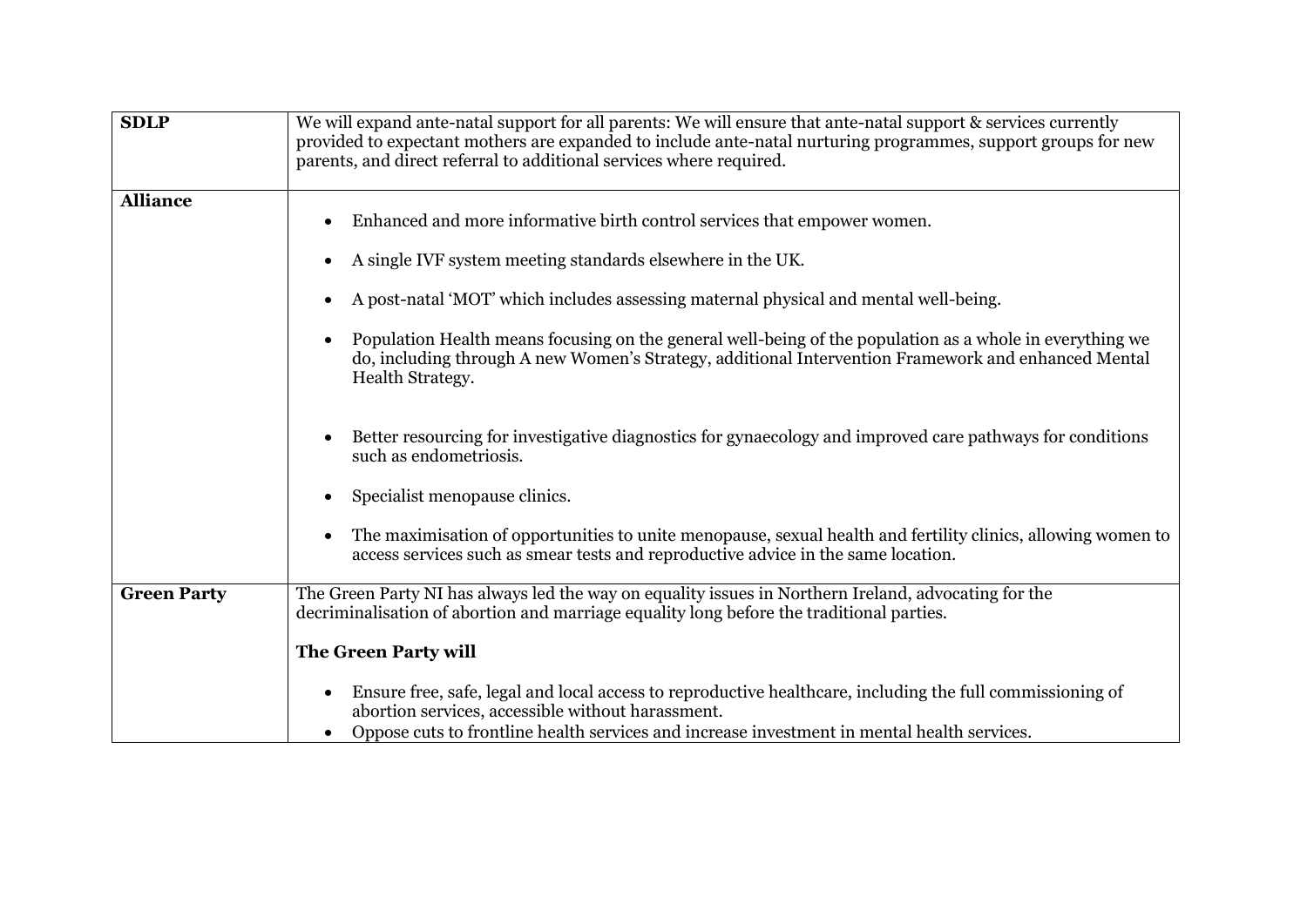| <b>People Before</b><br><b>Profit</b> | We salute the thousands of women who have stood up to the dinosaurs of the DUP in asserting their right to<br>control their own bodies and have abortion services in the North. We salute the young people who are rising<br>and demanding climate action now!<br>Women and LGBTQ+ and BAME people have been failed by Stormont and continue to face barriers and<br>inequalities in society. People Before Profit advocates for the urgent implementation of the Convention for<br>the Elimination of All Forms of Discrimination (CEDAW) recommendations relating to sexual and<br>reproductive health, rights, and services; including: Commissioning of abortion services locally, including<br>telemedicine access to medical abortion, Age-appropriate, inclusive and scientifically accurate education on<br>sexual and reproductive health, Increased funding for domestic abuse and rape crisis services. |
|---------------------------------------|--------------------------------------------------------------------------------------------------------------------------------------------------------------------------------------------------------------------------------------------------------------------------------------------------------------------------------------------------------------------------------------------------------------------------------------------------------------------------------------------------------------------------------------------------------------------------------------------------------------------------------------------------------------------------------------------------------------------------------------------------------------------------------------------------------------------------------------------------------------------------------------------------------------------|
| <b>TUV</b>                            | TUV's moral compass means we are resolute in opposing terrorists in government, amnesty, destruction of the<br>unborn and the dilution of marriage and gender identity as determined at birth. Just as we support the rights of the<br>unborn, so at the end-of-life stage we oppose euthanasia. We believe in the sanctity of life.                                                                                                                                                                                                                                                                                                                                                                                                                                                                                                                                                                               |

# **6. Rural Access Poverty and Digital Divide**

| <b>Rural Access Poverty and Digital Divide</b> |                                                                                                                                                                                                                                                                                                                                                                                                                                                                                                                                                                                                                                                                                                                                                                                                                                     |
|------------------------------------------------|-------------------------------------------------------------------------------------------------------------------------------------------------------------------------------------------------------------------------------------------------------------------------------------------------------------------------------------------------------------------------------------------------------------------------------------------------------------------------------------------------------------------------------------------------------------------------------------------------------------------------------------------------------------------------------------------------------------------------------------------------------------------------------------------------------------------------------------|
| Sinn Féin                                      | Sinn Féin is also committed to increasing the number of social homes in rural communities. The challenges that<br>exist in the provision of rural housing including difficulties in demonstrating need and the lack of wastewater and<br>sewage infrastructure must be addressed.                                                                                                                                                                                                                                                                                                                                                                                                                                                                                                                                                   |
|                                                | <b>Rural Communities:</b>                                                                                                                                                                                                                                                                                                                                                                                                                                                                                                                                                                                                                                                                                                                                                                                                           |
|                                                | To protect the right of rural families to build in their communities in line with best planning practice N To improve<br>rural broadband, infrastructure and access to public services N To reintroduce an ANC payment for Hill Farmers N<br>To deliver a Future Agriculture Policy that protects the family farm including retention of payments to farms of<br>three hectares and above N To deliver a rural development policy that involves grassroots organisations in<br>identifying and bringing forward projects that support the economic and social development of rural areas N Secure<br>the North's inclusion in an all-island Protected Geographical Indication (PGI) for Irish grass-fed beef N Support<br>more sustainable farming practices through Just Transition Fund for Agriculture N Oppose abolition of the |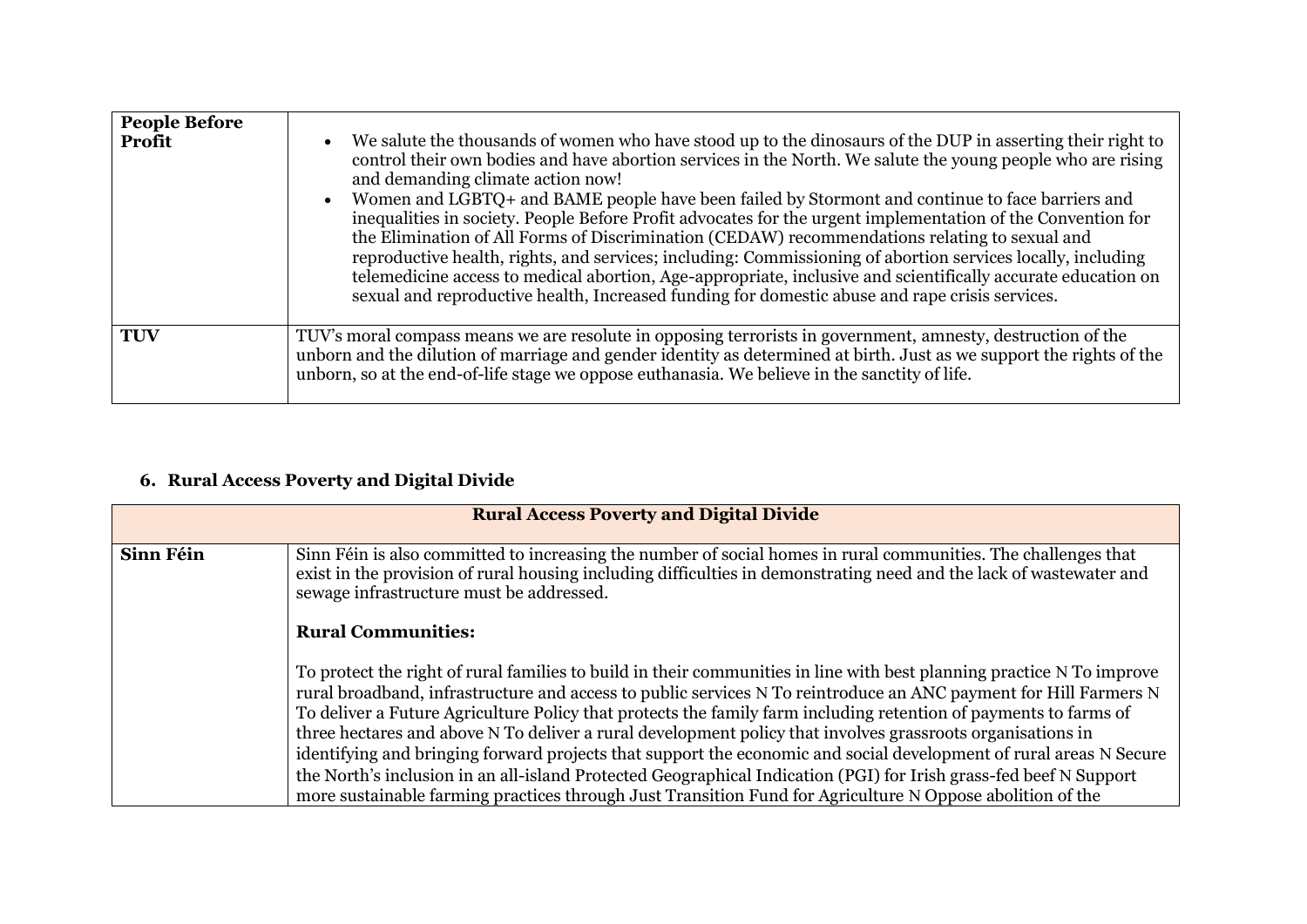|                 | Agriculture Wages Board N Initiate an Organic strategy that will assist farmers to make the transition to organic<br>production, ensure that organic produce is marketed and promoted sufficiently so that Organic food production is a<br>profitable endeavour         |
|-----------------|-------------------------------------------------------------------------------------------------------------------------------------------------------------------------------------------------------------------------------------------------------------------------|
| <b>DUP</b>      | Make Northern Ireland 100% fibre broadband.<br>$\bullet$                                                                                                                                                                                                                |
| <b>UUP</b>      | Support the production of high-quality climate friendly food while transitioning to a net zero carbon society where<br>agriculture and the environment can thrive in harmony whilst sustaining rural communities and businesses.                                        |
| <b>SDLP</b>     | The SDLP is committed to ensuring that farming communities and the rural way of life is protected in the North of<br>Ireland and that our Government at all levels works for all our communities. In government we will:                                                |
|                 | Secure proper funding for farming and rural development<br>Propose an NI Agriculture Bill<br>Secure proper rural broadband                                                                                                                                              |
|                 | <b>Improve water quality</b><br><b>Enhance animal welfare</b>                                                                                                                                                                                                           |
| <b>Alliance</b> | Alliance is committed to championing the participation and recognition of rural women across all of government.                                                                                                                                                         |
|                 | Targeting a proportion of rural development money at creating rural employment through renewing and<br>maintaining our agricultural heritage of agricultural buildings, and bringing these up to standard as either tourist<br>accommodation or for rural business use. |
|                 | Strengthen the connectivity of homes in urban and rural areas with significant sewerage infrastructure investment,<br>energy investment, public transport and active travel infrastructure and ensuring access to broadband for homes<br>regardless of location.        |
|                 | Alliance has long championed equal opportunities for rural communities. We envision a future for Northern Ireland<br>with sustainable rural communities at its heart, where even the most remote areas thrive and are valued. Alliance is<br>committed to:              |
|                 | Ensuring that policy development by central and local government includes both a rural impact analysis and<br>a gender impact analysis, to identify and mitigate all potential adverse impacts of proposed policies on rural<br>communities.                            |
|                 | The universal provision of digital infrastructure; improvements to rural road infrastructure; innovative<br>demand-led public transport in rural areas; investment in grid capacity and preparing for a net zero future.                                                |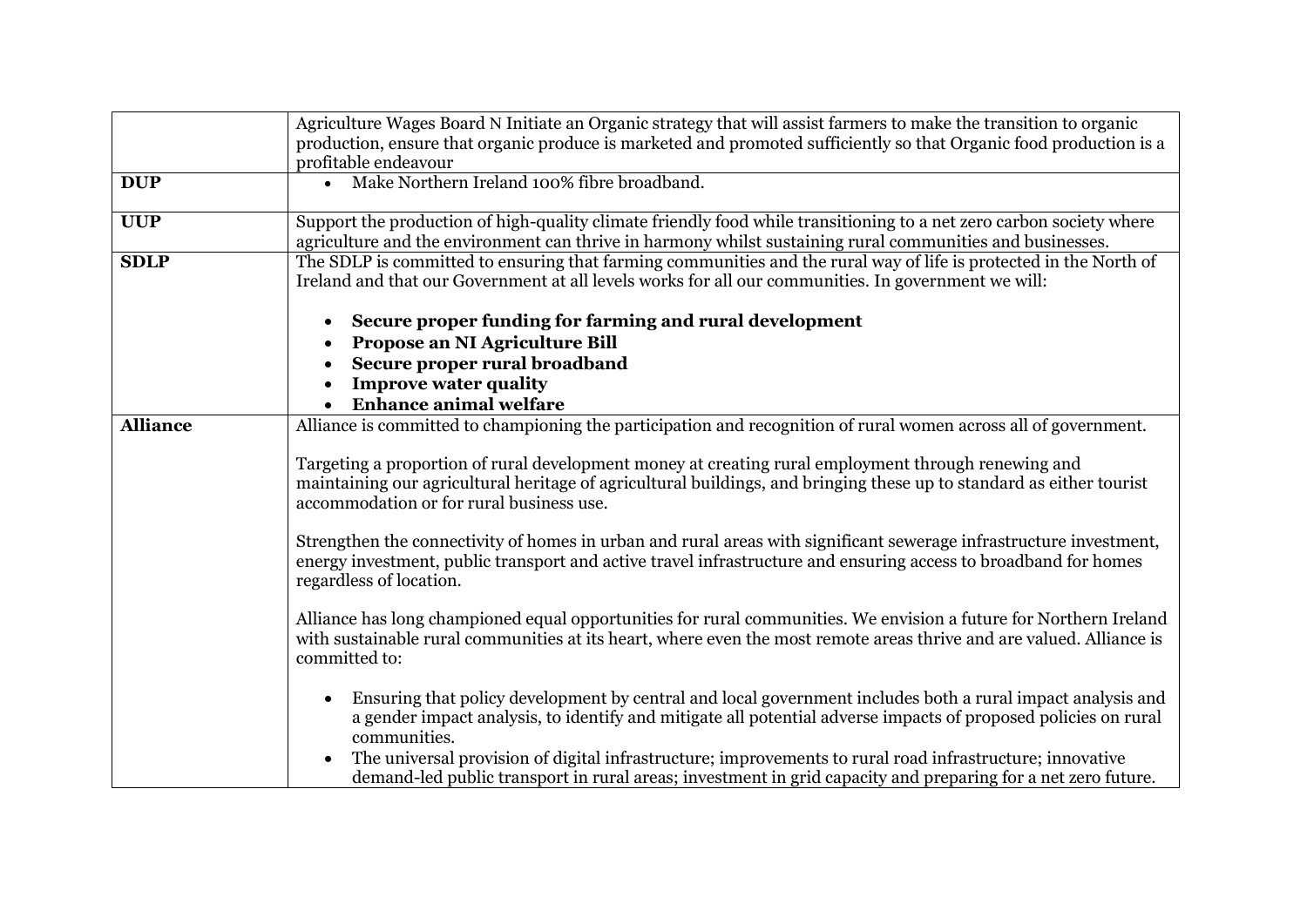|                                | The delivery of superfast broadband and mobile phone signal to all rural communities, with speeds and costs<br>equitable to those in urban areas.<br>Fair funding for the delivery of public services and rural development.<br>Rural communities having greater influence on the decisions which affect them in relation to energy<br>production and supply.<br>Delivering policies to rebalance the impacts of tourism in rural areas and strategic investment promoting<br>alternative destinations.<br>Championing the participation and recognition of rural women across all of government.<br>Tackling rural crime - such as vandalism, anti-social behaviour, wildlife crime and livestock theft. We will<br>call for accountable rural policing that is sensitive to local priorities and issues. |
|--------------------------------|------------------------------------------------------------------------------------------------------------------------------------------------------------------------------------------------------------------------------------------------------------------------------------------------------------------------------------------------------------------------------------------------------------------------------------------------------------------------------------------------------------------------------------------------------------------------------------------------------------------------------------------------------------------------------------------------------------------------------------------------------------------------------------------------------------|
| <b>Green Party</b>             | IT'S TIME FOR A PUBLIC TRANSPORT NETWORK THAT SERVES RURAL AREAS & MEETS THE<br>ACCESSIBILITY NEEDS OF PEOPLE WITH DISABILITIES.<br>The Green Party will Expand public transport, especially in rural areas AND explore reopening railway connections,<br>to ensure that towns and cities across NI are adequately serviced and connected to each other.                                                                                                                                                                                                                                                                                                                                                                                                                                                   |
| <b>People Before</b><br>Profit | Oppose privatisation of Translink and expand free public transport: Privatisation leads to fragmentation,<br>unnecessary costs, and leaves low income and rural communities behind. Translink must be kept in public hands<br>and must begin to explore rolling out free public transport on green hydrogen bus fleets, to increase public footfall<br>and decrease carbon footprint. This should include a North-South and East-West Rail expansion and a Derry-<br>Dublin rail line as a matter of urgency                                                                                                                                                                                                                                                                                               |
| <b>TUV</b>                     | TUV understands and shares the frustration of many over the failure to provide adequate expenditure on road<br>maintenance particularly in respect of the rural road network. Neglect to fix the potholes is a basic failure that must<br>be addressed.                                                                                                                                                                                                                                                                                                                                                                                                                                                                                                                                                    |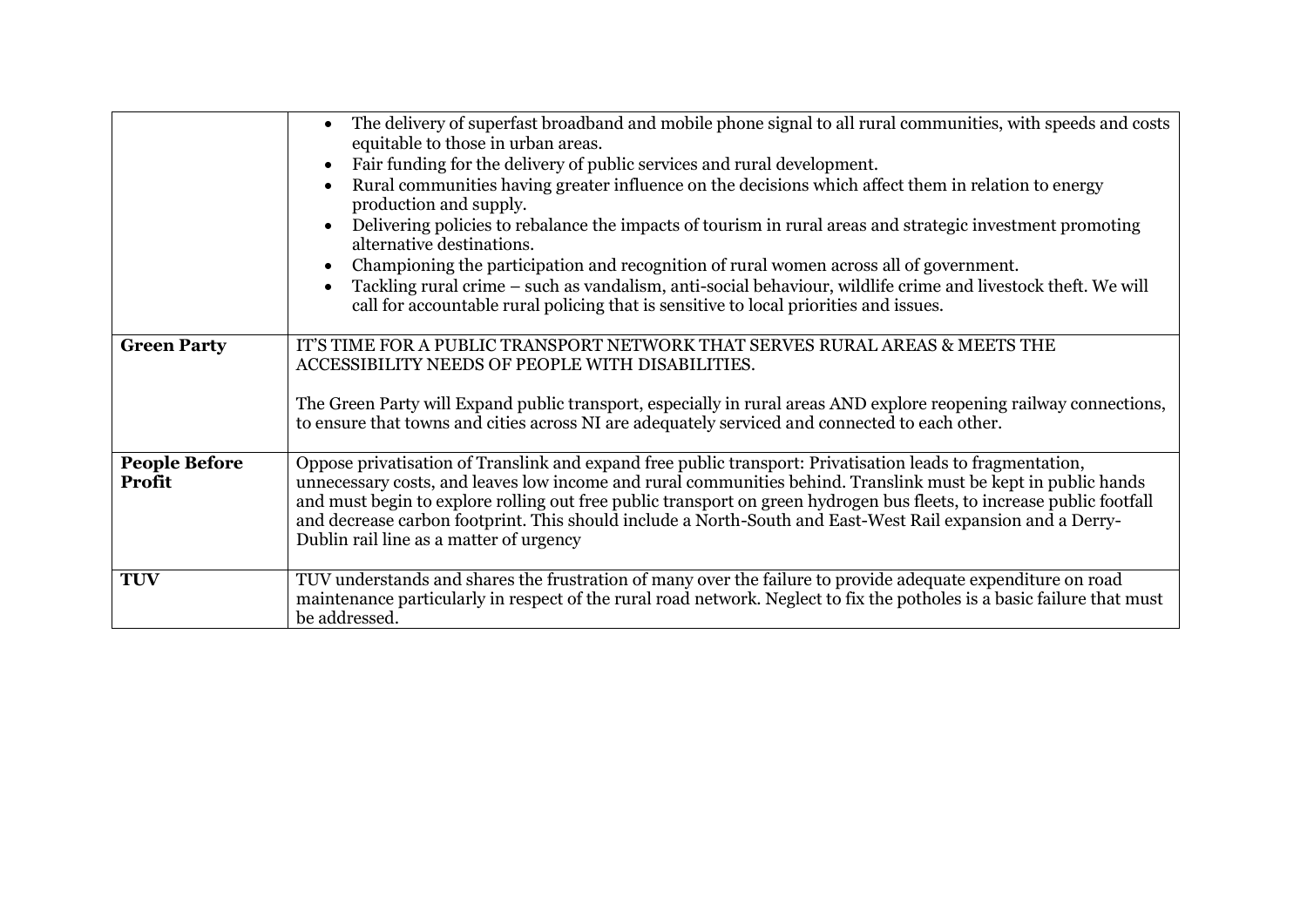# **7. NHS Waiting Lists and Women's Health**

| <b>NHS Waiting Lists and Women's Health</b> |                                                                                                                                                                                                                                                                                                                                                                                                                                                                                                                                                                                                                                                                                                                                                                                                                                                                                                                                                                                                                                                                                                                          |
|---------------------------------------------|--------------------------------------------------------------------------------------------------------------------------------------------------------------------------------------------------------------------------------------------------------------------------------------------------------------------------------------------------------------------------------------------------------------------------------------------------------------------------------------------------------------------------------------------------------------------------------------------------------------------------------------------------------------------------------------------------------------------------------------------------------------------------------------------------------------------------------------------------------------------------------------------------------------------------------------------------------------------------------------------------------------------------------------------------------------------------------------------------------------------------|
| Sinn Féin                                   | Increase the health budget by £1 billion by $2024/25$ in order to;                                                                                                                                                                                                                                                                                                                                                                                                                                                                                                                                                                                                                                                                                                                                                                                                                                                                                                                                                                                                                                                       |
|                                             | Tackle Hospital Waiting Lists, such as investing in elective care centres and funding transformation of<br>health and social care<br>Recruit and retain more nurses, doctors and health and social care workers<br>Ensure fair pay and conditions for health and social care workers<br>Improve access to GP appointments and care packages in the community<br>Deliver a fully funded Mental Health Strategy<br>$\bullet$                                                                                                                                                                                                                                                                                                                                                                                                                                                                                                                                                                                                                                                                                               |
| <b>DUP</b>                                  | Investing an extra £1billion to cut waiting lists using a partnership with the independent sector.<br>Deliver an additional 750,000 hospital assessments and procedures<br>Train more GPs per year<br>Reward staff and end dependence on overpriced agency sector<br>$\bullet$<br>Introduce a social care cap<br>$\bullet$<br>Implement Bengoa reforms for a better health service.<br>$\bullet$                                                                                                                                                                                                                                                                                                                                                                                                                                                                                                                                                                                                                                                                                                                         |
| <b>UUP</b>                                  | We unveiled a landmark £700m Elective Care Framework setting out a range of immediate, medium term and<br>long term actions for tackling Northern Ireland's hospital waiting lists. In the meantime we also established a<br>Regional Prioritisation Oversight Group to ensure that all available surgical resource is fully optimised.<br><b>Rebuilding the Health Service:</b><br>In January 2020 Northern Ireland had some of the worst hospital waiting times in Europe. Far too many patients<br>were being forced to wait for far too long. This was contributing to an increasingly unfair system whereby people<br>who could afford to pay were treated quickly and those who couldn't were left to wait on increasing lists. Tragically<br>- like virtually every other country in the world - the pandemic had a major impact on our already stretched<br>hospital services.<br>It is now therefore more important than ever before that we recover from the harm caused and fully restore<br>services as quickly as possible. However, it won't be enough to simply get back to pre-pandemic levels - we need |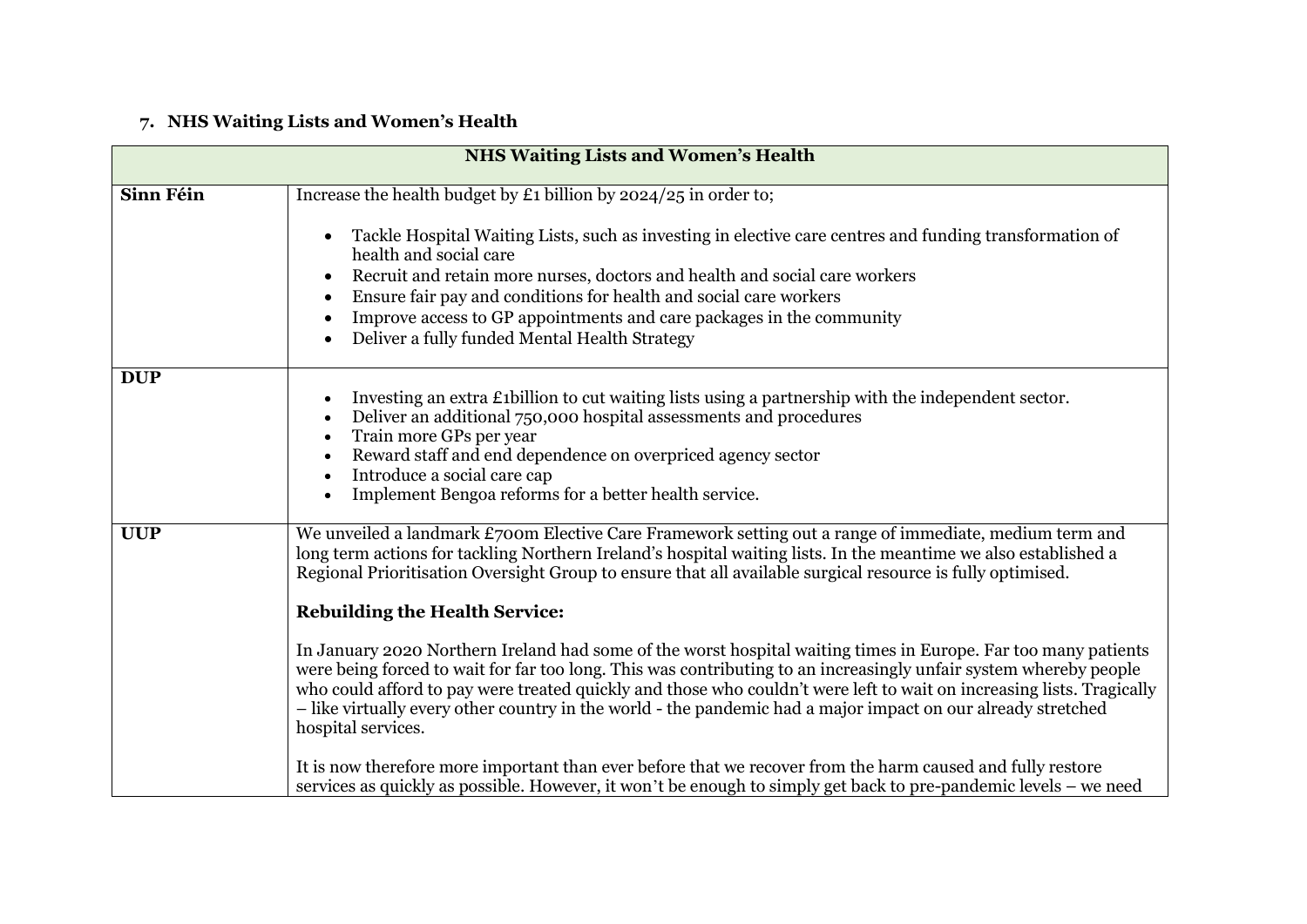|             | to do more. Much more. The Ulster Unionist Party wants to see every single opportunity to increase our health<br>service capacity maximised. This Party has already led the way by publishing the detailed 5-year Elective Care |
|-------------|---------------------------------------------------------------------------------------------------------------------------------------------------------------------------------------------------------------------------------|
|             | Framework which set out a range of short, medium term and long-term actions. If we are to sustainably rebuild                                                                                                                   |
|             | our services we need to look at providing them very differently to how they were delivered before 2020. That                                                                                                                    |
|             | includes much greater utilisation of theatre capacity by working longer into the evenings and weekends,                                                                                                                         |
|             | supporting and properly incentivising the move towards a genuine 7 day a week health service, and delivering                                                                                                                    |
|             | services at scale through the increased rollout of mega multi-disciplinary clinics wherever possible. If the                                                                                                                    |
|             | pandemic has taught us anything it is that there is unquestionably a willingness from both patients and clinicians                                                                                                              |
|             | to travel longer distances if it means receiving care and support in a more timely manner. It is essential that the                                                                                                             |
|             | opportunities currently before us are not lost.                                                                                                                                                                                 |
|             | <b>Stabilising the Workforce</b>                                                                                                                                                                                                |
|             | <b>Improving our mental health</b>                                                                                                                                                                                              |
|             | Protecting and enhancing our cancer services                                                                                                                                                                                    |
|             | Strengthening health service accountability and oversight                                                                                                                                                                       |
| <b>SDLP</b> |                                                                                                                                                                                                                                 |
|             | We'll reduce waiting lists by investing £1 billion in the health service, and supporting a 6% pay increase for nurses.                                                                                                          |
|             | Our health and social care system is suffering from a state of slow-motion collapse, the effects of which are being                                                                                                             |
|             | felt by families and individuals of all ages. Today's health service is one in which people are experiencing long                                                                                                               |
|             | delays for ambulances, emergency treatment, hospital beds and planned procedures. Our Twelve-Point-Plan will                                                                                                                    |
|             | improve our health service, reduce waiting lists, and save lives. It is a plan to save our health and social care                                                                                                               |
|             | service and preserve a free, accessible NHS for generations to come.                                                                                                                                                            |
|             |                                                                                                                                                                                                                                 |
|             | 1. We will demonstrate political leadership                                                                                                                                                                                     |
|             | 2. We will create elective surgical hubs                                                                                                                                                                                        |
|             | 3. We will support nurses in their work to nurse our system back to health                                                                                                                                                      |
|             | 4. We will invest in mental health treatment and support                                                                                                                                                                        |
|             | 5. We will provide more care outside hospitals                                                                                                                                                                                  |
|             | 6. We will build a world-class workforce for a world-class service                                                                                                                                                              |
|             | 7. We believe prevention is better than cure                                                                                                                                                                                    |
|             | 8. We will expand cross-border healthcare co-operation                                                                                                                                                                          |
|             | 9. We will build multi-disciplinary teams across all sectors                                                                                                                                                                    |
|             | 10. We will cut cancer waiting times                                                                                                                                                                                            |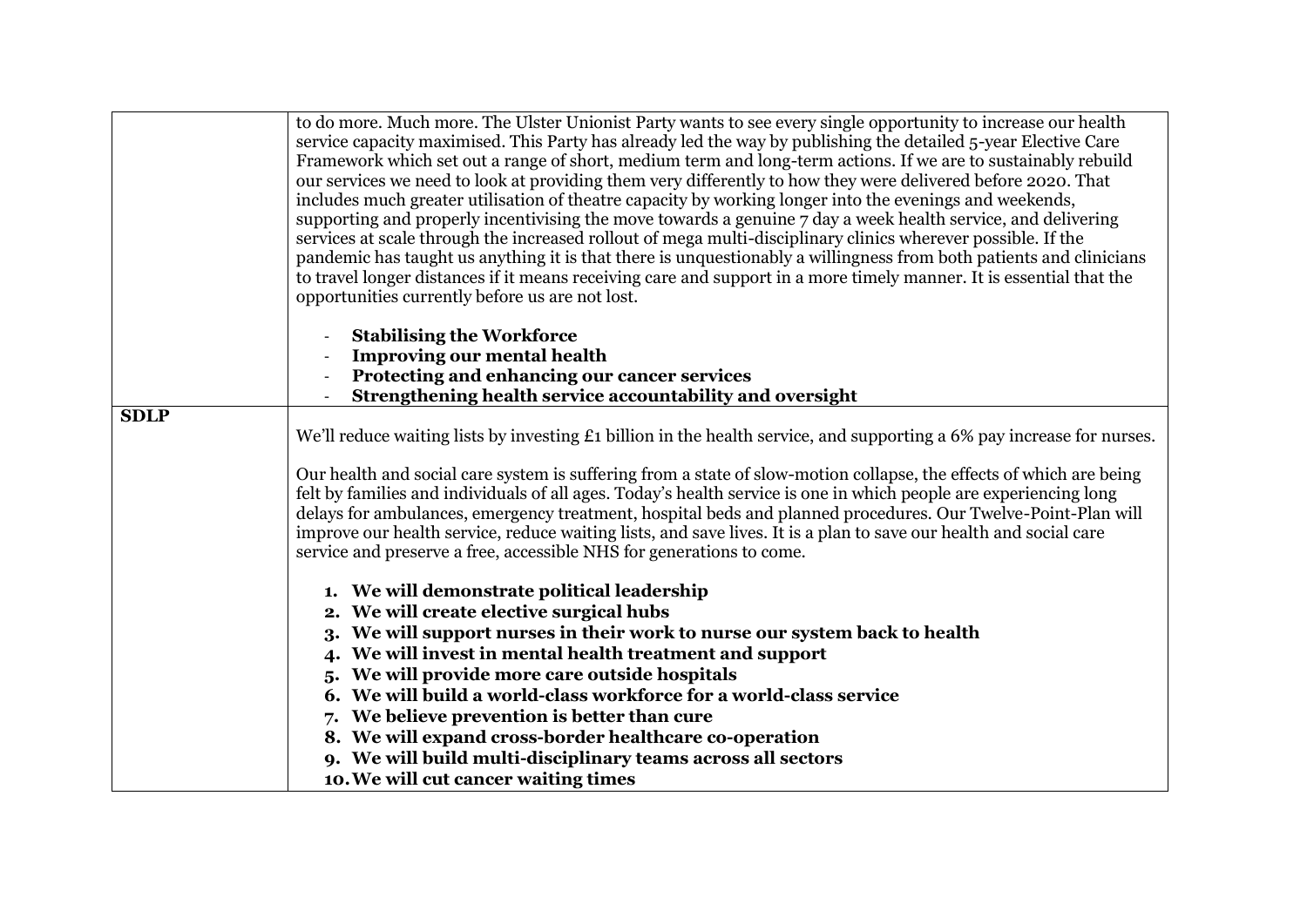| 11. We will do everything possible to immediately reduce waiting times                                                                                                                                                                                                                                                                                                                                                                                                                                                                                                                                                                                                                                                                                                                                                                                                                                                                                                                                                                                                                                                                                                                                                                  |
|-----------------------------------------------------------------------------------------------------------------------------------------------------------------------------------------------------------------------------------------------------------------------------------------------------------------------------------------------------------------------------------------------------------------------------------------------------------------------------------------------------------------------------------------------------------------------------------------------------------------------------------------------------------------------------------------------------------------------------------------------------------------------------------------------------------------------------------------------------------------------------------------------------------------------------------------------------------------------------------------------------------------------------------------------------------------------------------------------------------------------------------------------------------------------------------------------------------------------------------------|
| 12. We will invest in primary care                                                                                                                                                                                                                                                                                                                                                                                                                                                                                                                                                                                                                                                                                                                                                                                                                                                                                                                                                                                                                                                                                                                                                                                                      |
|                                                                                                                                                                                                                                                                                                                                                                                                                                                                                                                                                                                                                                                                                                                                                                                                                                                                                                                                                                                                                                                                                                                                                                                                                                         |
| Alliance has published ambitious plans for the reform of our health service in our 'Fighting Fit' document,<br>$\bullet$<br>with policy proposals on a wide range of issues, from the aims and principles of our health and social care<br>system to the workforce, and from preventative health to a specific women's health strategy.<br>Population Health means focusing on the general well-being of the population as a whole in everything we<br>do, including through A new Women's Strategy, additional Intervention Framework and enhanced Mental<br>Health Strategy.<br>Better resourcing for investigative diagnostics for gynaecology and improved care pathways for conditions<br>such as endometriosis.<br>Specialist menopause clinics.<br>The maximisation of opportunities to unite menopause, sexual health and fertility clinics, allowing women<br>to access services such as smear tests and reproductive advice in the same location.<br>Improved screening for female cancers.<br>Enhanced and more informative birth control services that empower women.<br>A single IVF system meeting standards elsewhere in the UK.<br>A post-natal 'MOT' which includes assessing maternal physical and mental well-being. |
|                                                                                                                                                                                                                                                                                                                                                                                                                                                                                                                                                                                                                                                                                                                                                                                                                                                                                                                                                                                                                                                                                                                                                                                                                                         |
| It's time to tackle the waiting list crisis, the cost-of-living crisis.<br>Time and again, traditional parties have shown us that they are not equipped to deal with crisis. The politics of<br>deadlock and division will not address the cost-of-living crisis, the waiting list crisis and the housing crisis.<br>The pandemic has exposed the damage to our health service caused by systemic funding cuts and the Executive's<br>failure to properly reform our health service. As we face growing health inequalities, staff shortages and a mental<br>health crisis, our health service is held together by underpaid workers who are stretched to the limit and starved of<br>resources. As health service reform strategies gather dust following years of inaction from the Executive, hundreds<br>of thousands languish on waiting lists, people struggle to access dental care, and ordinary people suffer the effects<br>of a chronic shortage of GPs.<br>The Green Party Will:<br>Work with the healthcare sector at all levels to identify priority reforms & resources.                                                                                                                                                 |
|                                                                                                                                                                                                                                                                                                                                                                                                                                                                                                                                                                                                                                                                                                                                                                                                                                                                                                                                                                                                                                                                                                                                                                                                                                         |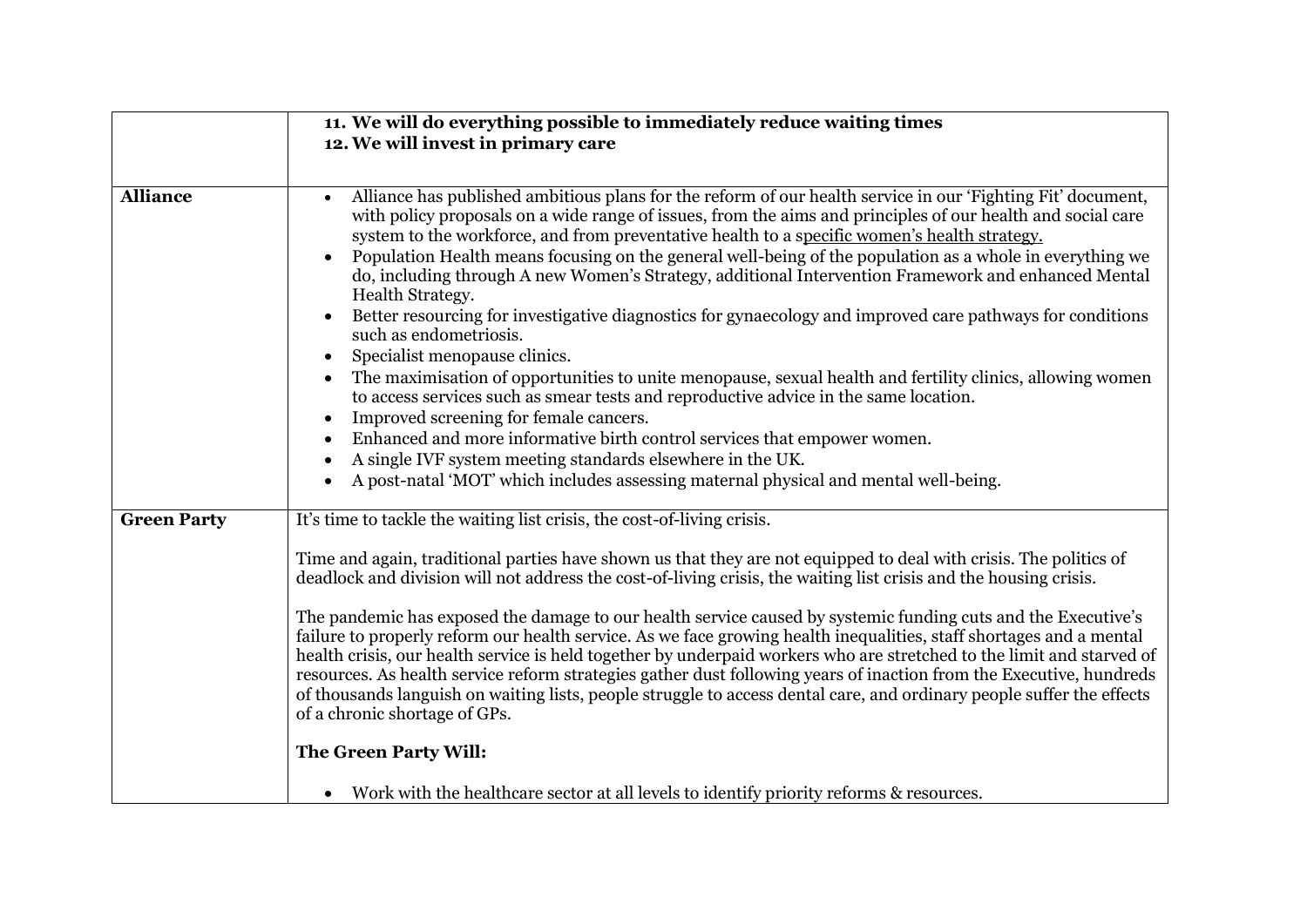|                                | Oppose cuts to frontline health services, increase investment in mental health services, and resist any<br>further outsourcing of services.<br>Oppose any attempts to privatise healthcare services.<br>Ensure that all health service staff have fair pay and working conditions with meaningful consultation on<br>all changes to contracts.<br>Support better integrated and more accessible healthcare - from GP to hospital.<br>Retain free prescriptions for all.<br>Treat drug addiction as a health issue and advocate for the decriminalisation of drugs. We will support the<br>introduction of drug testing facilities and safe injection rooms.<br>Ensure free, safe, legal and local access to reproductive healthcare, including the full commissioning of<br>abortion services, accessible without harassment.<br>Seek an independent review of the provision of support for older people at home. Ensure that such a review<br>examines the rights of carers, both paid and unpaid.<br>Introduce the urgently needed Clean Air Strategy and mandate the use of air quality monitors outside<br>hospitals. Air quality standards must be raised to be in line with World Health Organisation guidelines.<br>Deliver health education in schools and support increased physical education and time outdoors from an<br>early age.<br>Promote health through the provision of safe walking and cycling routes, public parks and green spaces<br>that are accessible to all. Leisure centres should be brought back into local authority ownership to ensure<br>continued affordability.<br>Seek an independent public inquiry to examine the NI Executive's pandemic response and to prepare for<br>the future.<br>Support dignity in dying. |
|--------------------------------|-----------------------------------------------------------------------------------------------------------------------------------------------------------------------------------------------------------------------------------------------------------------------------------------------------------------------------------------------------------------------------------------------------------------------------------------------------------------------------------------------------------------------------------------------------------------------------------------------------------------------------------------------------------------------------------------------------------------------------------------------------------------------------------------------------------------------------------------------------------------------------------------------------------------------------------------------------------------------------------------------------------------------------------------------------------------------------------------------------------------------------------------------------------------------------------------------------------------------------------------------------------------------------------------------------------------------------------------------------------------------------------------------------------------------------------------------------------------------------------------------------------------------------------------------------------------------------------------------------------------------------------------------------------------------------------------------------------------------------------------------------------|
|                                |                                                                                                                                                                                                                                                                                                                                                                                                                                                                                                                                                                                                                                                                                                                                                                                                                                                                                                                                                                                                                                                                                                                                                                                                                                                                                                                                                                                                                                                                                                                                                                                                                                                                                                                                                           |
| <b>People Before</b><br>Profit | The COVID-19 pandemic exacerbated the crisis in our local health service, but spiralling waiting lists, the<br>cancellation of life-saving operations, and overworked, underpaid healthcare staff who were pushed to breaking<br>point were a reality before the pandemic. Stormont expects the public to foot the bill for its reckless culture of<br>mismanagement and misspending. In late 2021, an official Health Department document revealed a wish-list of<br>measures the Stormont Executive is aiming to introduce in the next Assembly, including patients paying for GP<br>and A&E visits, and increased charges for prescriptions, domiciliary care charges, early years registration, and<br>community care. People Before Profit firmly believe that healthcare is a public service that must be free at the                                                                                                                                                                                                                                                                                                                                                                                                                                                                                                                                                                                                                                                                                                                                                                                                                                                                                                                               |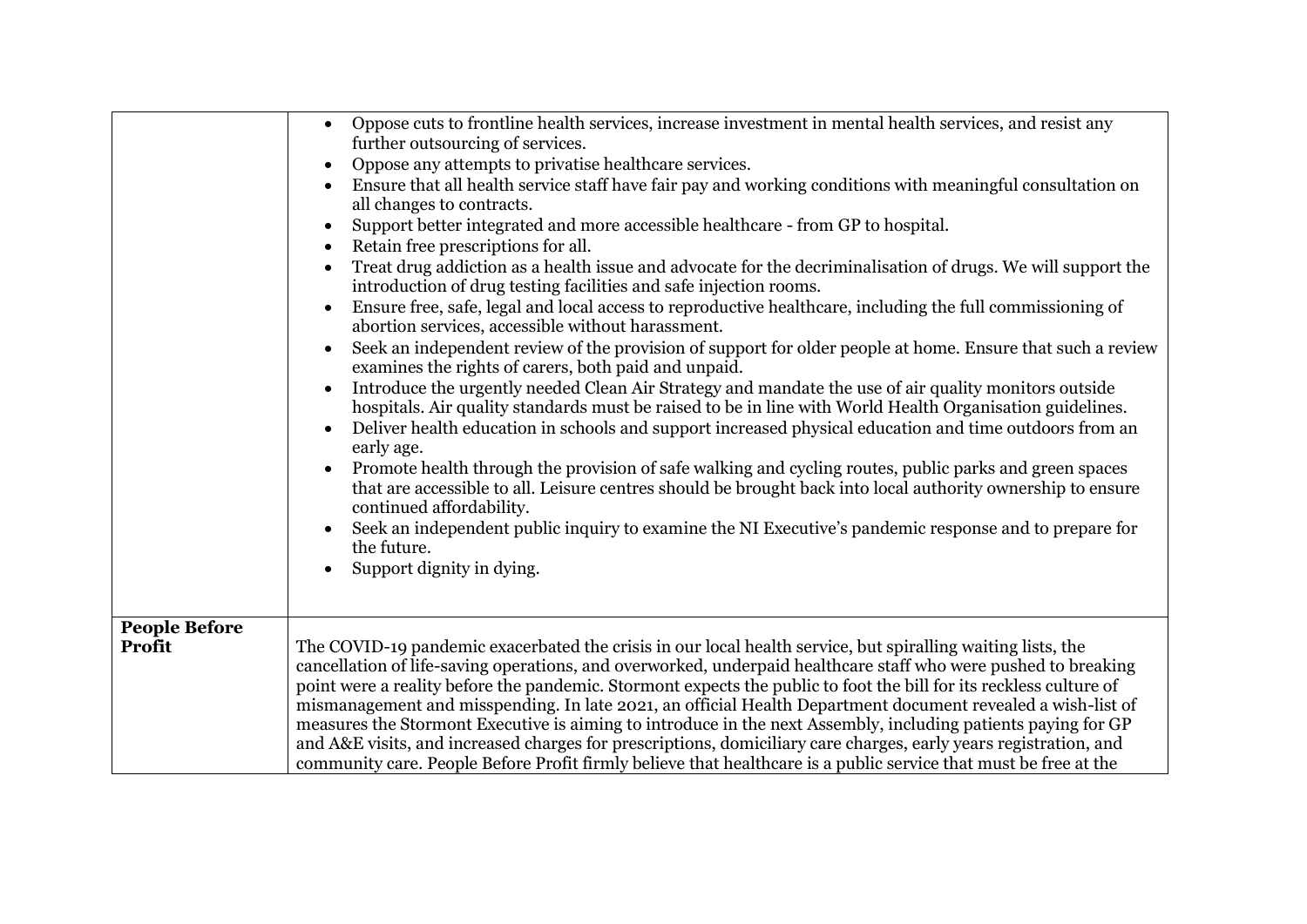| point of delivery, must be based on clinical need not ability to pay and must ensure that health and social care staff<br>are meaningfully respected and valued through fair pay and trade union recognition.                                                                                                                                                                                                                                                                                                                                                                                                                                                                                                                                                                                                                                                                                       |
|-----------------------------------------------------------------------------------------------------------------------------------------------------------------------------------------------------------------------------------------------------------------------------------------------------------------------------------------------------------------------------------------------------------------------------------------------------------------------------------------------------------------------------------------------------------------------------------------------------------------------------------------------------------------------------------------------------------------------------------------------------------------------------------------------------------------------------------------------------------------------------------------------------|
| IF ELECTED, PEOPLE BEFORE PROFIT MLAS PLEDGE:                                                                                                                                                                                                                                                                                                                                                                                                                                                                                                                                                                                                                                                                                                                                                                                                                                                       |
| Proper Pay for NHS                                                                                                                                                                                                                                                                                                                                                                                                                                                                                                                                                                                                                                                                                                                                                                                                                                                                                  |
| Staff Successive Health Ministers denied pay parity, proper pay, and safe staffing, forcing overstretched healthcare<br>staff to take strike action in 2019 in order to improve patient safety and end unequal pay. Robin Swann—with the<br>support of all the Executive parties—has added insult to injury by awarding a below-inflation pay offer to the same<br>staff this year, after their heroic pandemic efforts, that amounted to a pay cut in real terms. Investing in the NHS<br>must include investing in its staff. All NHS staff need a decent pay rise, especially as the cost of living soars. This<br>will also make working in health and social care an attractive public service career. It will help fill vacancies and so<br>reduce the waiting list backlog. People Before Profit stood on pickets with health workers and supported their<br>demands for fair pay. We would: |
| Work with trade unions to amplify their demands at the Assembly level.<br>Support inflation busting pay rises to all health workers and offer solidarity and practical support during<br>pay-negotiations including full support for strike action if the staff deem that necessary to remedy unequal<br>and unfair pay, terms and conditions.                                                                                                                                                                                                                                                                                                                                                                                                                                                                                                                                                      |
| <b>End Privitisation:</b>                                                                                                                                                                                                                                                                                                                                                                                                                                                                                                                                                                                                                                                                                                                                                                                                                                                                           |
| Oppose and reverse privatisation within the NHS locally.<br>Bring care homes back under NHS control ensuring that domiciliary carers would get the same pay,<br>training, holiday, sick pay etc as Trust staff and that older or disabled people see an end to the 15-minute<br>visits that are an insult to anyone needing care.<br>Raise conditions for care home residents to NHS standards.<br>Grant trade union membership and equal pay to all care home staff.<br>$\bullet$<br>End agency usage to save millions and ensure that all NHS staff are afforded permanent, protected<br>$\bullet$<br>contracts with full employment rights and equal pay.<br>Bring private hospital care under the NHS control so that all medical resources and health resources are<br>available to the public.                                                                                                |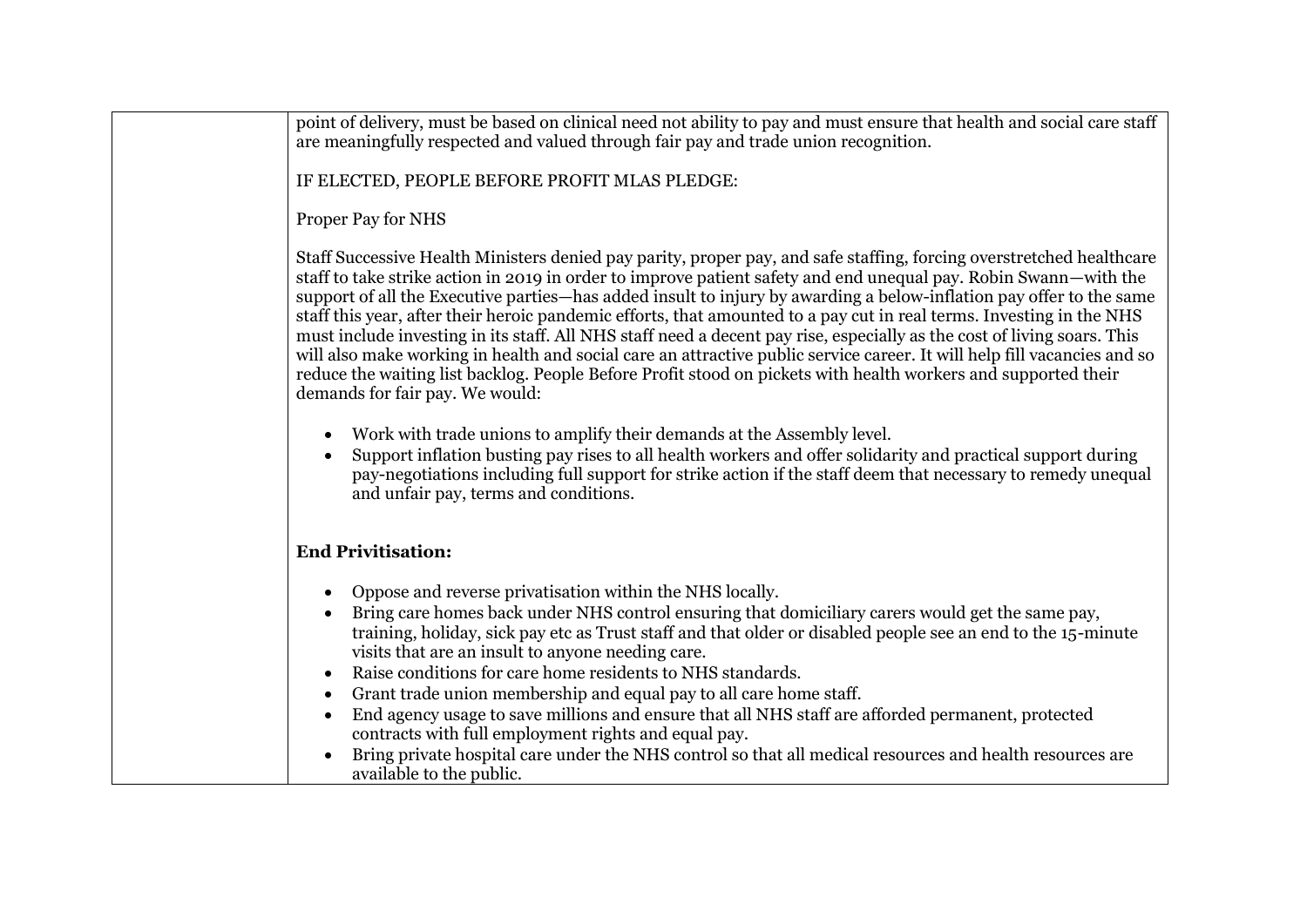| Increased investment in general practice by 15% to alleviate pressure at local levels and expand the<br>workforce, to help to reduce unsustainable workload.<br>Implement a multi-disciplinary team model at GP level to ensure equal and local access to mental health<br>and social workers, physiotherapists, etc.                                                                                                                                                                                                                                                                                                                                                                                                                             |
|---------------------------------------------------------------------------------------------------------------------------------------------------------------------------------------------------------------------------------------------------------------------------------------------------------------------------------------------------------------------------------------------------------------------------------------------------------------------------------------------------------------------------------------------------------------------------------------------------------------------------------------------------------------------------------------------------------------------------------------------------|
| <b>Tackle the Waiting List Crisis</b>                                                                                                                                                                                                                                                                                                                                                                                                                                                                                                                                                                                                                                                                                                             |
| People Before Profit consider this situation to be untenable and we would make reducing waiting lists a priority:                                                                                                                                                                                                                                                                                                                                                                                                                                                                                                                                                                                                                                 |
| Long term, multi-year investment.<br>$\bullet$<br>Push the British Home Office to grant right to work permits to refugees and asylum seekers with<br>professional backgrounds as doctors, nurses, surgeons, etc. so they can take up positions in the NHS.                                                                                                                                                                                                                                                                                                                                                                                                                                                                                        |
| <b>A Proper Mental Health Strategy</b>                                                                                                                                                                                                                                                                                                                                                                                                                                                                                                                                                                                                                                                                                                            |
| • An immediate doubling of funding for mental health services to bring it, at least, in line with levels of<br>funding for mental health services in Scotland, England and Wales.<br>Long-term investment to restructure mental health services based on human rights and best international<br>practice, and prioritising local community-based responses.<br>Multi-annual core funding for services that currently depend on piecemeal funding.<br>Increased access to early intervention services including family support hubs and via schools.<br>A strategy on loneliness.<br>Introduction of waiting time targets for counselling based on those put forward by the 123 GP campaign.<br>$\bullet$                                          |
| <b>A COVID-19 Public Inquiry</b>                                                                                                                                                                                                                                                                                                                                                                                                                                                                                                                                                                                                                                                                                                                  |
| An assessment of the impact of austerity in the NHS and the outsourcing of residential and domiciliary<br>$\bullet$<br>care to private for-profit care homes. Hospital beds have been cut by 20% in Belfast and 10% across<br>Northern Ireland over the past decade. This led to the discharging of potentially COVID-positive hospital<br>patients into care homes so as to free up hospital beds.<br>The financial resources that care homes had, specifically during the first wave of the pandemic, when there<br>$\bullet$<br>was a delay of PPE supplies to care home staff.<br>The decisions taken to cancel life-saving surgeries and reduce urgent treatments and what impact this had<br>$\bullet$<br>on excess deaths since March 2020 |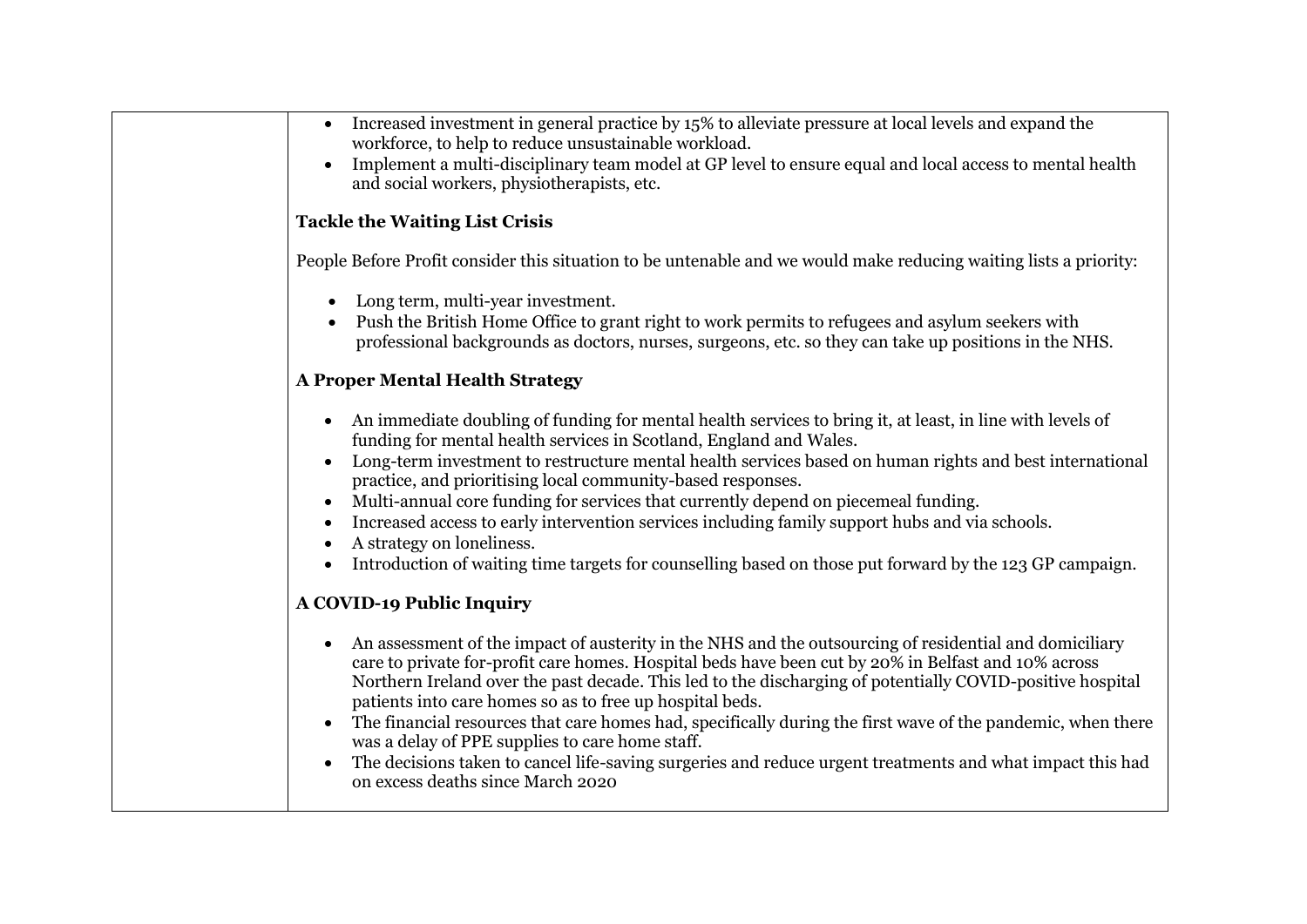|            | <b>Oppose Bengoa Reforms</b>                                                                                                                                                                                                                                                                                                                                                                                                                                                                                                                                                                                          |
|------------|-----------------------------------------------------------------------------------------------------------------------------------------------------------------------------------------------------------------------------------------------------------------------------------------------------------------------------------------------------------------------------------------------------------------------------------------------------------------------------------------------------------------------------------------------------------------------------------------------------------------------|
|            | Investment led reorganisation toward a more preventative, community based system; alongside local<br>hospitals, statutory residential homes, etc.<br>Regional specialisms alongside local hospitals - not instead of.<br>Local hospitals with A&E departments must remain open to deal with less severe medical emergencies.<br>More ambulances and air ambulances to guarantee improved response times to medical emergencies and<br>reduce transit times to local hospitals and regional centres.<br>Recruit 100 more Cancer Nurses Specialists.<br>A catch-up programme to implement HPV vaccination.<br>$\bullet$ |
|            | <b>An All-Ireland NHS</b>                                                                                                                                                                                                                                                                                                                                                                                                                                                                                                                                                                                             |
|            | COVID showed the dysfunctionality of operating two different health systems on either side of the border. A single<br>all-Ireland NHS would benefit from economies of scale, allowing for savings in the long term. It would also help to<br>solve the shortage of specialist doctors, nurses and other health care workers in border areas.                                                                                                                                                                                                                                                                          |
|            | There is already a range of cross border health services, such as the North West Cancer Centre which serves<br>Donegal as well as Derry, as well as the paediatric cardiac service which is based in Dublin for the whole island.<br>The Stormont Executive has no problem relying on private healthcare services in the South of Ireland through the<br>Reimbursement Scheme set out in the Cross-Border Healthcare Directive so there is no reason not to start the<br>move towards an All-Ireland National Health and Social Care Service.                                                                         |
| <b>TUV</b> | Waiting lists are appalling. This is due to Stormont's failure to prioritise health. Under DUP/SF rule hundreds of<br>beds and associated staff have been removed from Northern Ireland hospitals - we now have fewer ICU beds per<br>capita than Romania!                                                                                                                                                                                                                                                                                                                                                            |
|            | All because Stormont, shamefully, had greater priorities. Today we are paying the price. Sustaining long term<br>investment in health is a TUV priority. While others would squander millions on the Irish language, north/south<br>structures and so called 'rights agendas,' we say put the money into more nurses, doctors and beds in our<br>hospitals.                                                                                                                                                                                                                                                           |
|            | Our top spending pledge is Put Health First. TUV recognises the importance of facing up to the mental health<br>problem. TUV supports increased funding for Community Mental Health services to support people experiencing                                                                                                                                                                                                                                                                                                                                                                                           |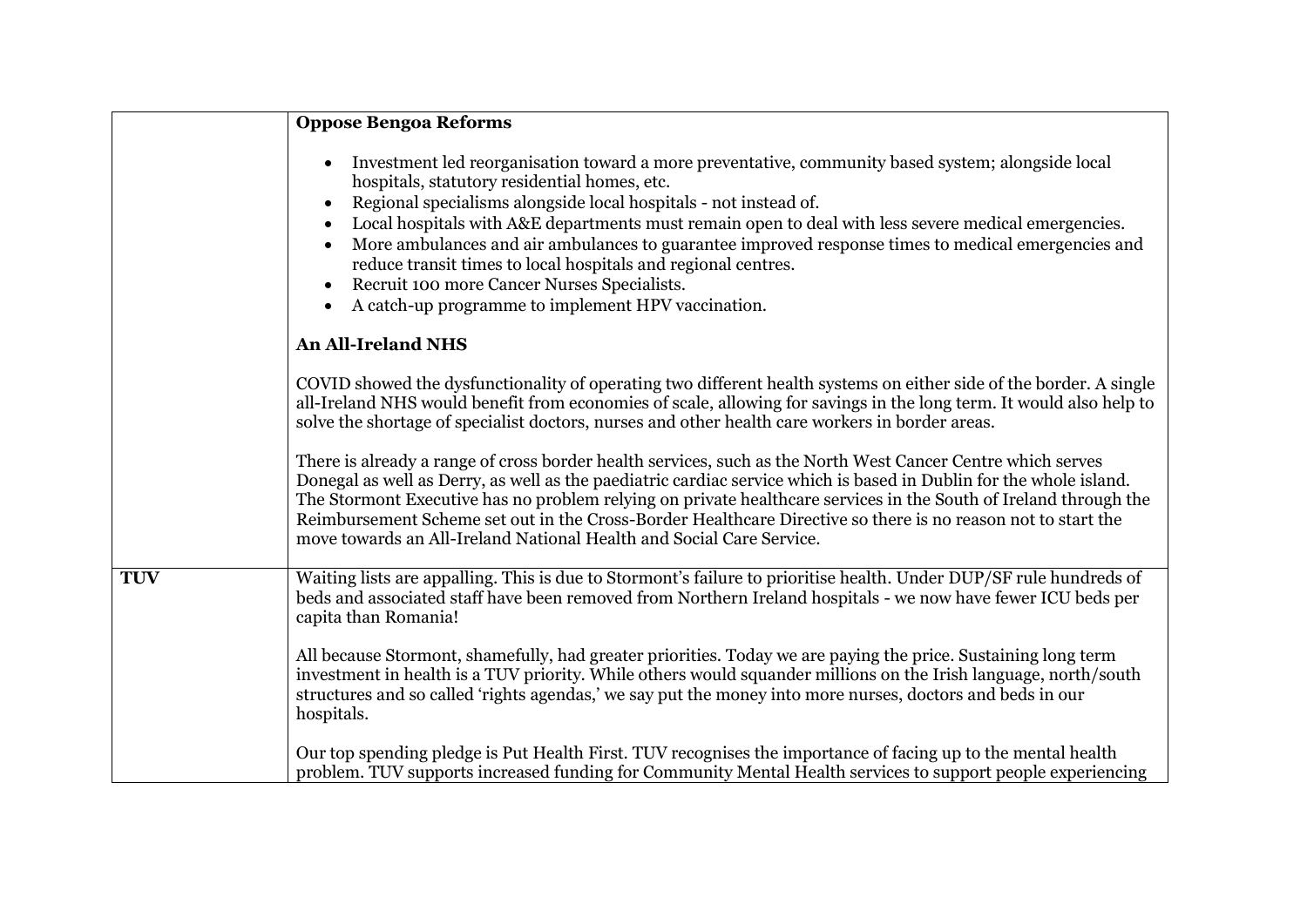| to make up the lost ground in meeting general needs, particularly in respect of cancer. A readily accessible GP<br>service must also be restored, which of itself eases the burden on Emergency Departments. The haemorrhaging of<br>skilled nurses and realignment to agencies is robbing our health service of vital staff.<br>The level of reliance on agency staff is astounding and debilitating. The drift to agencies must be disincentivised                                    |
|-----------------------------------------------------------------------------------------------------------------------------------------------------------------------------------------------------------------------------------------------------------------------------------------------------------------------------------------------------------------------------------------------------------------------------------------------------------------------------------------|
| and loyalty to the NHS rewarded. The Covid experience demonstrated how swiftly our hospitals can be<br>overwhelmed, not least because of lack of nursing staff. TUV, therefore, proposes that a Nursing Reserve Service<br>should be created - somewhat akin to the Army Reserve - whereby retired and former nurses could be enlisted,<br>required to keep up with relevant training, modestly remunerated as reserves and available to be called upon in<br>emergency.                |
| TUV supports the call by Macmillan Cancer Support to recruit one hundred more cancer nurse specialists by 2030<br>and for a new Palliative and End of Life Care Strategy to be introduced for Northern Ireland.                                                                                                                                                                                                                                                                         |
| A March 2021 report by the Royal College of Speech and Language Therapists found that during the first lockdown<br>81% of children who had previously been in receipt of speech and language therapy received less therapy and 62%<br>did not receive any therapy at all during lockdown.                                                                                                                                                                                               |
| TUV believes that the Department must ensure that all face-to-face sessions are returned, and additional monies<br>must be provided to deal with the backlog and impact of the pandemic. Hospital services across Northern Ireland<br>must not be denuded, but there is merit in centres of excellence for various disciplines, for example in respiratory<br>medicine and strokes. However, any reorganisation must not, as in the past, simply result in even more<br>administrators! |
| It is not more directors we need, but more clinicians. TUV supports a radical rebalancing within the health service<br>to prioritise the frontline over highly paid bureaucrats. Reports gathering dust have served us ill. Where are the                                                                                                                                                                                                                                               |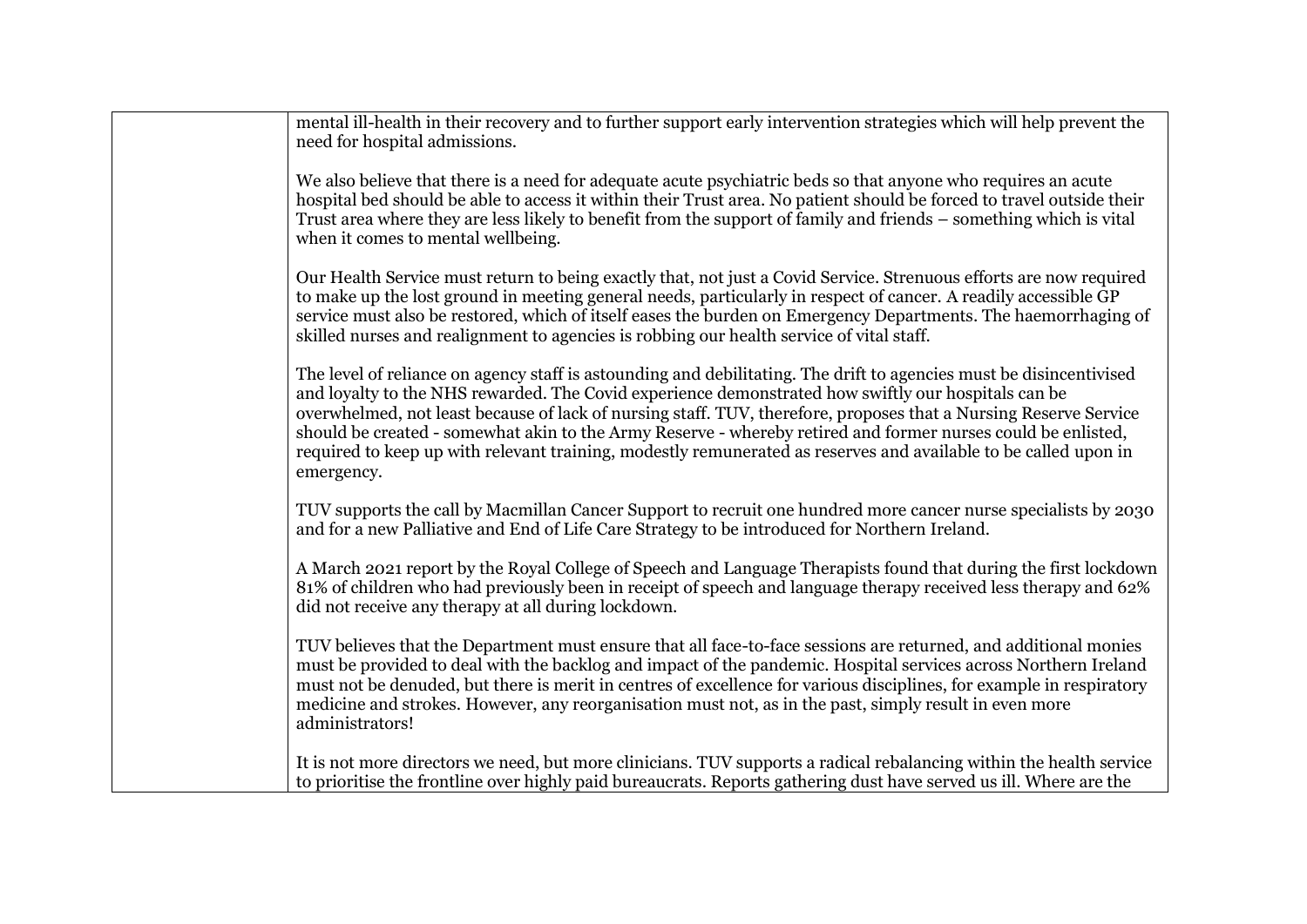| outcomes on the Reshaping Stroke Care consultation, the workforce analysis - so key to workforce planning - still<br>unpublished for a year after its completion?                                                                                                                                                                                                                                                                                                                                                                                                                                                                                                                                                                                           |
|-------------------------------------------------------------------------------------------------------------------------------------------------------------------------------------------------------------------------------------------------------------------------------------------------------------------------------------------------------------------------------------------------------------------------------------------------------------------------------------------------------------------------------------------------------------------------------------------------------------------------------------------------------------------------------------------------------------------------------------------------------------|
| Prevention is key to good health care. So, TUV supports minimum pricing of alcohol and a new Tobacco Control<br>Strategy, with smoking bans near schools and in play parks. The primary focus of our NHS is the saving of lives,<br>yet some want it to become an agency for death through the full commissioning of abortion services.                                                                                                                                                                                                                                                                                                                                                                                                                     |
| TUV, being unashamedly pro-life, opposes such demands by Sinn Fein, the Greens, and most Alliance MLAs.<br>Halting the pandemic of destruction of the unborn, which abortion on demand represents, is a TUV goal. Thus, we<br>will strongly support legislative and other moves in the Assembly to counter the appalling imposition of 2020<br>which left us with the most extreme abortion laws in Europe. It was a shocking indictment of the last Assembly<br>that all Sinn Fein, 4 SDLP, 7 Alliance, Greens, PBP MLAs and Claire Sugden united to defeat the modest legislative<br>attempt to remove Downs' Syndrome babies from the reach of abortion. TUV in the next Assembly will again fight<br>for the voiceless, the unborn - the right to life! |

# **8. Under-representation of women in politics, public life and peacebuilding**

| Under-representation of women in politics, public life and peacebuilding |                                                                                              |  |
|--------------------------------------------------------------------------|----------------------------------------------------------------------------------------------|--|
|                                                                          |                                                                                              |  |
|                                                                          |                                                                                              |  |
| Sinn Féin                                                                | <b>No mention</b>                                                                            |  |
| <b>DUP</b>                                                               | <b>No mention</b>                                                                            |  |
| <b>UUP</b>                                                               | <b>No mention</b>                                                                            |  |
| <b>SDLP</b>                                                              | <b>No mention</b>                                                                            |  |
| <b>Alliance</b>                                                          | Establishing mentoring schemes to increase the number of women in decision making positions. |  |
|                                                                          |                                                                                              |  |
| <b>Green Party</b>                                                       | <b>No mention</b>                                                                            |  |
| <b>People Before</b>                                                     | <b>No mention</b>                                                                            |  |
| <b>Profit</b>                                                            |                                                                                              |  |
| <b>TUV</b>                                                               | <b>No mention</b>                                                                            |  |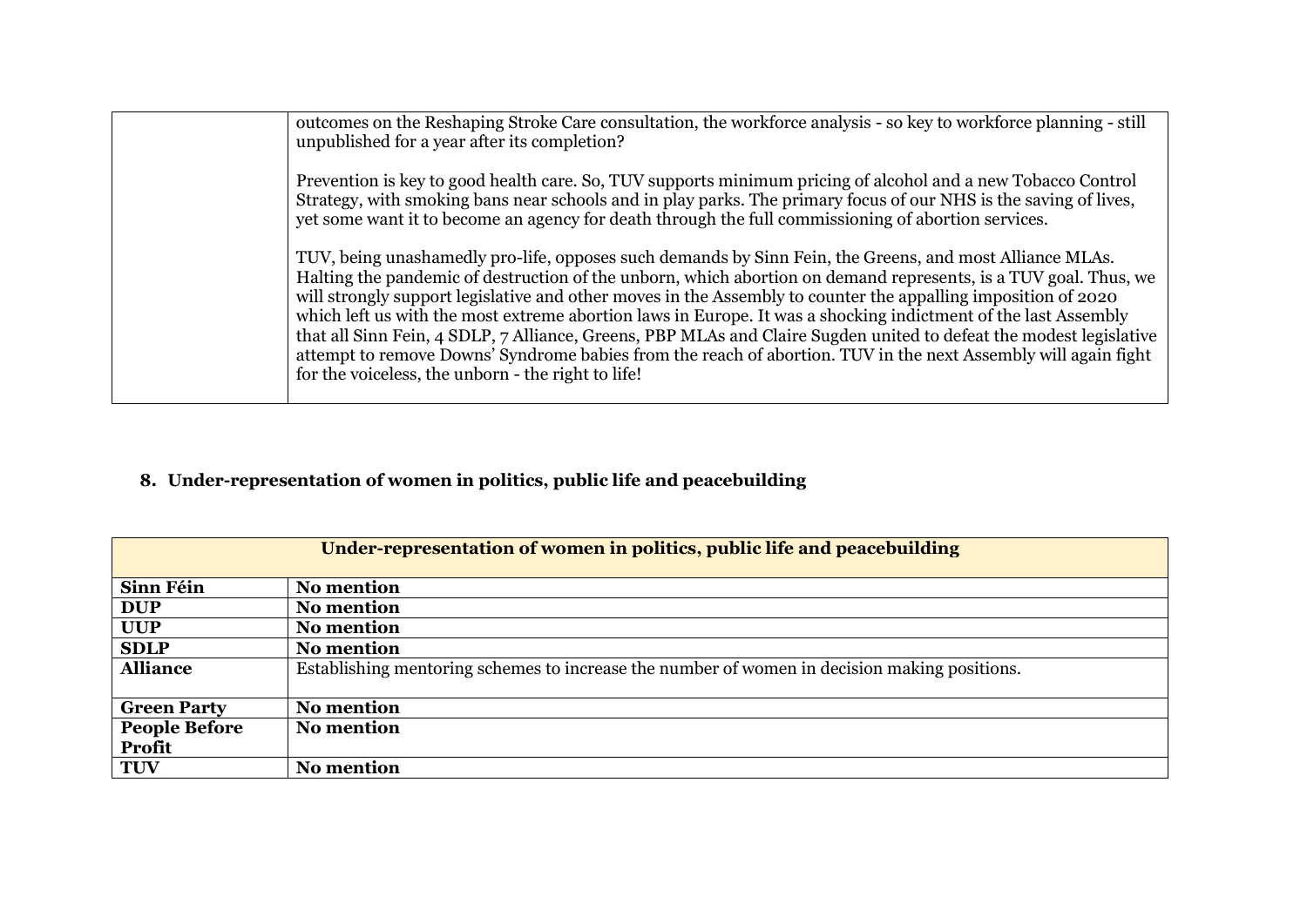### **9. VAWG and Misogyny**

| <b>VAWG and Misogyny</b> |                                                                                                                                                                                                                                                                                                                                                                                                                                                                                                                                                                                                                                                                                                                              |
|--------------------------|------------------------------------------------------------------------------------------------------------------------------------------------------------------------------------------------------------------------------------------------------------------------------------------------------------------------------------------------------------------------------------------------------------------------------------------------------------------------------------------------------------------------------------------------------------------------------------------------------------------------------------------------------------------------------------------------------------------------------|
| Sinn Féin                | The pandemic also marked a surge in domestic violence. The scourge of violence against women must be<br>addressed and a violence against women and girls strategy must be delivered.                                                                                                                                                                                                                                                                                                                                                                                                                                                                                                                                         |
| <b>DUP</b>               | <b>No mention</b>                                                                                                                                                                                                                                                                                                                                                                                                                                                                                                                                                                                                                                                                                                            |
| <b>UUP</b>               | Ensure that legislation tackling violence against women and girls is kept up to date and is both robust and<br>responsive to developing challenges                                                                                                                                                                                                                                                                                                                                                                                                                                                                                                                                                                           |
| <b>SDLP</b>              | In 2021 there were over 88 domestic abuse incidents a day with domestic abuse crimes rising by 9% in the<br>previous 12 months. In a recent poll, less than half of women stated that they felt safe walking the streets. Even<br>more recent figures confirm the very low level of prosecutions that arise in rape and sexual abuse cases. We must<br>ensure that the Violence Against Women & Girls Strategy is fully implemented and resourced.                                                                                                                                                                                                                                                                           |
| <b>Alliance</b>          | Continuing our strong opposition to domestic and sexual violence by investing in welfare facilities, education and<br>awareness programmes. This will include support for refuges and other support services for victims, and<br>recognition that these services require specialist expertise and knowledge from providers.<br>We will continue to tackle violence against women and girls by keeping the law around drink spiking and street<br>harassment under review.                                                                                                                                                                                                                                                    |
| <b>Green Party</b>       | The GPNI will ensure a greater focus on tackling domestic and sexual violence and abuse, including the<br>$\bullet$<br>provision of additional statutory support for victims. We will support and introduce a robust and funded<br>strategy to tackle Violence Against Women and Girls and seek to change legislation in line with the Gillen<br>Review recommendations.<br>Update hate crime legislation to include misogyny and age-related crimes and ensure greater protections<br>against disability hate crime.<br>Ensure greater support and safeguards for women from abuse, threats and harassment in public office,<br>including seeking action from social media providers and effective and responsive policing. |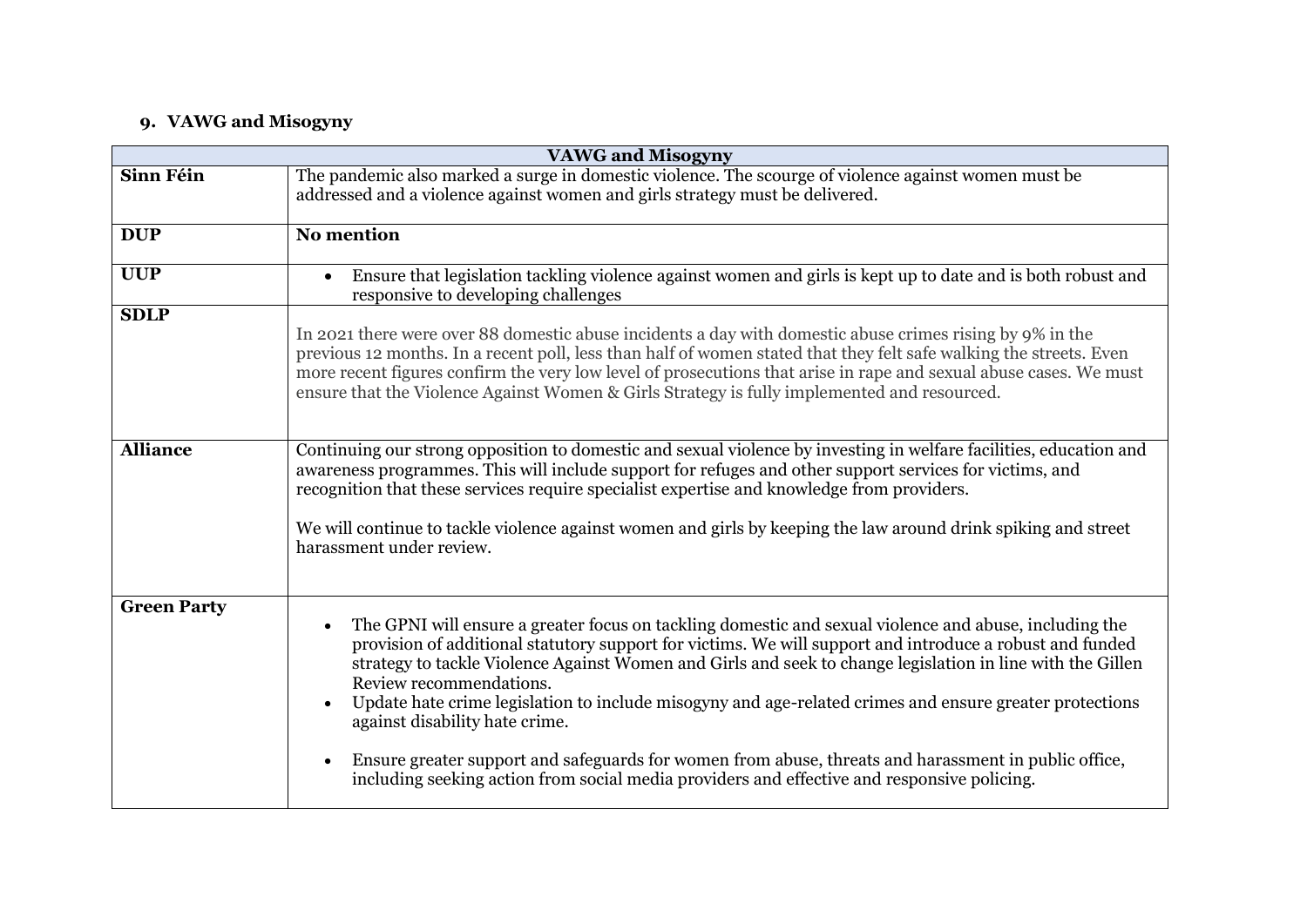| <b>People Before</b> | Urgent implementation of the Convention for the Elimination of All Forms of Discrimination (CEDAW)                                                                                                                                                                      |
|----------------------|-------------------------------------------------------------------------------------------------------------------------------------------------------------------------------------------------------------------------------------------------------------------------|
| <b>Profit</b>        | recommendations relating to sexual and reproductive health, rights, and services; including:                                                                                                                                                                            |
|                      | Commissioning of abortion services locally, including telemedicine access to medical abortion.<br>Age-appropriate, inclusive and scientifically accurate education on sexual and reproductive health.<br>Increased funding for domestic abuse and rape crisis services. |
| TUV                  | No mention                                                                                                                                                                                                                                                              |
|                      |                                                                                                                                                                                                                                                                         |

### **10.Standardised Relationships and Sexuality Education**

| <b>Relationship and Sexuality Education</b> |                                                                                                                                                                                                                                                                                                                                                                                                                                                                                               |
|---------------------------------------------|-----------------------------------------------------------------------------------------------------------------------------------------------------------------------------------------------------------------------------------------------------------------------------------------------------------------------------------------------------------------------------------------------------------------------------------------------------------------------------------------------|
| <b>Sinn Féin</b>                            | This means modernising education to include age appropriate Relationships and Sexual Education (RSE),<br>introducing a new focus and greater awareness of the climate change and biodiversity emergency, investing in<br>digital skills and STEM subjects and putting an emphasis on emotional health and well-being.<br>Modernise the curriculum with the inclusion of age appropriate learning on Climate Change, Relationship and<br>Sexual Education, and emotional health and well being |
| <b>DUP</b>                                  | <b>No mention</b>                                                                                                                                                                                                                                                                                                                                                                                                                                                                             |
| <b>UUP</b>                                  | Provide age-appropriate universal sex and relationships education in schools and educational institutions<br>$\bullet$                                                                                                                                                                                                                                                                                                                                                                        |
| <b>SDLP</b>                                 | Provision of standard Relationships and Sex Education to ensure that it is up-to-date, comprehensive and LGBT-<br>inclusive.                                                                                                                                                                                                                                                                                                                                                                  |
| <b>Alliance</b>                             | Introducing inclusive Relationship and Sexuality Education (RSE) into the school curriculum.                                                                                                                                                                                                                                                                                                                                                                                                  |
| <b>Green Party</b>                          | Require the introduction of mandatory, comprehensive and inclusive Relationships and Sexuality Education.                                                                                                                                                                                                                                                                                                                                                                                     |
| <b>People Before</b><br>Profit              | Age-appropriate, inclusive and scientifically accurate education on sexual and reproductive health.<br>$\bullet$                                                                                                                                                                                                                                                                                                                                                                              |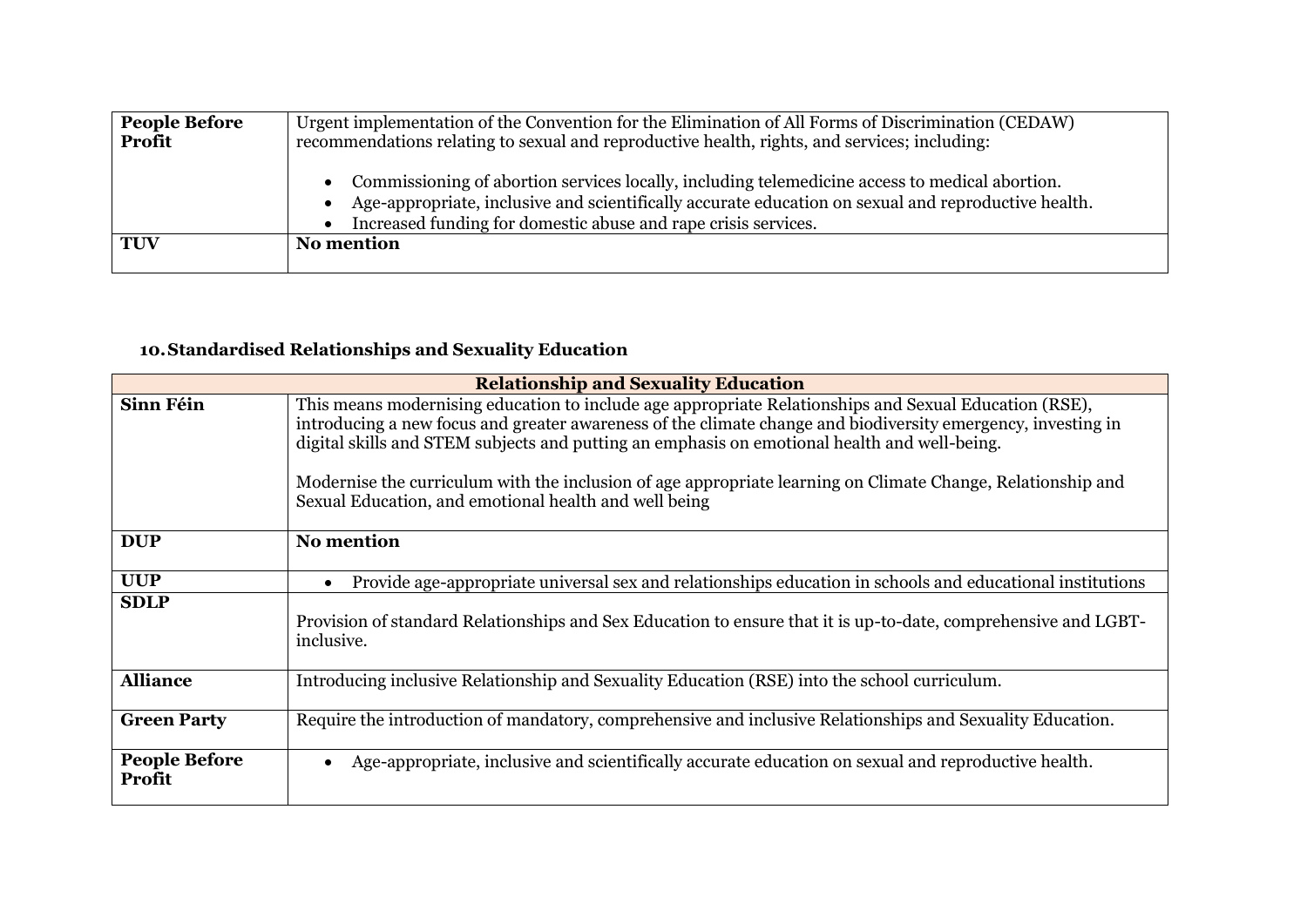| $\mathbf{T}$         | w |
|----------------------|---|
| $\sim$ $\sim$ $\sim$ |   |
|                      |   |

# **11. Bill of Rights for Northern Ireland**

| <b>Bill of Rights</b>          |                                                                                                                                                                                                                                                                                                                                                                                                                                                                                                                                            |  |
|--------------------------------|--------------------------------------------------------------------------------------------------------------------------------------------------------------------------------------------------------------------------------------------------------------------------------------------------------------------------------------------------------------------------------------------------------------------------------------------------------------------------------------------------------------------------------------------|--|
| Sinn Féin                      | $S$ inn Féin priorities include – Bill of Rights                                                                                                                                                                                                                                                                                                                                                                                                                                                                                           |  |
| <b>DUP</b>                     | No mention                                                                                                                                                                                                                                                                                                                                                                                                                                                                                                                                 |  |
| <b>UUP</b>                     | <b>No mention</b>                                                                                                                                                                                                                                                                                                                                                                                                                                                                                                                          |  |
| <b>SDLP</b>                    | <b>No mention</b>                                                                                                                                                                                                                                                                                                                                                                                                                                                                                                                          |  |
| <b>Alliance</b>                | Create a comprehensive and cross-cutting shared future strategy to drive forward cohesion, sharing and<br>integration.<br>Introduce a Single Equality Act for Northern Ireland covering age discrimination protections in goods,<br>$\bullet$<br>facilities and services.<br>Support a Bill of Rights for Northern Ireland that reflects international human rights standards and meets<br>$\bullet$<br>the needs of all citizens, and which can be used as a pre-scrutiny tool for legislation and policy decisions<br>across government. |  |
| <b>Green Party</b>             | Deliver a Northern Ireland Bill of Rights and continue to fight inequalities based on gender, sexuality, ethnicity<br>and class.                                                                                                                                                                                                                                                                                                                                                                                                           |  |
| <b>People Before</b><br>Profit | <b>No mention</b>                                                                                                                                                                                                                                                                                                                                                                                                                                                                                                                          |  |
| <b>TUV</b>                     | <b>No mention</b>                                                                                                                                                                                                                                                                                                                                                                                                                                                                                                                          |  |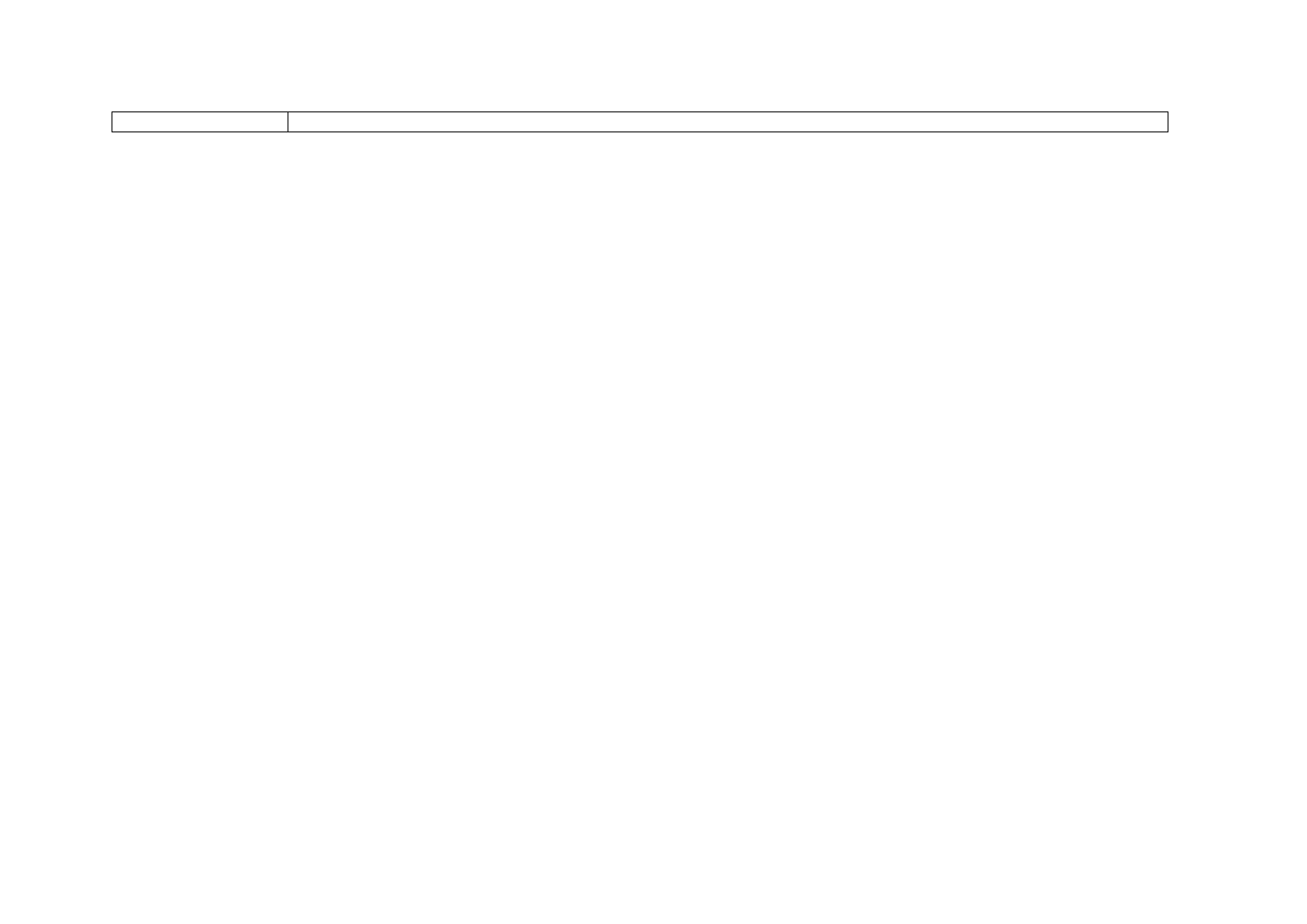#### **12. Additional Issues:**

- **a. LGBTQ+ People**
- **b. Racial Equality**
- **c. Refugees and Asylum Seekers**
- **d. Disability**
- **e. Climate Change**

| <b>LGBTQ+ People</b> |                                                                                                                                                                                                                                                                                                                                                                                                                                                                                                                                                                                                                                                                                            |  |
|----------------------|--------------------------------------------------------------------------------------------------------------------------------------------------------------------------------------------------------------------------------------------------------------------------------------------------------------------------------------------------------------------------------------------------------------------------------------------------------------------------------------------------------------------------------------------------------------------------------------------------------------------------------------------------------------------------------------------|--|
| Sinn Féin            | Sinn Féin priorities include:<br>Social Inclusion Strategies on Anti Poverty; LGBTQI+; Disability and Gender Equality                                                                                                                                                                                                                                                                                                                                                                                                                                                                                                                                                                      |  |
| <b>DUP</b>           | <b>No mention</b>                                                                                                                                                                                                                                                                                                                                                                                                                                                                                                                                                                                                                                                                          |  |
| <b>UUP</b>           | Ban the practice of conversion therapy in Northern Ireland.<br>$\bullet$<br>Introduce a policy of zero new HIV diagnoses by 2030.<br>Ensure our transgender population and those who are questioning have access to timely information,<br>services, support and care.<br>Provide fertility services that are accessible to all without discrimination based on gender or sexual<br>orientation.<br>Ensure equal access to adoption and/or fostering<br>Implement a zero-tolerance approach to hate crimes and harassment, whether in person or online, in our<br>$\bullet$<br>schools and educational institutions<br>Introduce universal Age-appropriate relationships and sex education |  |
| <b>SDLP</b>          | We are committed to ensuring the full realisation of LGBT+ equality. As the party that introduced the first<br>successful motion for equal marriage in the Assembly, we are determined to continue our passion for equality. We<br>will introduce a comprehensive ban on all forms of conversion therapy. We would also take every necessary<br>measure to ensure sufficient funding for LGBT+ organisations and support services, particularly in rural areas. It<br>is of paramount importance that we stand up for trans people as well in their struggle for equality and access to<br>appropriate healthcare.                                                                         |  |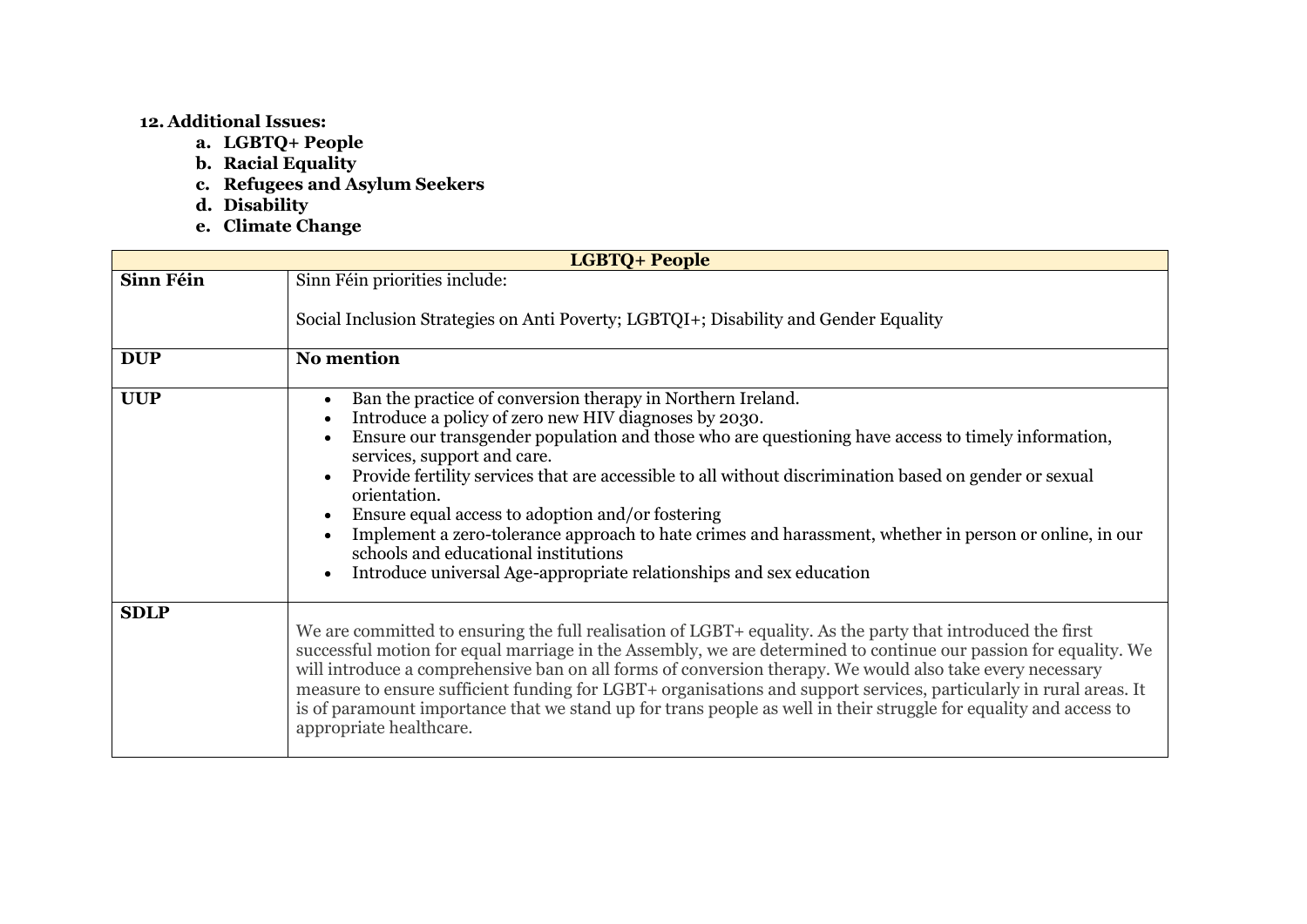|                    | SDLP also support the provision of standard Relationships and Sex Education to ensure that it is up-to-date,<br>comprehensive and LGBT-inclusive.                                                                                       |
|--------------------|-----------------------------------------------------------------------------------------------------------------------------------------------------------------------------------------------------------------------------------------|
| <b>Alliance</b>    | LGBTQI+ People Alliance has long supported the rights of LGBTQI+ people, who sadly still often face<br>discrimination and stigma. Our priorities for improving LGBTQI+ rights include:                                                  |
|                    | Banning the harmful practice of so-called "Conversion Therapy".                                                                                                                                                                         |
|                    | Producing guidance for schools on addressing prejudice and homophobic, biphobic, and transphobic<br>bullying in schools.                                                                                                                |
|                    | Asking every service to audit how their services are provided to LGBTQI+ people to ensure no accidental<br>bias.                                                                                                                        |
|                    | Developing a comprehensive Strategy for Transgender People, to ensure that the distinct needs of<br>transgender people are reflected in public services and other areas of life. We will back this up with<br>legislation if necessary. |
|                    | Ensuring the provision of trans healthcare is human rights compliant and adheres to best practice globally.                                                                                                                             |
|                    | Introducing inclusive Relationship and Sexuality Education (RSE) into the school curriculum.<br>$\bullet$                                                                                                                               |
|                    | Reforming and simplifying laws on gender recognition so that trans people can obtain<br>$\bullet$                                                                                                                                       |
|                    | legal recognition with a simple administrative process based on the principle of statutory declaration, and<br>without intrusive medical diagnosis requirements.                                                                        |
|                    | Delivering the long overdue Sexual Orientation Strategy.<br>$\bullet$                                                                                                                                                                   |
| <b>Green Party</b> | LGBTQI+ couples struggle to access fertility treatments. And transgender healthcare is next to non-<br>existent, with unsustainable waiting lists.<br>Ban 'conversion therapy' in Northern Ireland.                                     |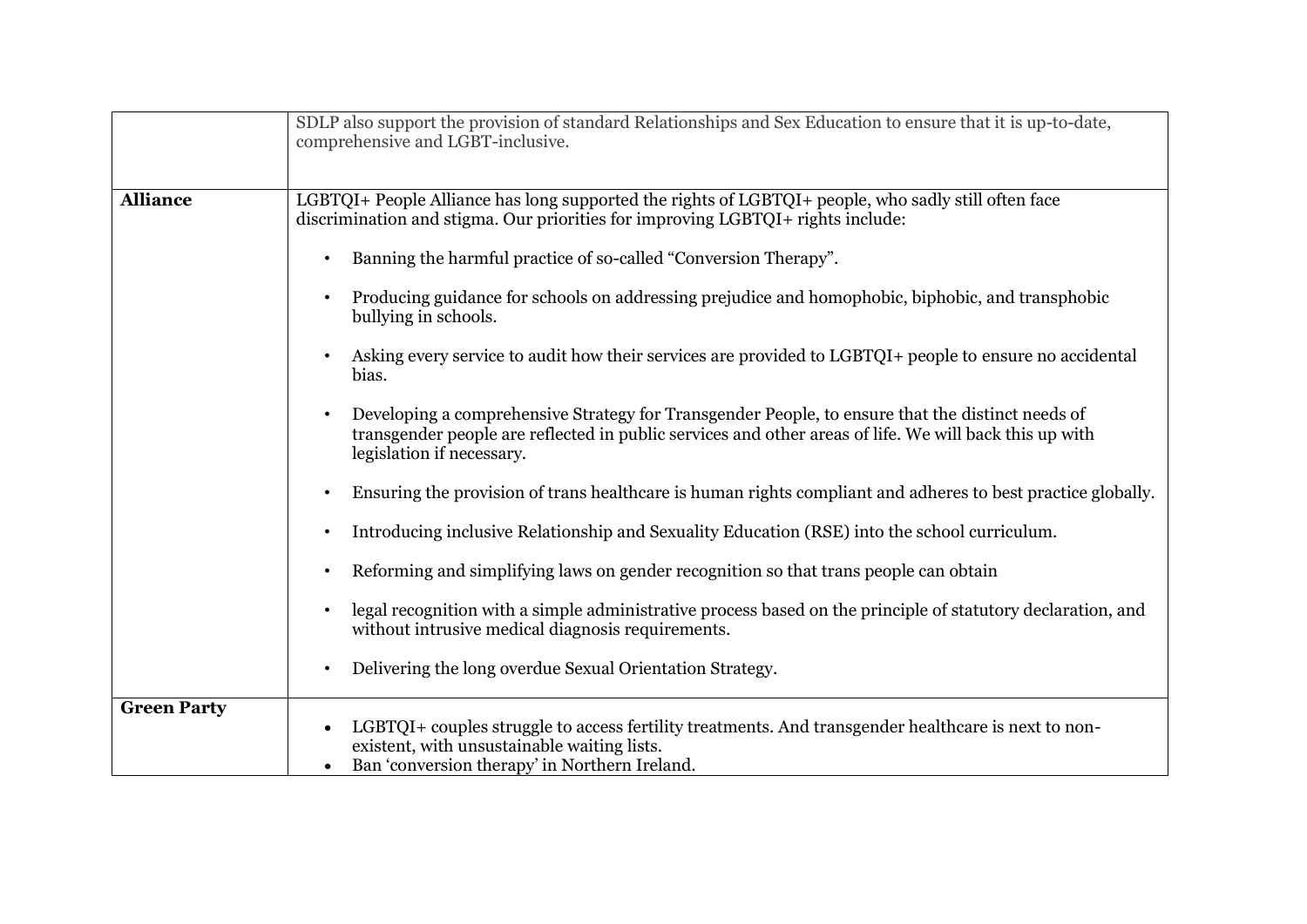|                                | Ensure that LGBTQI+ relationships have access to the full rights and benefits currently enjoyed by<br>$\bullet$<br>heterosexual couples.<br>Update the Gender Recognition Act 2004 to provide transgender & non-binary people in Northern Ireland<br>with gender recognition processes based on self-declaration.                                                                                                                                                                                              |
|--------------------------------|----------------------------------------------------------------------------------------------------------------------------------------------------------------------------------------------------------------------------------------------------------------------------------------------------------------------------------------------------------------------------------------------------------------------------------------------------------------------------------------------------------------|
| <b>People Before</b><br>Profit | We promote a vision of a better, socialist society where there are top quality free public services, decent wages for<br>working people, full rights for ethnic minorities, women and the LGBTQ+ community, and a real effort to stop our<br>planet being destroyed by climate change.<br>Urgent implementation of the LGBTQI+ Strategy Expert Advisory Panel recommendations across the health,<br>education, and legal sectors, including self-ID for gender identity and accompanying funding for delivery. |
| <b>TUV</b>                     | TUV's moral compass means we are resolute in opposing terrorists in government, amnesty, destruction of the<br>unborn and the dilution of marriage and gender identity as determined at birth. Just as we support the rights of<br>the unborn, so at the end-of-life stage we oppose euthanasia. We believe in the sanctity of life.                                                                                                                                                                           |

| <b>Racial Equality</b> |                                                                                                                                                                                                                                                                                                                                                                                                                                                                                                                                                                                                                                                                                                                                                                                                                                                                                                               |  |
|------------------------|---------------------------------------------------------------------------------------------------------------------------------------------------------------------------------------------------------------------------------------------------------------------------------------------------------------------------------------------------------------------------------------------------------------------------------------------------------------------------------------------------------------------------------------------------------------------------------------------------------------------------------------------------------------------------------------------------------------------------------------------------------------------------------------------------------------------------------------------------------------------------------------------------------------|--|
| Sinn Féin              | Sinn Féin is committed to an inclusive and diverse society based on equal rights and equal opportunities for all<br>citizens. There can be no place for sectarianism, racism, misogyny or disability discrimination in our institutions<br>and our society. We want to mainstream equality in all aspects of political and public life. This includes putting in<br>place the necessary legislation to safeguard everyone's equality and human rights.<br>We want to create a safe, welcoming and inclusive society for all including those seeking refuge from conflict. The<br>north is home to refugees and asylum seekers from across the world including in recent times those from Syria,<br>Afghanistan and most recently Ukraine. We need to be an inclusive society for all ethnic minorities, both<br>indigenous - Irish Travellers – and those who more recently have made this island their home. |  |
| <b>DUP</b>             | <b>No mention</b>                                                                                                                                                                                                                                                                                                                                                                                                                                                                                                                                                                                                                                                                                                                                                                                                                                                                                             |  |
| <b>UUP</b>             | <b>No mention</b>                                                                                                                                                                                                                                                                                                                                                                                                                                                                                                                                                                                                                                                                                                                                                                                                                                                                                             |  |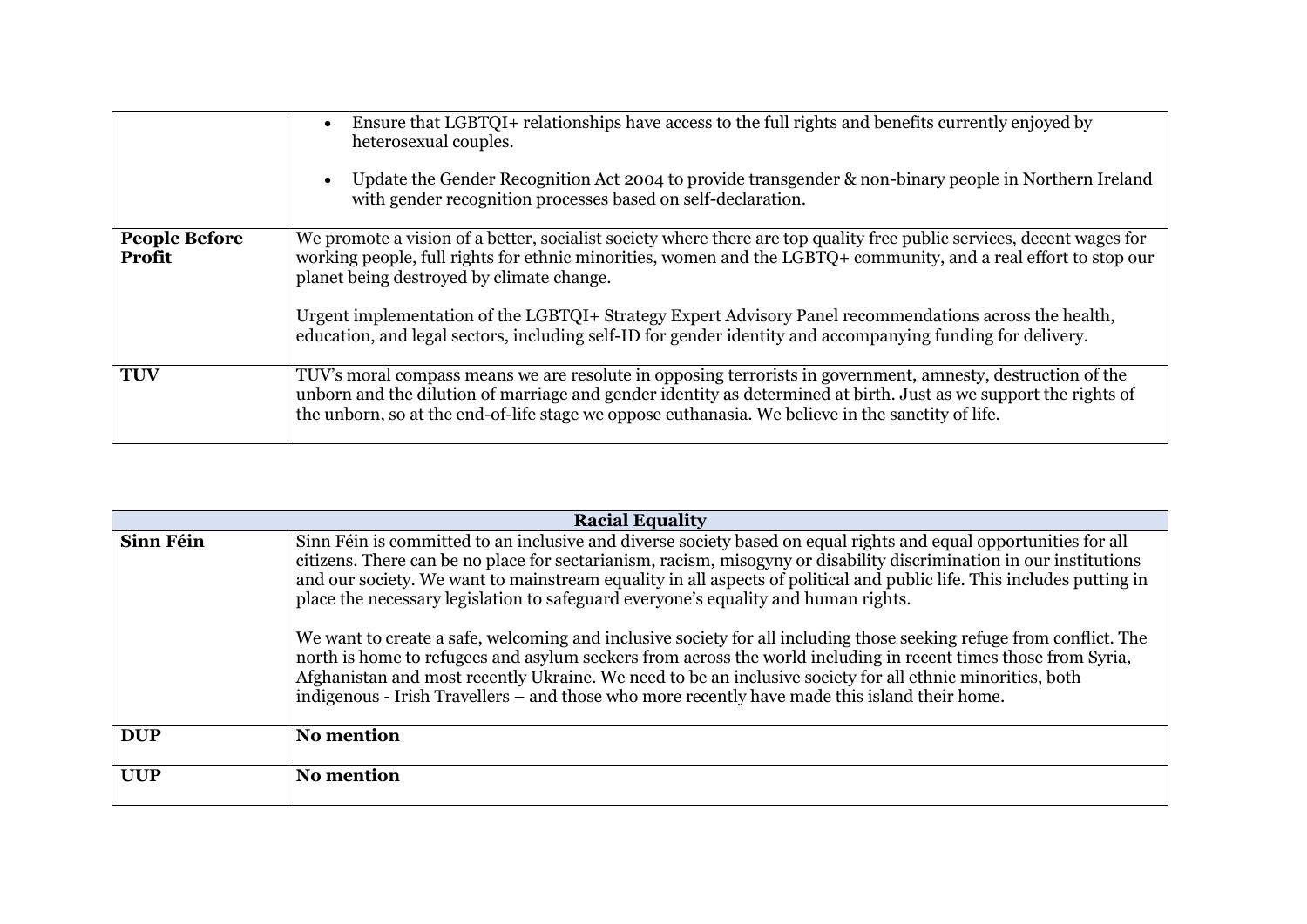| <b>SDLP</b>                    | Ethnic minority groups in Northern Ireland are diverse, and include newly arrived refugees, people seeking<br>sanctuary, long-settled citizens, migrant workers and their families. The SDLP will work closely with the<br>representatives of ethnic minorities to ensure Racial Equality and Refugee Integration Strategies that are fully<br>resourced.<br>The SDLP will actively support the campaign currently being conducted by representatives of ethnic minorities in<br>the North to ensure that freedom of movement can be enjoyed by all our residents. The SDLP will ensure that the<br>eradication of hate crime in Northern Ireland will be given the resources and political prominence it deserves. The<br>SDLP supports the campaign for all refugees and people seeking sanctuary to have the right to work. |
|--------------------------------|--------------------------------------------------------------------------------------------------------------------------------------------------------------------------------------------------------------------------------------------------------------------------------------------------------------------------------------------------------------------------------------------------------------------------------------------------------------------------------------------------------------------------------------------------------------------------------------------------------------------------------------------------------------------------------------------------------------------------------------------------------------------------------------------------------------------------------|
| <b>Alliance</b>                | Alliance is deeply concerned about the rise in racial and religious hatred in Northern Ireland in recent years. Our<br>proposal for a Single Equality Act would bring racial equality legislation in line with the rest of the UK and could<br>be used as an instrument to deliver on racial and religious protections.                                                                                                                                                                                                                                                                                                                                                                                                                                                                                                        |
| <b>Green Party</b>             | Deliver a Refugee Integration Strategy for Northern Ireland and commit to a Crisis Fund to ensure no<br>asylum seeker is reduced to destitution.<br>Update and implement the Racial Equality Strategy.                                                                                                                                                                                                                                                                                                                                                                                                                                                                                                                                                                                                                         |
| <b>People Before</b><br>Profit | An end to local enforcement of Home Office Hostile Environment policies: no racist hard border in the<br>Common Travel Area.<br>Equal rights for asylum seekers and refugees: including but not limited to housing, welfare, working, and<br>voting, and an end to the policy of "no recourse to public funds".<br>Fund the implementation of the Race Equality Strategy: collect and use ethnic monitoring data to allow<br>public services to identify and respond to inequalities experienced by different social groups.                                                                                                                                                                                                                                                                                                   |
| <b>TUV</b>                     | <b>No mention</b>                                                                                                                                                                                                                                                                                                                                                                                                                                                                                                                                                                                                                                                                                                                                                                                                              |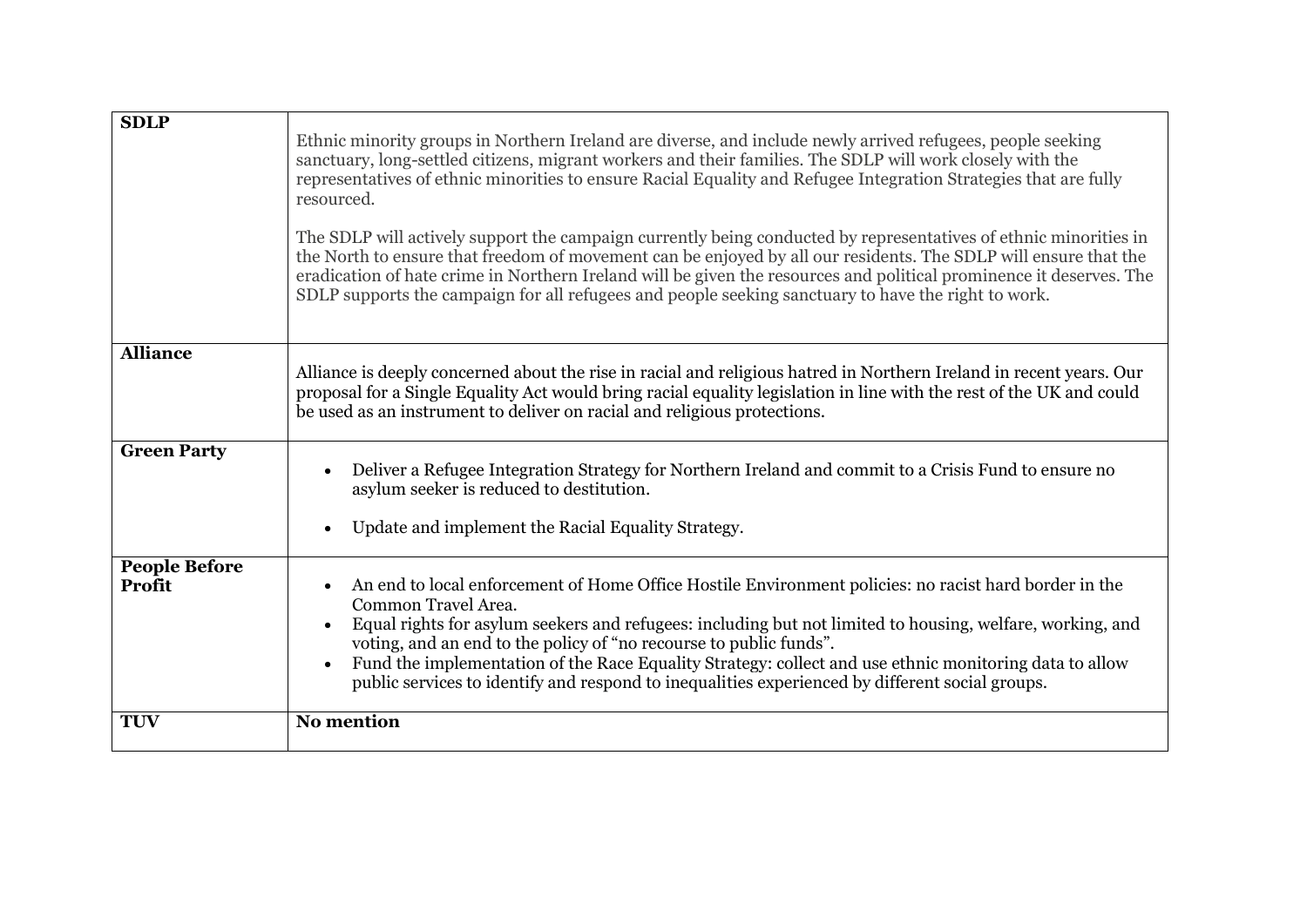| <b>Refugees and Asylum Seekers</b> |                                                                                                                                                                                                                                                                                                                                                                                                                                                                                                                                                                                                                                                                                                                                                                                                                                |  |
|------------------------------------|--------------------------------------------------------------------------------------------------------------------------------------------------------------------------------------------------------------------------------------------------------------------------------------------------------------------------------------------------------------------------------------------------------------------------------------------------------------------------------------------------------------------------------------------------------------------------------------------------------------------------------------------------------------------------------------------------------------------------------------------------------------------------------------------------------------------------------|--|
| Sinn Féin                          | We want to create a safe, welcoming and inclusive society for all including those seeking refuge from conflict. The<br>north is home to refugees and asylum seekers from across the world including in recent times those from Syria,<br>Afghanistan and most recently Ukraine. We need to be an inclusive society for all ethnic minorities, both<br>indigenous - Irish Travellers – and those who more recently have made this island their home.                                                                                                                                                                                                                                                                                                                                                                            |  |
|                                    | Sinn Féin Priorities Include:<br><b>Refugee Integration Strategy</b>                                                                                                                                                                                                                                                                                                                                                                                                                                                                                                                                                                                                                                                                                                                                                           |  |
| <b>DUP</b>                         | <b>No mention</b>                                                                                                                                                                                                                                                                                                                                                                                                                                                                                                                                                                                                                                                                                                                                                                                                              |  |
| <b>UUP</b>                         | <b>No mention</b>                                                                                                                                                                                                                                                                                                                                                                                                                                                                                                                                                                                                                                                                                                                                                                                                              |  |
| <b>SDLP</b>                        | Ethnic minority groups in Northern Ireland are diverse, and include newly arrived refugees, people seeking<br>sanctuary, long-settled citizens, migrant workers and their families. The SDLP will work closely with the<br>representatives of ethnic minorities to ensure Racial Equality and Refugee Integration Strategies that are fully<br>resourced.<br>The SDLP will actively support the campaign currently being conducted by representatives of ethnic minorities in<br>the North to ensure that freedom of movement can be enjoyed by all our residents. The SDLP will ensure that the<br>eradication of hate crime in Northern Ireland will be given the resources and political prominence it deserves. The<br>SDLP supports the campaign for all refugees and people seeking sanctuary to have the right to work. |  |
| <b>Alliance</b>                    | Alliance represents everyone in Northern Ireland, and as such, we have long opposed the UK Government's hostile<br>environment. Migration is a normal part of human life: it enriches our culture, opens our minds, causes love and<br>families to grow, and significantly improves our economy. From the humanitarian crises of Afghanistan and<br>Ukraine to the deaths of migrants in the Channel, it is clear that the people of Northern Ireland reject the<br>Conservative Government's callous approach and want to play their part in supporting refugees and creating an<br>inclusive, vibrant and welcoming society. Immigration and asylum are reserved matters and opposing the<br>Conservative Government's anti-immigration agenda is a major priority for Alliance at Westminster. Nevertheless,                |  |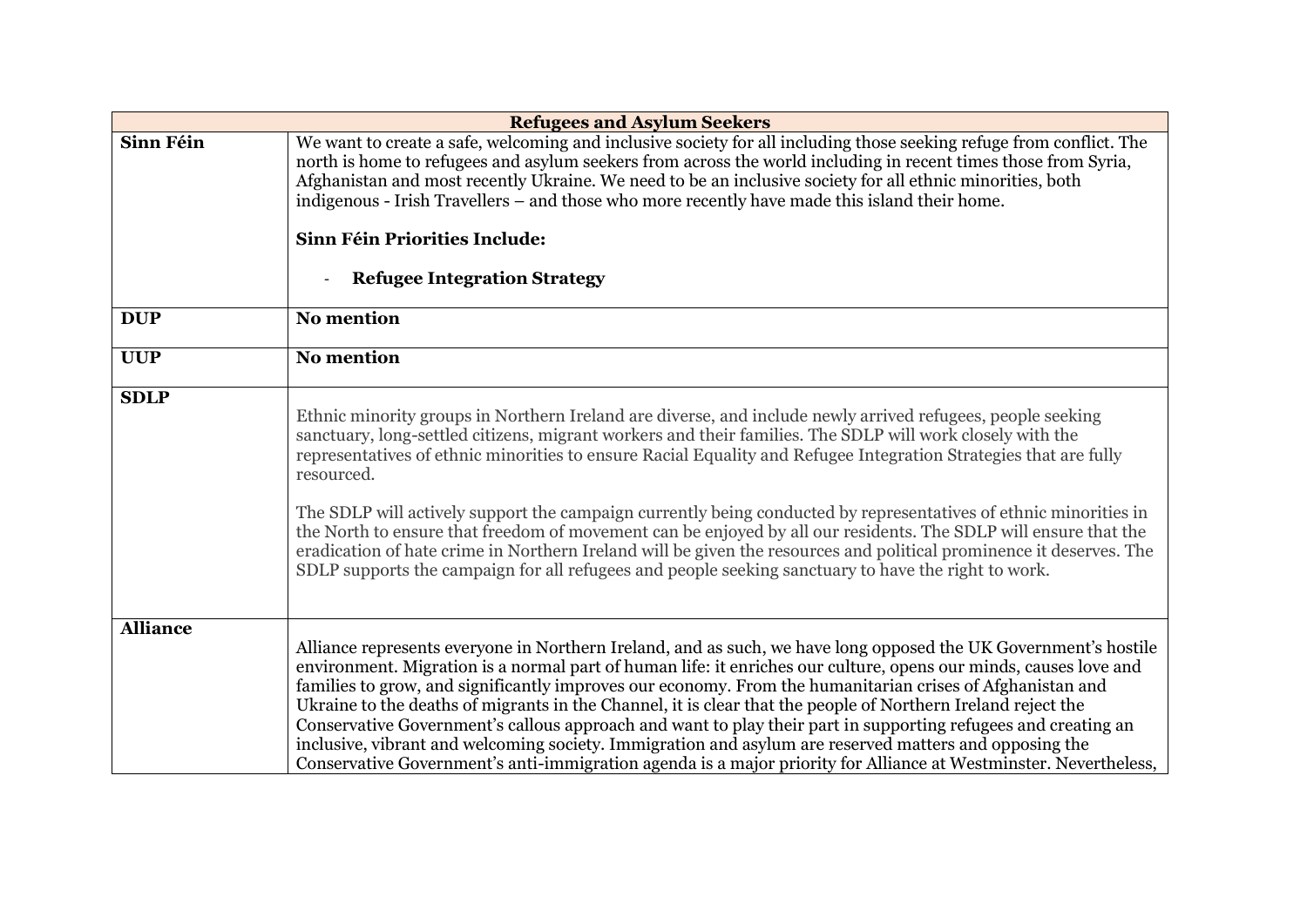|                                | we believe there is scope to use devolved powers to create mitigations and strengthen migrant and asylum seekers'                                                                                                                                                                                                            |
|--------------------------------|------------------------------------------------------------------------------------------------------------------------------------------------------------------------------------------------------------------------------------------------------------------------------------------------------------------------------|
|                                | rights in Northern Ireland.                                                                                                                                                                                                                                                                                                  |
|                                |                                                                                                                                                                                                                                                                                                                              |
|                                | Refugees and people seeking asylum face significant barriers in accessing support to meet their basic needs,<br>including physical and mental healthcare, education, financial security and support to rebuild their lives in a new<br>place of safety.                                                                      |
|                                | Alliance will ensure asylum seekers and refugees are integrated safely and inclusively into society. To do this, we<br>will:                                                                                                                                                                                                 |
|                                | Continue to oppose the increasingly restrictive hostile environment policies, including the ban on working<br>for those seeking asylum.                                                                                                                                                                                      |
|                                | Implement the Refugee Integration Strategy on a cross departmental basis, in collaboration with the<br>community and voluntary sector working with those who arrive in Northern Ireland.                                                                                                                                     |
|                                | Ensure a trauma-informed approach is applied to the physical and mental health support available to<br>refugees and people seeking asylum, recognising they are a group particularly at risk of experiencing<br>trauma prior to their arrival.                                                                               |
|                                | Ensure a human-rights based, case-by- case approach is applied to education policy and practice to remove<br>barriers refugee children and children in the asylum system face in enjoying full access to education.                                                                                                          |
|                                | Fund the TEO Crisis Fund on a permanent basis, so that that refugees and people seeking asylum can<br>$\bullet$<br>access emergency support all year round to help them through the extreme hardships of destitution.<br>Provide refugee family reunion integration services on a sustainable, long-term basis.<br>$\bullet$ |
|                                |                                                                                                                                                                                                                                                                                                                              |
| <b>Green Party</b>             | Deliver a Refugee Integration Strategy for Northern Ireland and commit to a Crisis Fund to ensure no<br>asylum seeker is reduced to destitution.                                                                                                                                                                             |
|                                | Update and implement the Racial Equality Strategy.                                                                                                                                                                                                                                                                           |
| <b>People Before</b><br>Profit | An end to local enforcement of Home Office Hostile Environment policies: no racist hard border in the<br>Common Travel Area.                                                                                                                                                                                                 |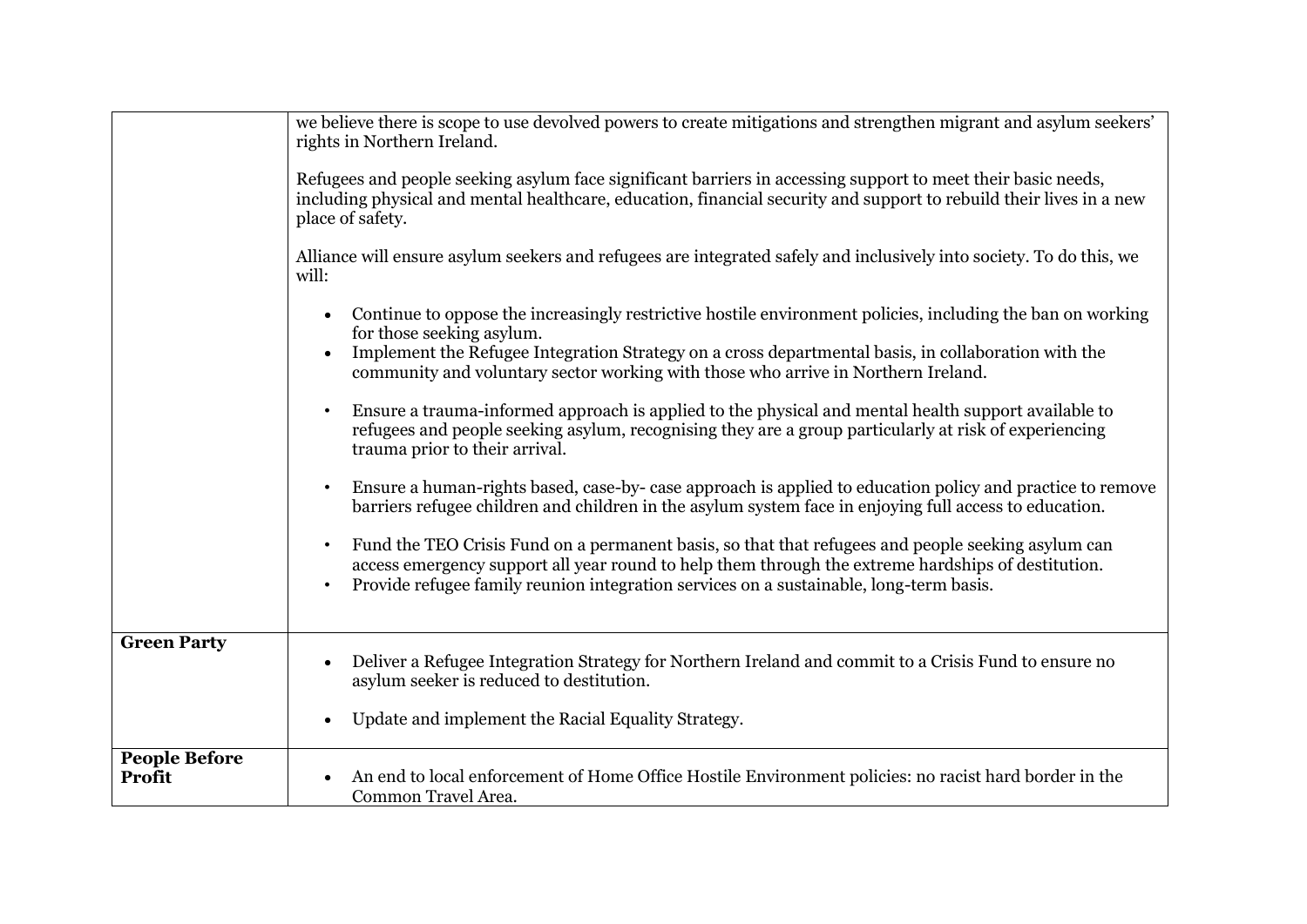|     | Equal rights for asylum seekers and refugees: including but not limited to housing, welfare, working, and<br>voting, and an end to the policy of "no recourse to public funds".<br>Fund the implementation of the Race Equality Strategy: collect and use ethnic monitoring data to allow<br>public services to identify and respond to inequalities experienced by different social groups. |
|-----|----------------------------------------------------------------------------------------------------------------------------------------------------------------------------------------------------------------------------------------------------------------------------------------------------------------------------------------------------------------------------------------------|
| TUV | No mention                                                                                                                                                                                                                                                                                                                                                                                   |

| <b>Disability Rights</b> |                                                                                                                                                                                                                                                                                                                                                                                                                 |  |
|--------------------------|-----------------------------------------------------------------------------------------------------------------------------------------------------------------------------------------------------------------------------------------------------------------------------------------------------------------------------------------------------------------------------------------------------------------|--|
| Sinn Féin                | Sinn Féin priorities include:                                                                                                                                                                                                                                                                                                                                                                                   |  |
|                          | Social Inclusion Strategies on Anti Poverty; LGBTQI+; Disability and Gender Equality                                                                                                                                                                                                                                                                                                                            |  |
|                          | Sinn Féin Priorities Include:                                                                                                                                                                                                                                                                                                                                                                                   |  |
|                          | Incorporation of the UN Convention on the Rights of Persons with Disabilities into local law                                                                                                                                                                                                                                                                                                                    |  |
| <b>DUP</b>               | <b>No mention</b>                                                                                                                                                                                                                                                                                                                                                                                               |  |
| <b>UUP</b>               | Ulster Unionists support the introduction of Changing Places Toilet (CPT) facilities in Northern Ireland and will<br>initiate the necessary legislation. England already has over 1,500 facilities which meet the needs of people with<br>profound and multiple learning disabilities as well as people with other physical disabilities such as spinal injuries,<br>muscular dystrophy and multiple sclerosis. |  |
|                          | Further to our support for CPT facilities we will set up a $E_5$ m Accessibility fund to offer Northern Ireland councils<br>match funding to adapt and improve access to non-residential buildings and premises for disabled people.                                                                                                                                                                            |  |
|                          | Ulster Unionists will also initiate a review of existing Disability Discrimination legislation with a view to updating<br>the Disability Discrimination Act 1995 (DDA) taking into account the United Nations Convention on the Rights of<br>People with Disabilities (UNCRPD) as ratified by the UK in 2006. We will:                                                                                          |  |
|                          | Introduce Changing Places legislation to Northern Ireland<br>$\bullet$<br>Set-up up a £5m Accessibility Fund to adapt and approve access to buildings for disabled people<br>Review the Disability Discrimination Act 1995 with a view to updating                                                                                                                                                              |  |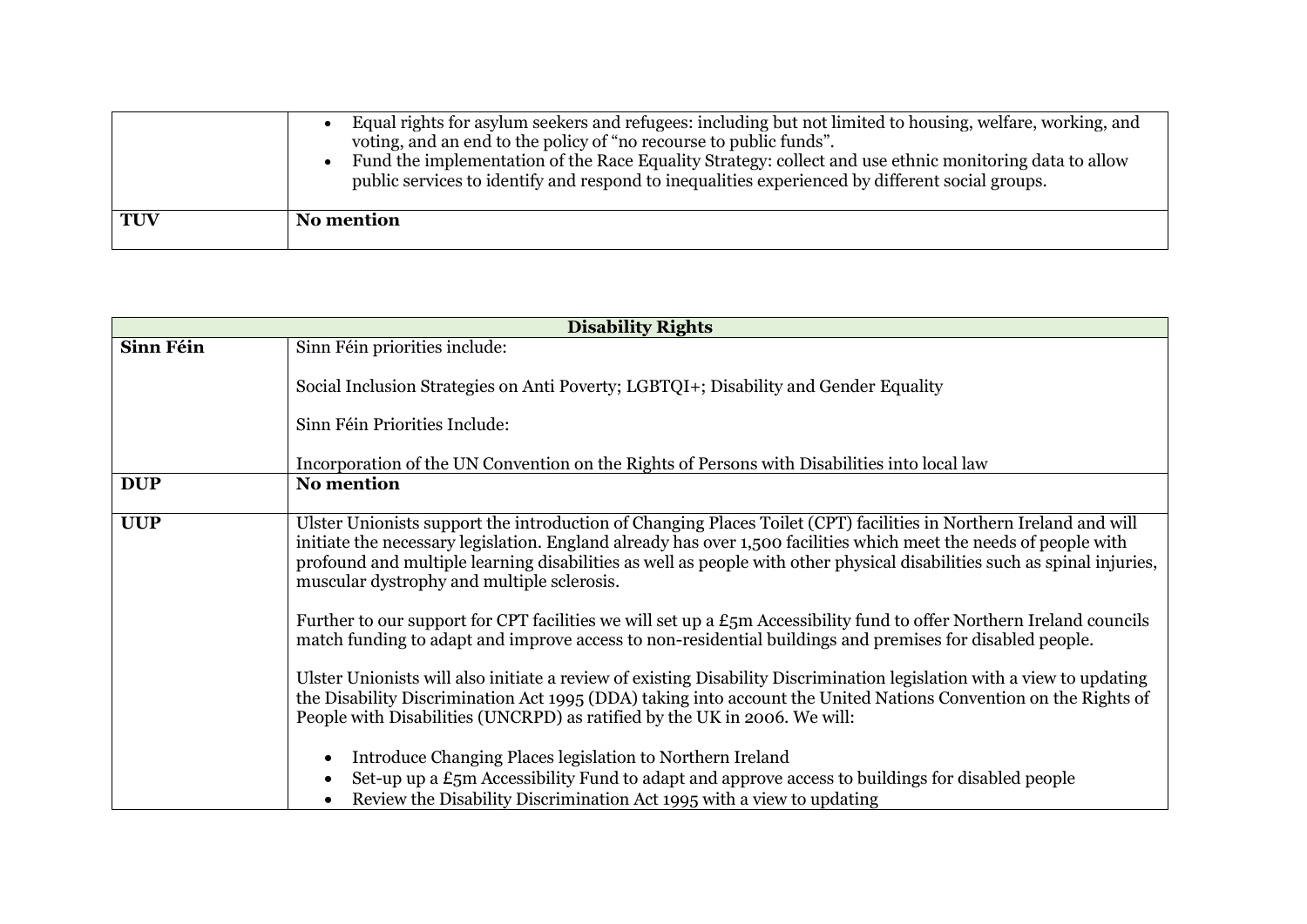| <b>SDLP</b>        |                                                                                                                                                                                                                                                                                                                                                               |
|--------------------|---------------------------------------------------------------------------------------------------------------------------------------------------------------------------------------------------------------------------------------------------------------------------------------------------------------------------------------------------------------|
|                    | We are committed to ensuring that the rights of people with disabilities are upheld and protected and that they do<br>not face any barriers to their full participation in society.                                                                                                                                                                           |
|                    | The SDLP is committed to ensuring the full incorporation of the UNCRPD into domestic law including through<br>action where necessary at Westminster and the Assembly to ensure legal protection for people with disabilities<br>against discrimination.                                                                                                       |
|                    | Protections for people with disabilities must be realised in every area of government policy including through<br>employment, tackling the disproportionate impact of the punitive welfare system on people with disabilities,<br>ensuring a fully inclusive education system and delivering accessible social housing and public transport.                  |
|                    | We would ensure an adequate and fully resourced Disability Strategy with accompanying legislative commitments.                                                                                                                                                                                                                                                |
| <b>Alliance</b>    |                                                                                                                                                                                                                                                                                                                                                               |
|                    | Alliance will increase uptake of physical activity amongst those sections of the community that have lower<br>participation rates, such as women, people with disabilities, and people from areas of social disadvantage.                                                                                                                                     |
|                    | Deliver the Disability Employment Strategy and invest in support services to help those with disabilities,<br>such as learning difficulties or autism, gain training and employment opportunities.                                                                                                                                                            |
|                    | Introduce disability and diversity training for social security office staff and employment support officers.                                                                                                                                                                                                                                                 |
|                    | A review of concessionary fares to include consideration of providing full concessionary fares to those with<br>$\bullet$<br>a disability currently eligible for Half Fare SmartPass, and increasing the age to which half-fares are<br>available for children and young people from 16 to 22 as part of wider public transport recovery and growth<br>plans. |
| <b>Green Party</b> | Update hate crime legislation to include misogyny and age-related crimes and ensure greater protections against                                                                                                                                                                                                                                               |
|                    | disability hate crime.                                                                                                                                                                                                                                                                                                                                        |
|                    | Fully implement the UN Convention on the Rights of Persons with Disabilities (CRPD).                                                                                                                                                                                                                                                                          |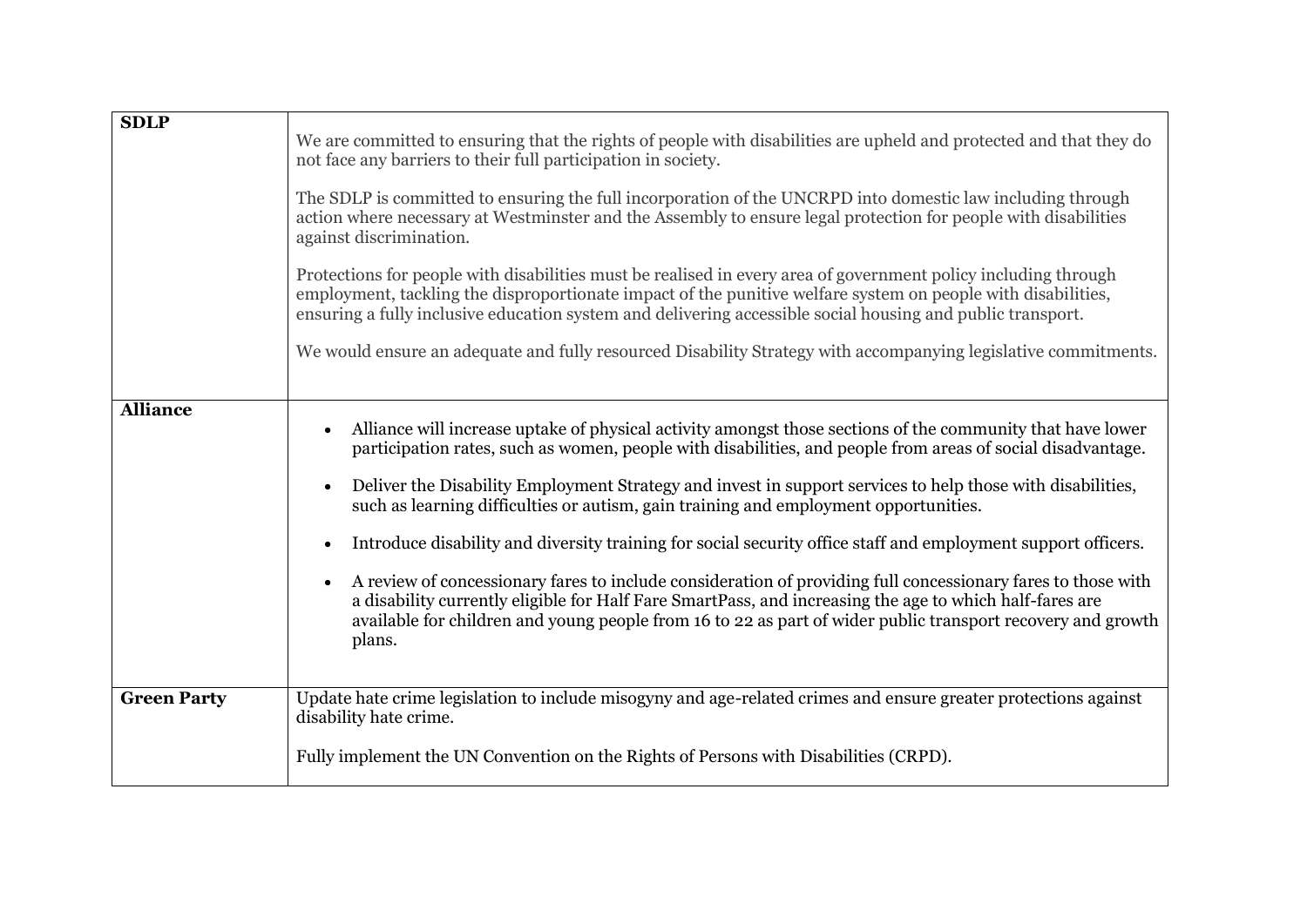|                                | Much progress has been made in recent years, but much more remains to be achieved. Disabled people cannot get<br>married or cohabit without running the risk of losing their benefits.                                                                                                                                                                                                                                                                                                                        |
|--------------------------------|---------------------------------------------------------------------------------------------------------------------------------------------------------------------------------------------------------------------------------------------------------------------------------------------------------------------------------------------------------------------------------------------------------------------------------------------------------------------------------------------------------------|
| <b>People Before</b><br>Profit | A new non-taxable weekly child payment: for children aged 0-4 and those aged 5-15 who are in receipt of free<br>school meals, alongside the current Child Payment for disabled children and young people until the age of 20.                                                                                                                                                                                                                                                                                 |
|                                | Expanded Sure Start provision: in the 30% most deprived Super Output Areas, with specific funding ring-fenced<br>for the inclusion of disabled children and their families.                                                                                                                                                                                                                                                                                                                                   |
|                                | Bring care homes back under NHS control ensuring that domiciliary carers would get the same pay, training,<br>holiday, sick pay etc as Trust staff and that older or disabled people see an end to the 15-minute visits that are an<br>insult to anyone needing care.                                                                                                                                                                                                                                         |
|                                | The COVID-19 pandemic brought these very serious issues to the fore. Families with disabled members found that<br>the Direct Payments given to them as part of the "personalisation" agenda were useless during the pandemic but<br>allowed the Health and Social Care Trusts to wash their hands of responsibility for their loved ones. Now many are<br>discovering that they are recorded as receiving "Self Directed Support" (SDS) when, in fact, they are not directing<br>the support they get at all. |
|                                | DISABILITY:                                                                                                                                                                                                                                                                                                                                                                                                                                                                                                   |
|                                | During the COVID-19 global pandemic, we saw a disastrous and inhumane erosion of disability rights. Disabled<br>people's specific needs were not taken into consideration and many lives were lost due to governmental negligence<br>and lack of care. Stormont has ignored disabled people's calls for a robust disability rights framework and for<br>prioritising investing in sustainable and effective disability services.                                                                              |
|                                | Disabled people continue to be underrepresented in paid employment. Poverty levels among disabled people<br>continue to be high and many carers for disabled people struggle to make ends meet on the meagre support<br>offered by the government. For example, in 2014, only 37.7% of NI's disabled people were in employment,<br>compared to 75% of non-disabled people.                                                                                                                                    |
|                                | Whatever chance there is of able-bodied people getting work, disabled people have even less chance and for many<br>of them, even emigration isn't an option.                                                                                                                                                                                                                                                                                                                                                  |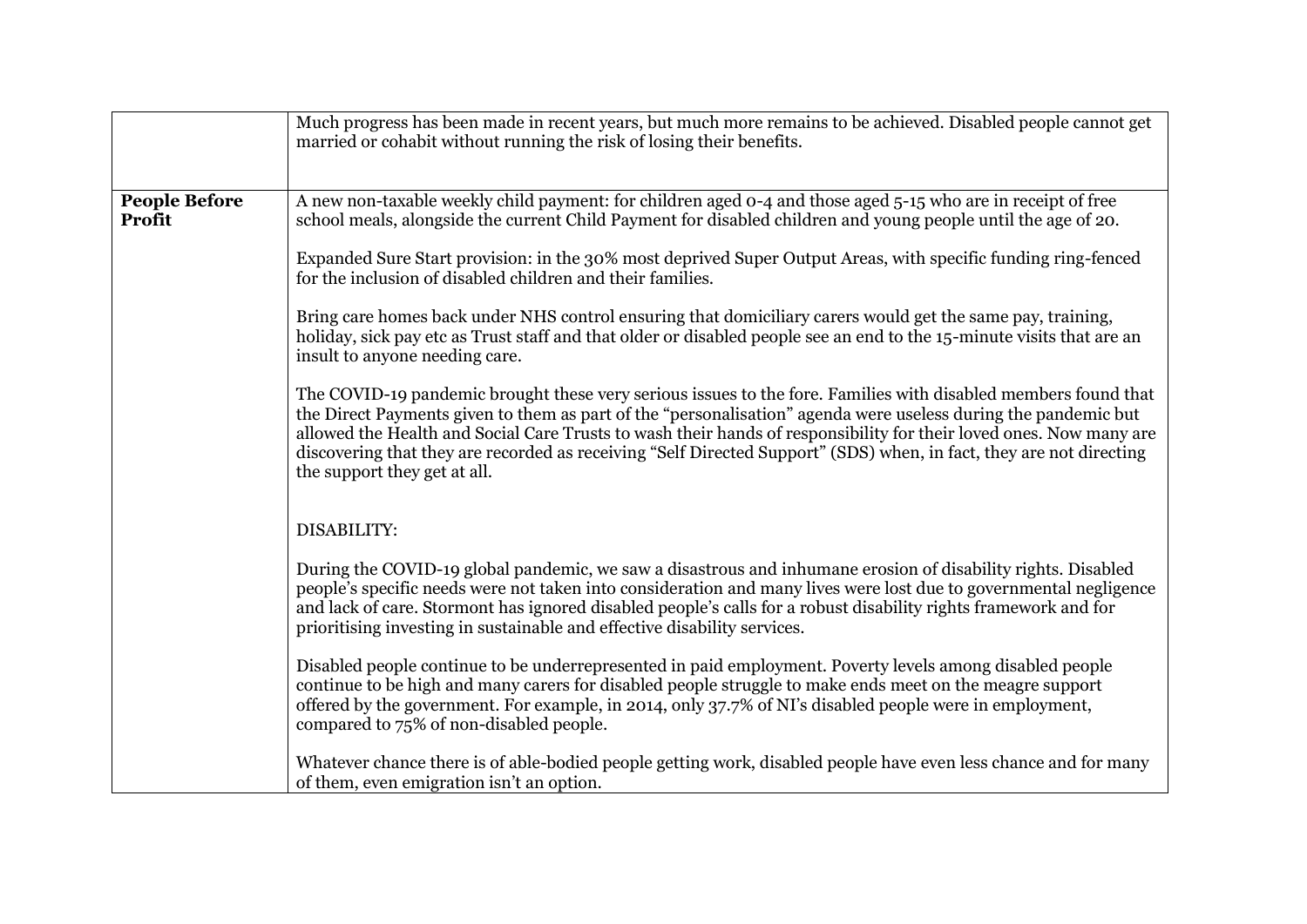|            | People Before Profit wants to see:<br>Positive action to encourage employers to employ disabled workers.<br>Updated and strengthened legislation to tackle discrimination against disabled people in the workplace.<br>An end to the austerity regime imposed on disabled people via Universal Credit.<br>A substantial increase of disability benefits to cover the steep rise of the cost of living and the rising rates of<br>inflation.<br>Reinstate the Independent Living Fund. More robust legislation protecting disabled people from predatory<br>private landlords taking advantage of the complex housing needs of disabled people and the lack of<br>accessible housing.<br>More effective consultation with disabled people's organisations on all matters concerning disability, as<br>opposed to tokenism and empty promises. |
|------------|----------------------------------------------------------------------------------------------------------------------------------------------------------------------------------------------------------------------------------------------------------------------------------------------------------------------------------------------------------------------------------------------------------------------------------------------------------------------------------------------------------------------------------------------------------------------------------------------------------------------------------------------------------------------------------------------------------------------------------------------------------------------------------------------------------------------------------------------|
|            | Involving disabled people and their organisations in the drafting of all emergency responses to any future<br>public health crisis to ensure a human rights compatible approach to distributing resources that affirms<br>disabled people's human rights.<br>Extend the full fare concessionary travel pass, Smart Pass, to all people who are unable to drive for medical<br>reasons.                                                                                                                                                                                                                                                                                                                                                                                                                                                       |
| <b>TUV</b> | No mention                                                                                                                                                                                                                                                                                                                                                                                                                                                                                                                                                                                                                                                                                                                                                                                                                                   |

| <b>Climate Change</b> |                                                                                                                                                                                                                                                                                                                                                                                                                                                    |
|-----------------------|----------------------------------------------------------------------------------------------------------------------------------------------------------------------------------------------------------------------------------------------------------------------------------------------------------------------------------------------------------------------------------------------------------------------------------------------------|
| Sinn Féin             | Modernise the curriculum with the inclusion of age appropriate learning on Climate Change, Relationship and<br>Sexual Education, and emotional health and well being.                                                                                                                                                                                                                                                                              |
|                       | Farmers and rural communities will also play an important role in meeting our climate change targets. Sinn Féin<br>believe they must be supported in developing more sustainable practices and benefit from the opportunities<br>presented by it.<br>Sinn Féin was to the fore in delivering climate legislation for the north that is ambitious, fair and deliverable in<br>reaching net-zero emissions by 2050 in line with the rest of Ireland. |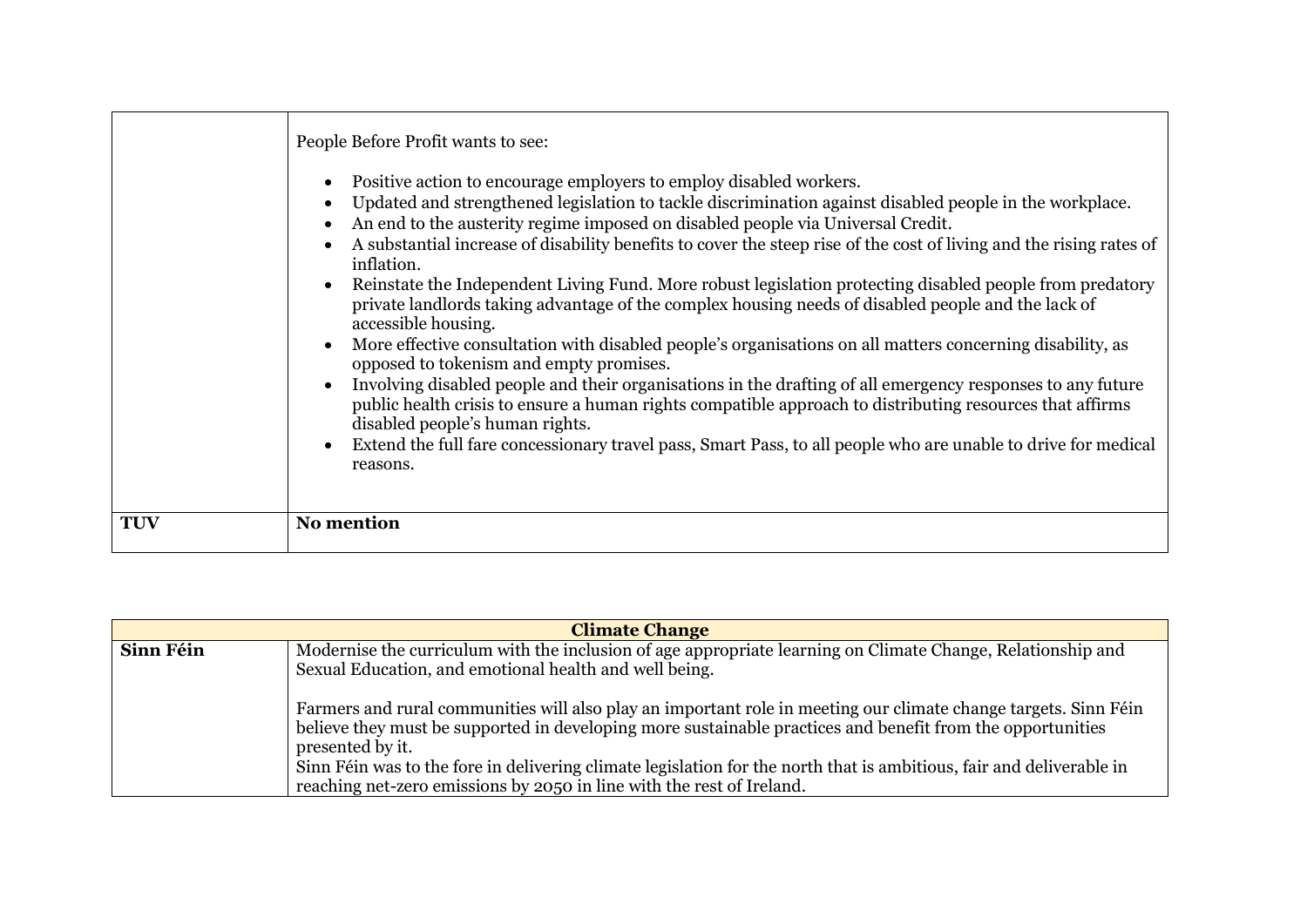| The north is no longer the only part of these islands without climate legislation.                                                                                                                                                                                      |
|-------------------------------------------------------------------------------------------------------------------------------------------------------------------------------------------------------------------------------------------------------------------------|
| Sinn Féin ensured that the climate legislation was firmly grounded on the principles of fairness and a just<br>transition away from fossil fuel dependency and towards a fairer and greener society powered by renewable<br>energy.                                     |
| We need to develop our abundant solar, tidal, and onshore and offshore wind resources across the island and off<br>our coast and develop the potential of green hydrogen.                                                                                               |
| A move towards renewable energy with a diversity of sources will increase energy security by reducing reliance on<br>fossil fuel imports which are more susceptible to international markets and can also lead to the energy<br>independence for the island of Ireland. |
| Meeting our climate change target of net-zero by 2050 can only be done successfully if it is done fairly and in<br>partnership with workers, farmers and small businesses in the different sectors.                                                                     |
| That means that farmers, workers, and families are not left behind.                                                                                                                                                                                                     |
| It means that people must be supported to make the necessary changes and are able to access the opportunities<br>that the move to a more sustainable society can bring.                                                                                                 |
| It means the burden of the cost of reducing emissions isn't left on the shoulders of those least able to pay for it. A<br>Just Transition Commission will be established to ensure we meet our climate objectives fairly.                                               |
| The Commission will also identify and support opportunities for the creation of green jobs and industry.                                                                                                                                                                |
| A Just Transition Fund for Agriculture will provide funding to support farmers to adopt more sustainable<br>practices. Reaching net-zero emissions, improving our environment and reversing biodiversity loss must also be<br>progressed on an all-island basis.        |
| Our countryside, rivers and mountains don't recognise the border so our policies to address the significant<br>challenges that exist must be based on the reality that we live on a single geographical entity.                                                         |
| We need to reduce dependency on private cars by improving our public transport network including all-island rail<br>links such as connectivity in the North West and the Dublin to Belfast corridor.                                                                    |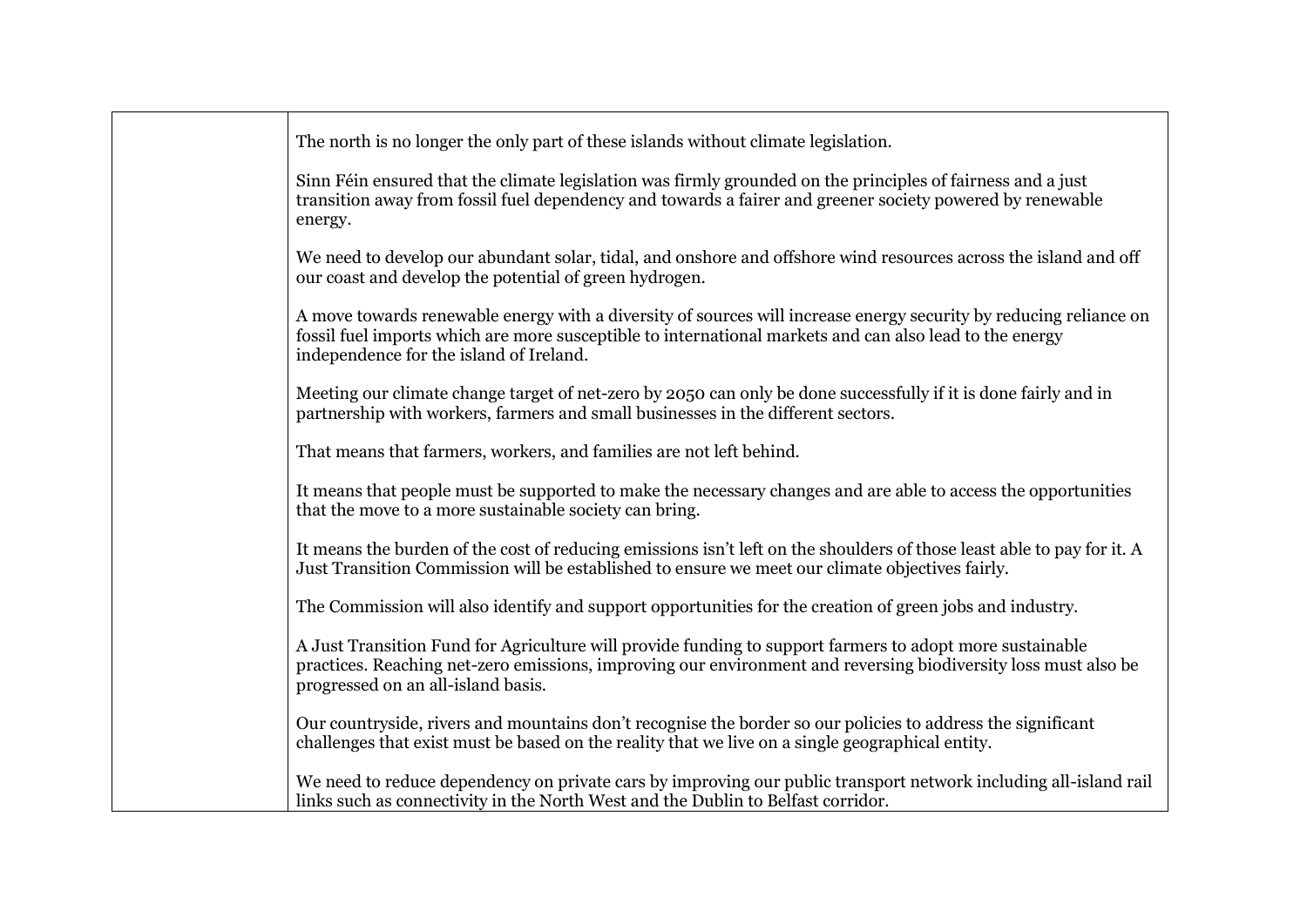|            | We also need to prioritise active travel infrastructure such as cycle lanes and greenways to encourage people to<br>take up healthier forms of travel, such as the Sligo-Enniskillen Greenway. The electric vehicle charge points<br>network must be made fit for purpose in order to support electric vehicle usage.<br>An important first step in moving away from fossil fuel dependency is to introduce a ban on petroleum licensing,<br>drilling, and extraction in the north of Ireland. This includes a ban on fracking which would end the prospect of<br>fracking anywhere on the island. Sinn Féin will work with all sections of society to ensure measures, such as<br>climate action plans, are developed that are fair and deliverable.<br>SINN FÉIN'S PRIORITIES ON TACKLING CLIMATE CHANGE ARE:<br>Bring forward legislation in the Assembly to ban petroleum licensing, drilling, and extraction-including<br>fracking<br>Ensuring Climate Action Plans are developed in partnership with farmers, workers and sectors and are<br>economic, social, and rural proofed<br>Putting in place the structures provided for in climate legislation including;<br>Just Transition Commission – to ensure a fair and just transition<br>Just Transition Fund for Agriculture – to support farmers in adopting more<br>sustainable practices<br><b>Climate Change Commission</b><br>Work on an all-island basis to meet climate, environmental and biodiversity<br>objectives |
|------------|---------------------------------------------------------------------------------------------------------------------------------------------------------------------------------------------------------------------------------------------------------------------------------------------------------------------------------------------------------------------------------------------------------------------------------------------------------------------------------------------------------------------------------------------------------------------------------------------------------------------------------------------------------------------------------------------------------------------------------------------------------------------------------------------------------------------------------------------------------------------------------------------------------------------------------------------------------------------------------------------------------------------------------------------------------------------------------------------------------------------------------------------------------------------------------------------------------------------------------------------------------------------------------------------------------------------------------------------------------------------------------------------------------------------------------------------------------------------------------------|
| <b>DUP</b> | We support introducing building control policies and financial schemes to reduce the use of energy in homes and<br>cut down electricity bills. We will deliver a priority programme of energy efficiency schemes focused on retrofitting<br>both private and public housing across Northern Ireland and establish minimum energy efficiency standards in<br>the domestic private rented sector. New packages encouraging greater efficiency in the home are vital.<br>Following a more environmentally friendly lifestyle and adapting homes to do this is something many people in<br>Northern Ireland are keen to do. However, the costs involved can often be a barrier. In order to make the green<br>transition, we have to ensure that it is affordable and provides value for money. We will look at options for support<br>schemes for energy sources and heat installation measures across the home                                                                                                                                                                                                                                                                                                                                                                                                                                                                                                                                                                          |
| <b>UUP</b> | Support the production of high-quality climate friendly food while transitioning to a net zero carbon society where                                                                                                                                                                                                                                                                                                                                                                                                                                                                                                                                                                                                                                                                                                                                                                                                                                                                                                                                                                                                                                                                                                                                                                                                                                                                                                                                                                   |
|            | agriculture and the environment can thrive in harmony whilst sustaining rural communities and businesses.                                                                                                                                                                                                                                                                                                                                                                                                                                                                                                                                                                                                                                                                                                                                                                                                                                                                                                                                                                                                                                                                                                                                                                                                                                                                                                                                                                             |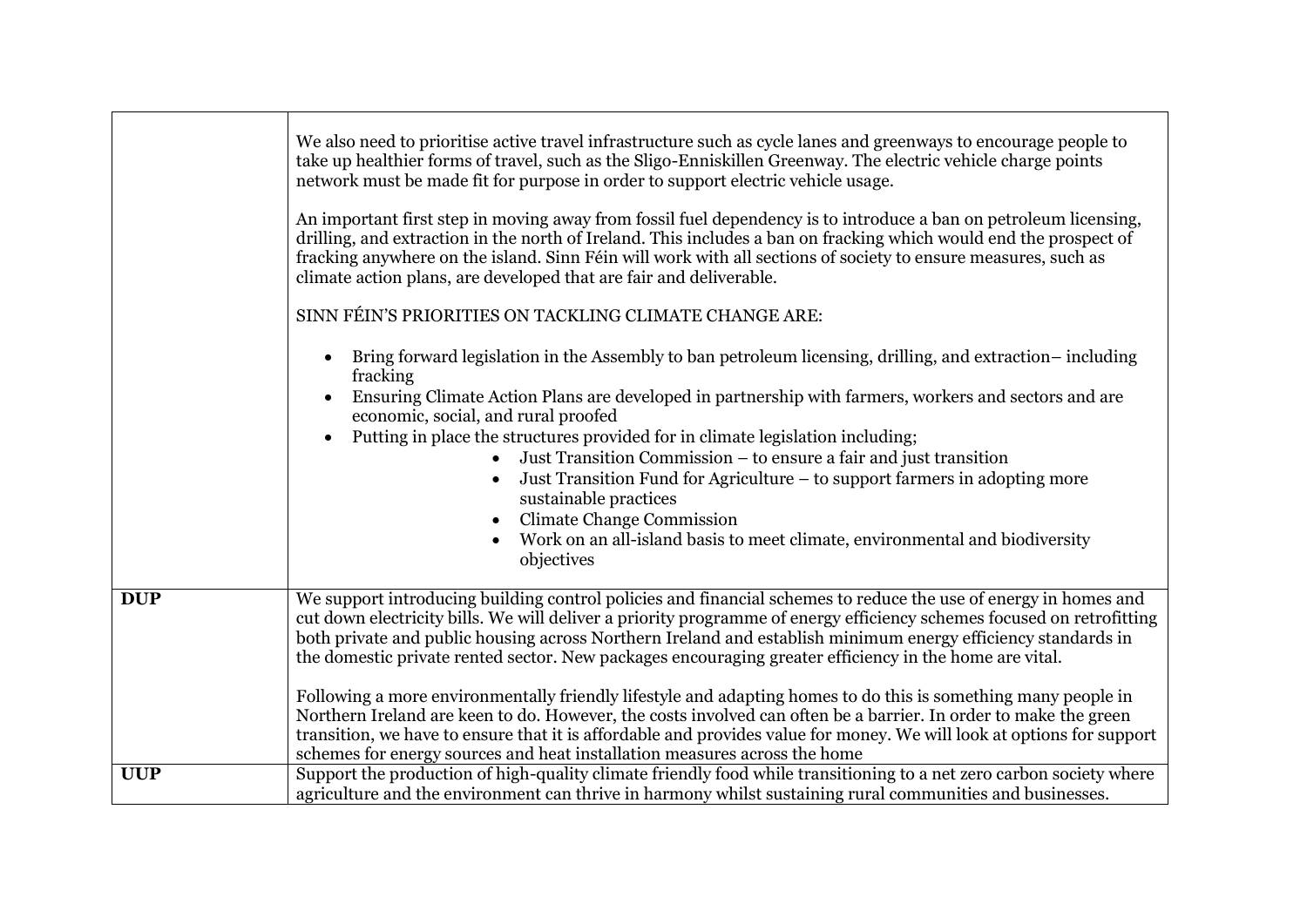|             | properly considered by policy makers to deliver on all pillars of sustainability; economic, environmental, and<br>social.<br>The Ulster Unionist Party has declared a Climate Emergency and joined with other parties to put forward a<br>Climate Change Bill. Northern Ireland has been the only part of the UK not to have Climate Change legislation and<br>the Bill would have mandated the Northern Ireland Assembly and Executive to prepare Climate Action Plans and<br>join with the rest of the UK in Climate Change mitigation. Subsequently, the Dept. of Agriculture, Environment<br>Rural Affairs (DAERA) Minister brought forward a second, official Climate Change bill and Ulster Unionists<br>worked to amalgamate both bills to ensure a 'best of all worlds' final legislative solution. We were disappointed<br>that the final bill did not PAGE 32 contain our proposal that Northern Ireland's 'fair contribution' to the UK Net<br>Zero greenhouse gas target should be 82% by 2050. Northern Ireland is a significant net exporter of agri-food<br>products with nearly 50% of all agri-food products produced in Northern Ireland consumed in the rest of the UK.<br>As the smallest region within the UK Northern Ireland supplies a disproportionate amount of food, feeding<br>approximately 10 million citizens in the UK annually. The independent Climate Change Committee has stated that<br>for the UK to reach the Net Zero target a fair contribution from NI would be an 82% reduction in greenhouse gases<br>by 2050 compared to 1990 levels. The Ulster Unionist Party welcomes this intervention from the independent<br>committee and will continue to target an 82% or better reduction in greenhouse gases by 2050 for Northern<br>Ireland as part of our ongoing climate mitigation strategy. The next five years are the most important in mitigating<br>Climate Change and Ulster Unionists will ensure Northern Ireland makes a 'Fair Contribution' to the goal of UK<br>Net Zero.<br><b>New Green Industrial Revolution</b><br>The Responsible Party of Unionism<br>Cycling |
|-------------|----------------------------------------------------------------------------------------------------------------------------------------------------------------------------------------------------------------------------------------------------------------------------------------------------------------------------------------------------------------------------------------------------------------------------------------------------------------------------------------------------------------------------------------------------------------------------------------------------------------------------------------------------------------------------------------------------------------------------------------------------------------------------------------------------------------------------------------------------------------------------------------------------------------------------------------------------------------------------------------------------------------------------------------------------------------------------------------------------------------------------------------------------------------------------------------------------------------------------------------------------------------------------------------------------------------------------------------------------------------------------------------------------------------------------------------------------------------------------------------------------------------------------------------------------------------------------------------------------------------------------------------------------------------------------------------------------------------------------------------------------------------------------------------------------------------------------------------------------------------------------------------------------------------------------------------------------------------------------------------------------------------------------------------------------------------------------------------------------------------------------|
|             | <b>Woodlands</b>                                                                                                                                                                                                                                                                                                                                                                                                                                                                                                                                                                                                                                                                                                                                                                                                                                                                                                                                                                                                                                                                                                                                                                                                                                                                                                                                                                                                                                                                                                                                                                                                                                                                                                                                                                                                                                                                                                                                                                                                                                                                                                           |
| <b>SDLP</b> | We can no longer shirk the challenge or neglect the opportunity before us to build on this strong record to protect<br>Northern Ireland and play a part in combatting the climate emergency for future generations. Our promises are:                                                                                                                                                                                                                                                                                                                                                                                                                                                                                                                                                                                                                                                                                                                                                                                                                                                                                                                                                                                                                                                                                                                                                                                                                                                                                                                                                                                                                                                                                                                                                                                                                                                                                                                                                                                                                                                                                      |